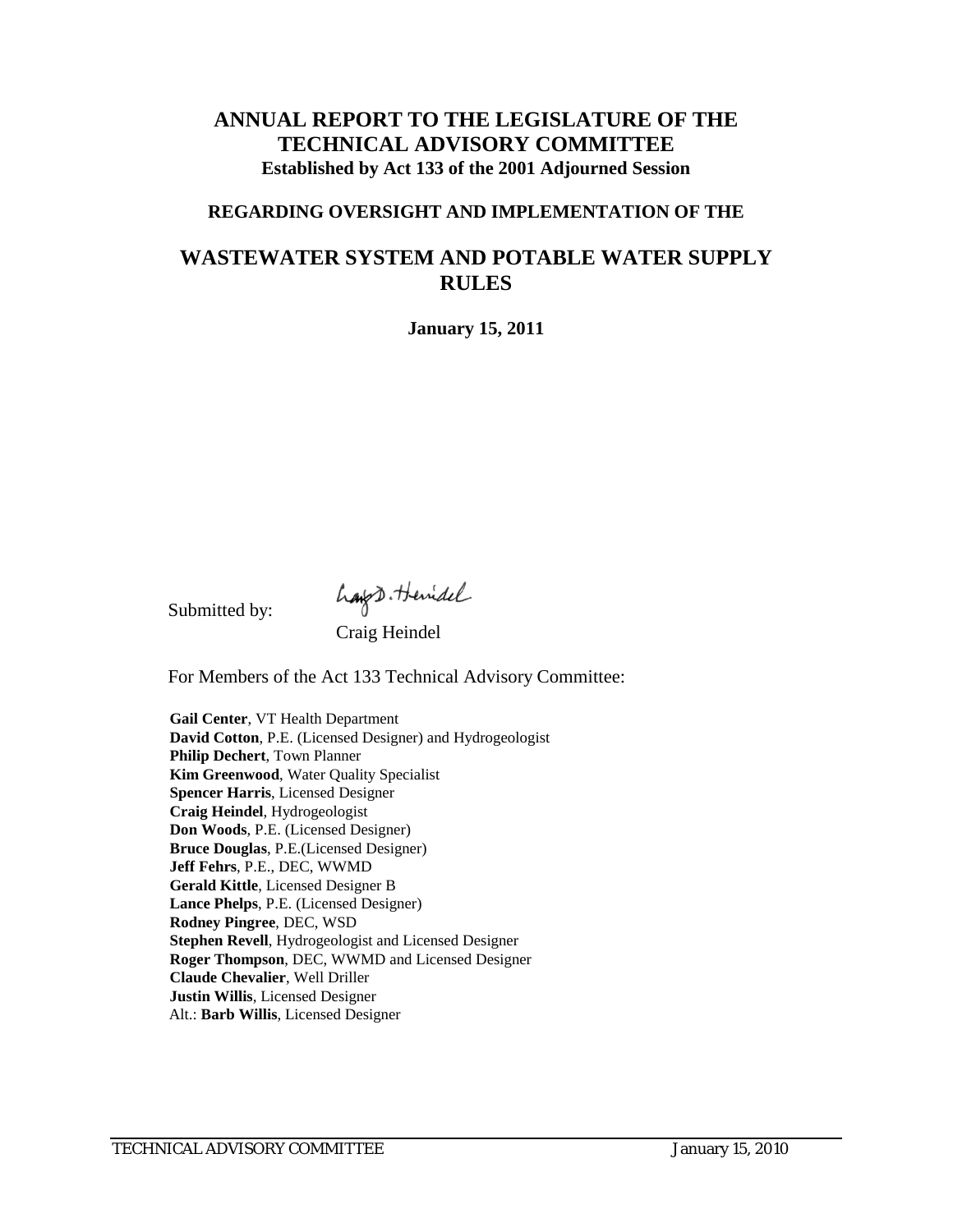## **ANNUAL REPORT TO THE LEGISLATURE OF THE TECHNICAL ADVISORY COMMITTEE Established by Act 133 of the 2001 Adjourned Session**

## REGARDING OVERSIGHT AND IMPLEMENTATION OF THE WASTEWATER SYSTEM AND POTABLE WATER SUPPLY RULES **January 15, 2011**

#### **TABLE OF CONTENTS**

| ITEM                                                                   | PAGE           |
|------------------------------------------------------------------------|----------------|
| Purpose                                                                |                |
| <b>TAC Members</b>                                                     |                |
| TAC Chairperson                                                        |                |
| TAC Executive Committee and Sub-Committees                             |                |
| Meetings                                                               | $\mathfrak{D}$ |
| Implementation of the statute and the rules adopted under the statute: | 2              |
| TAC Recommendations to ANR in 2010:                                    | 2              |
| Annual Report to Legislature<br>1.                                     | 2              |
| <b>Revisions to Water Supply Rules</b><br>2.                           |                |
| 3.<br>Report to Legislature on Act 145                                 | 2              |
| Formal Re-Instatement of TAC by Act 145<br>4.                          | 3              |
| 5.<br>Drinking Water Treatment Design                                  | 3              |
| Innovative or Alternative Technologies<br>6.                           | 3              |
| <b>TAC Sub-Committees</b><br>7.                                        | 3              |

#### **Appendices:**

| Appendix $A -$ Meeting Minutes, 2010                                     |     |
|--------------------------------------------------------------------------|-----|
| Appendix B – Summary Tables, Alternative & Innovative Systems & Products | 34  |
| Appendix C - Summary Table of Permits                                    | 81. |
| Appendix D – Technical Advisory Committee Members, Sub-committees,       | 83. |
| And Statutory Charge to Committee                                        |     |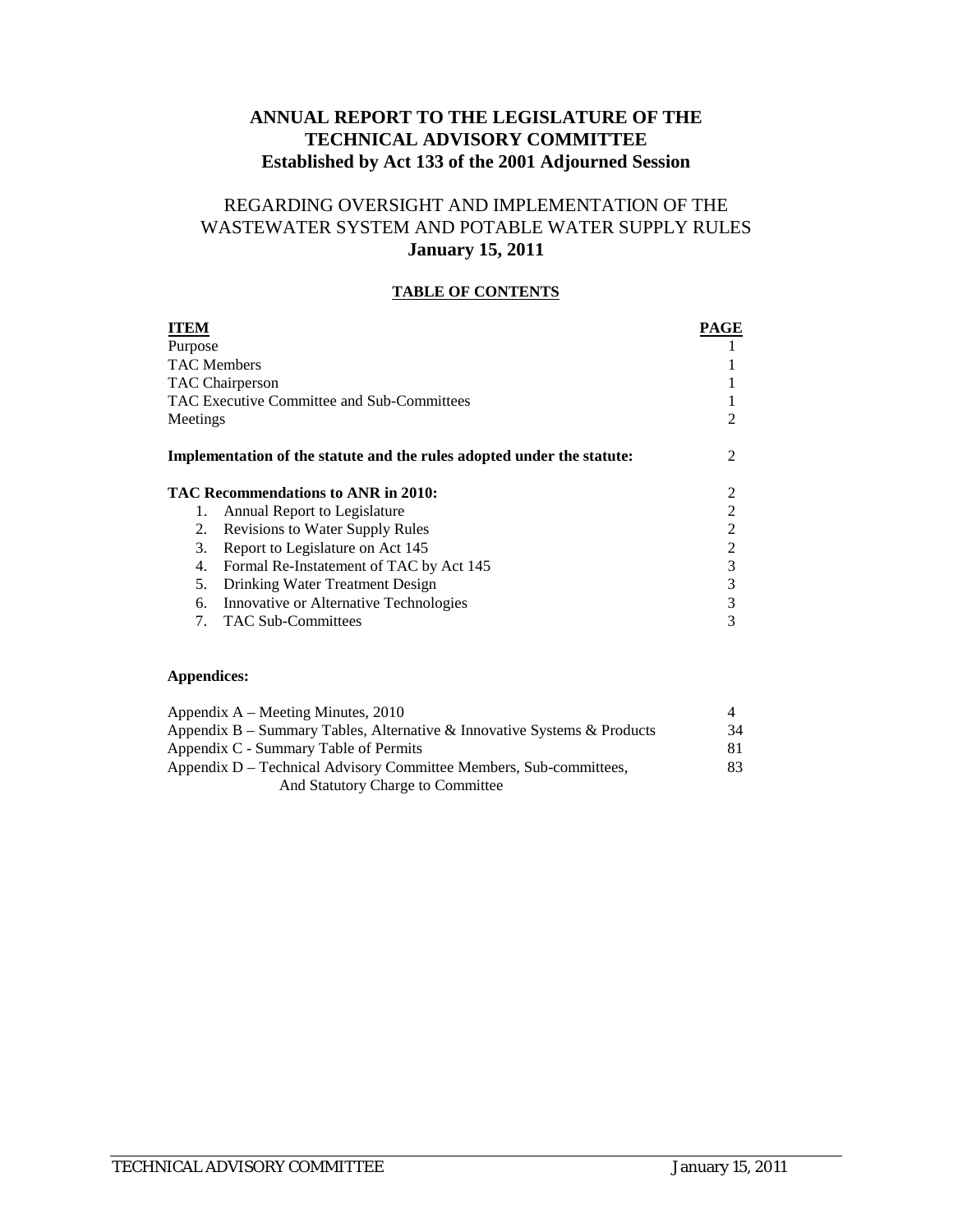**Purpose:** This report on implementation of the Wastewater and Potable Water Supply Rules is the annual report required by Section 1978(e)(3) of 10 V.S.A., as established by the Act, focused on the need for the technical standards to be updated immediately to include new technologies and for revisions to the technical standards to be routinely accomplished in order that the standards remain current with known and proven technologies regarding potable water supplies and wastewater systems. The Act 133 of the 2001 Adjourned Session established a Technical Advisory Committee (TAC) to advise the Vermont Agency of Natural Resources (ANR) regarding the technical standards and implementation of Act 133. This report covers the Committee work in 2010.

The annual reports of the TAC are required to include information on the following topics:

- Implementation of the statute and the rules adopted under the statute,
- Number and type of alternative/innovative systems approved for general use, approved for use as a pilot project, and approved for experimental use,
- Functional status of alternative/innovative systems previously approved for use as a pilot project or for experimental use,
- Number of permit applications received during the previous year,
- Number of permits issued during the previous year,
- Number of permit applications denied during the previous year, including a summary of the basis for denial.

Annual reports from previous years are available at the website listed below under "Minutes".

# **Annual Report of the Technical Advisory Committee to the Vermont Legislature**

**TAC Members:** Appointments to the TAC expired in January 2007. DEC requested that the TAC continue to meet on an informal advisory basis, and many previous members continued to participate in TAC meetings in 2010. In August 2010, many previous TAC members were re-appointed by the Governor to the Technical Advisory Committee that was created by Act 145 (2010 Legislature). In 2010, there were 16 regular members of the Act 133 TAC and one alternate (see list on cover page, and details in Appendix D).

**TAC Chairperson:** The newly-appointed TAC did not choose a chairperson in 2010. TAC spokespersons will be made available from members of the TAC Executive Committee (see below).

**TAC Executive Committee and Sub-Committees:** The TAC named an Executive Committee (3 members, 4 alternates), and one sub-committee (Hydrogeology). Three previous sub-committees were de-activated as no longer being necessary, although they could be re-instated if the need arises in the future (Training, Drip Disposal, and Water Treatment Systems). Members of the two current sub-committees are listed in Appendix D.

# **Meetings:**

• Eleven meetings were held by the TAC in 2010, on January 12, February 9, March 16, April 13, May 14, June 8, July 13, September 14, October 12, November 16, and December 14.

Meetings were held at the state complex in Waterbury, and were generally about 3 hours in length.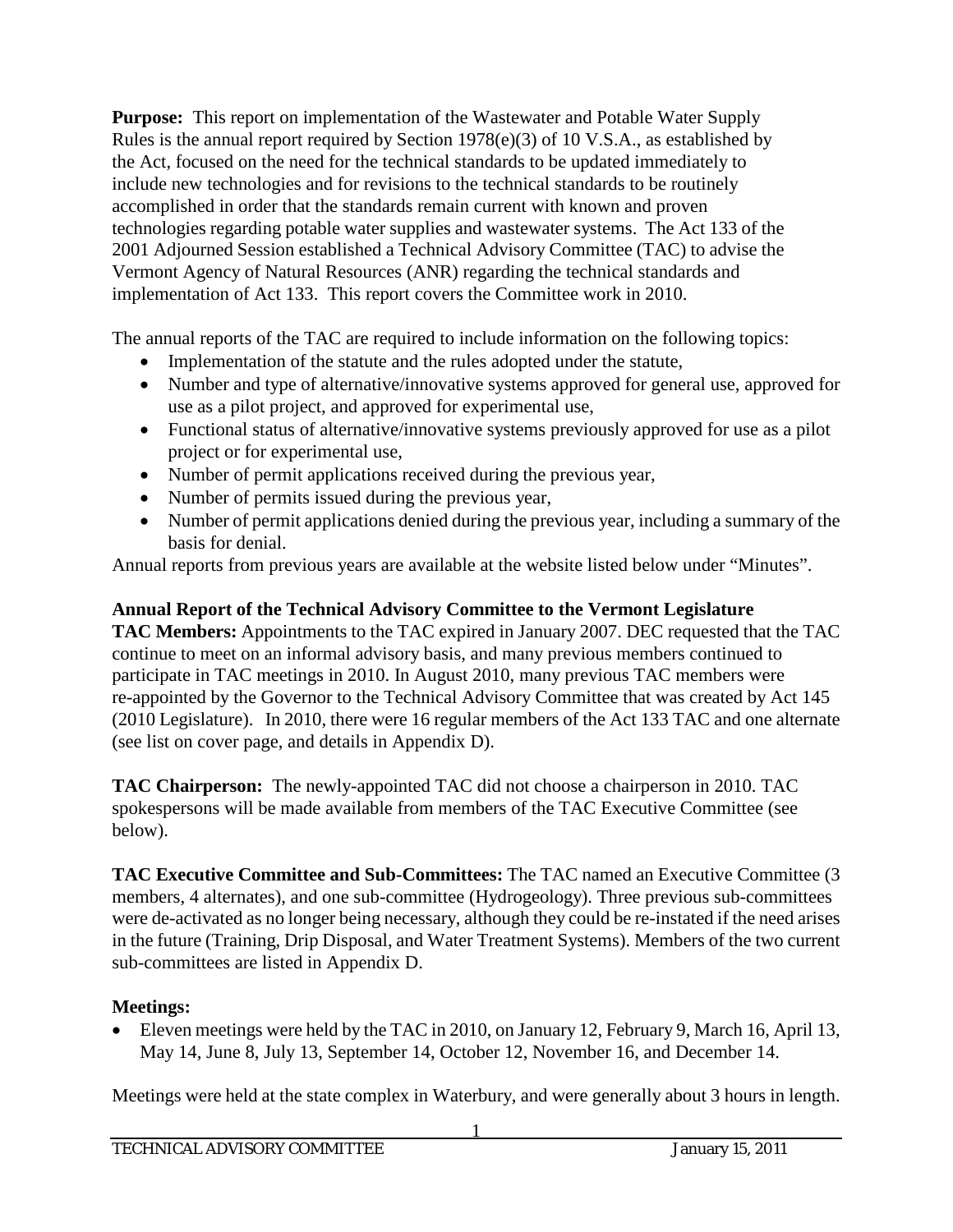Meeting attendance in 2010 ranged from 8 to 12 members (generally 10 to 12).

Full minutes of each meeting are contained in Appendix A, and can also be viewed on-line at <http://www.anr.state.vt.us/dec/ww/EngServ.htm#tech> under the heading Technical Advisory Committee.

## **Implementation of the statute and the rules adopted under the statute:**

**TAC RECOMMENDATIONS to ANR in 2010 regarding statutes and rules:** The TAC made the following recommendations during the course of its meetings in 2010. Each item is followed by the meeting dates when related discussions were held.

- 1. **Report to Legislature:** The TAC submitted its Sixth Annual Report to the Legislature to the Legislature on January 15, 2010, regarding its activities in 2007 through 2009. Representatives of the TAC did not testify in January 2010 at the Senate and House Natural Resources Committees regarding this report as has occurred in previous years, because the TAC was not a formally appointed committee in 2009.
- 2. **Revisions to Water Supply Rules (WSR):** The TAC provided advice and recommendations to DEC at most of its meetings in 2010 regarding proposed revisions to the rules governing public and non-public water supplies, and was provided by the full TAC at our regular monthly meetings, rather than through a smaller sub-committee on this topic (as was the case in 2007 through 2009). Major TAC recommendations addressed isolation distances between wells and potential sources of contamination (particularly related to wastewater disposal areas); design demands for various use categories; and a variance procedure for potential reductions from isolation distance requirements and well design requirements. Specifically, the TAC strongly confirmed its support of the scientific validity of the current isolation distance requirements in the WSR, after reviewing a variety of studies in the scientific literature. The TAC also generally supports continuing with the concept of "first-in-time" for the permitting of water supplies and wastewater disposal areas. While the committee recognizes that this concept may not be perfect, it is more workable in a regulatory setting than other concepts such as correlative rights, groundwater as a shared resource, or strict application of the public trust doctrine applied to groundwater.
- 3. **Report to Legislature on Act 145 (Isolation Distances from Wells and Wastewater Disposal Areas; Isolation Distances Extending onto Adjoining Properties; Notification):** The TAC worked extensively, at most TAC meetings from February 2010 to the end of the year, on reviewing the early drafts of the proposed legislation that culminated in Act 145 (previously H.593 and H.779), and on preparing the requested Report to the Legislature. Several TAC members contacted legislators and/or provided written opinions, as the legislative committees were considering this bill. This Report to the Legislature was finalized in late December 2010 and early January 2011, for delivery to the Legislature by Jan. 15, 2011. Refer directly to that report for details. Specific major recommendations by the TAC in that Report are as follows: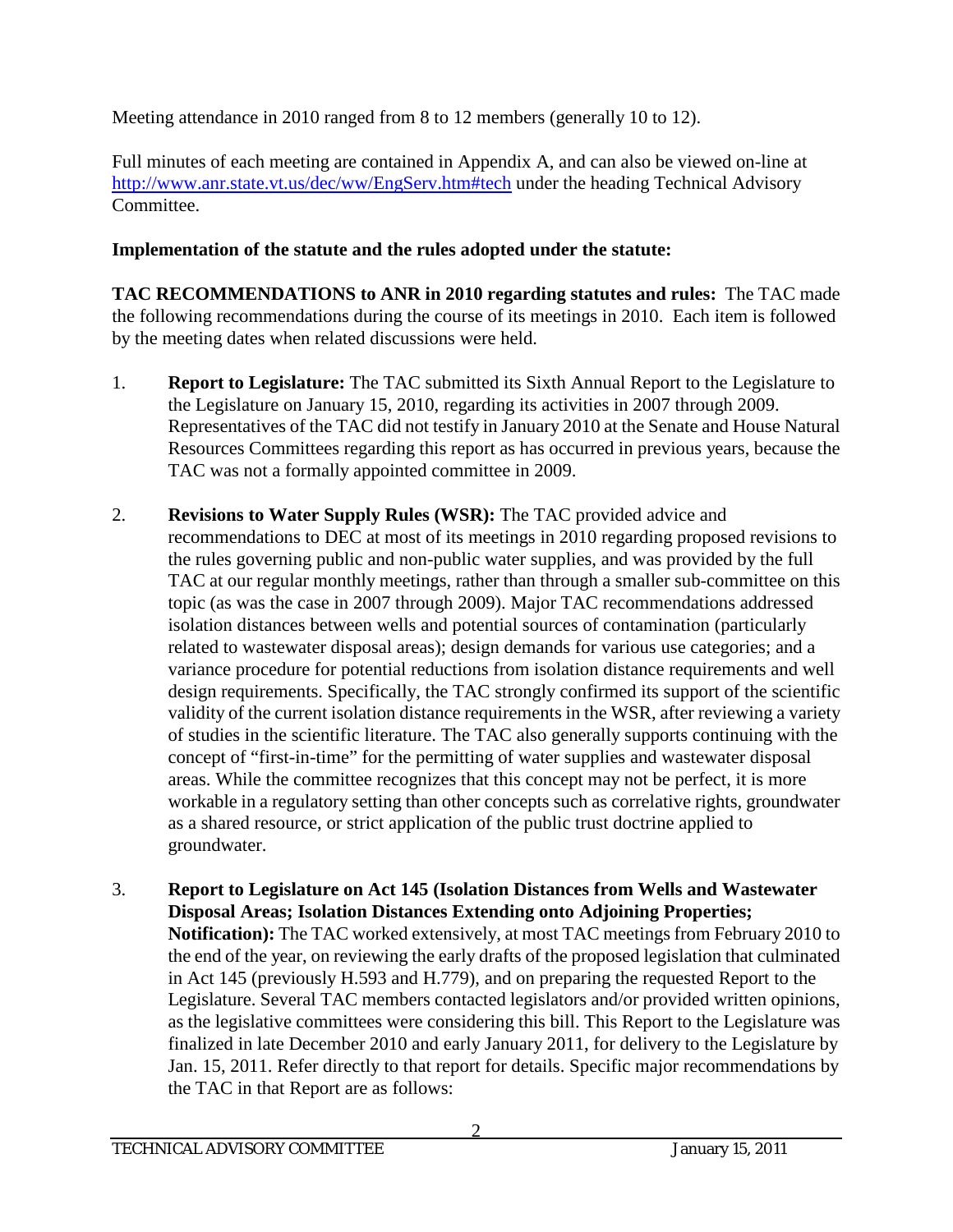- A. The TAC supports the current isolation distances from wells in the current Water Supply Rule and Wastewater Disposal and Potable Water System Rule, generally without revisions, as being scientifically sound and well-supported by numerous studies in the groundwater and public health literature.
- B. The TAC supports the current regulations which allow well isolation and wastewater disposal isolation zones to extend off the property on which the well or wastewater disposal area is located.
- C. The TAC supports the concept of "first-in-time" as appropriate to use in the permitting of water supplies and wastewater disposal areas.
- 4. **Formal Re-Instatement of Technical Advisory Committee by Act. 145:** Many past members of the TAC, including those who had continued to meet on a monthly basis at the informal invitation of DEC personnel, were re-appointed by the Governor to the Technical Advisory Committee that was created by Act 145 (2010 Legislature). TAC members were disappointed that Kim Greenwood, Water Quality Specialist and representative of the Vermont Natural Resources Council, was not re-appointed to this new TAC, and adopted a resolution urging her appointment to the TAC (9/14).
- 5. **Drinking Water Treatment Design:** The TAC confirmed our support of the language that was proposed in 2009 addressing which professionals are allowed to design which types of drinking water treatment systems (4/13; 5/14). However, we registered a strong objection to the procedure of inserting this language as a small component of the Capital Bill, since this bypassed the normal rule-adoption procedure which allows for greater public and legislative review, and more transparency.
- 6. **Innovative or Alternative Technologies:** The TAC advised DEC regarding the details of one type of wastewater disposal technology (Presby EnviroSeptic disposal pipes). (6/18, 10/12).
- 7. **TAC Sub-committees:** The TAC re-evaluated its current standing sub-committees, adjusted the members on some of the sub-committees, and put some of the sub-committees on hold.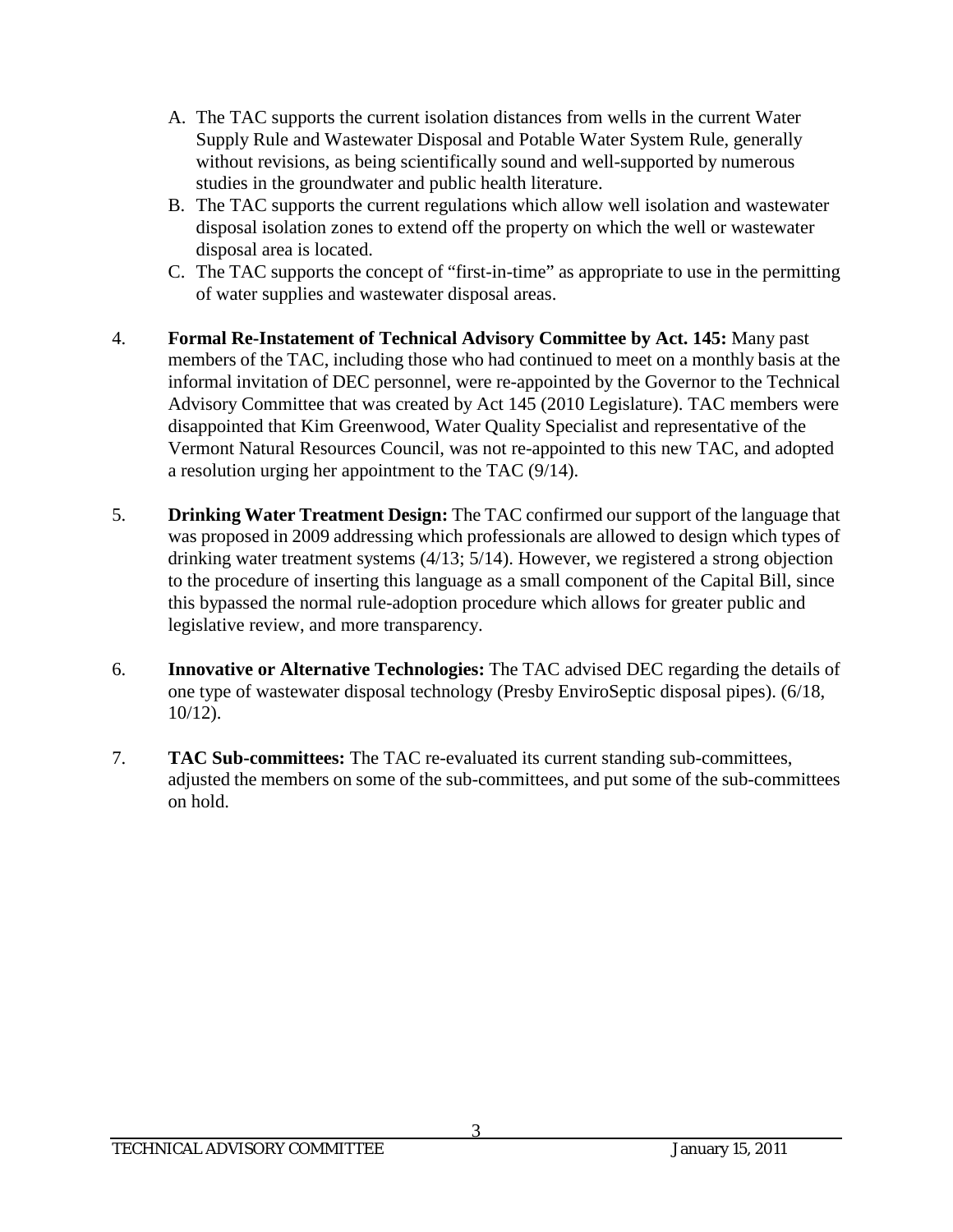#### Appendix A

#### Minutes of the Technical Advisory Committee Meeting January 12, 2010

| <b>Attendees:</b>          | Roger Thompson    | Claude Chevalier      |
|----------------------------|-------------------|-----------------------|
|                            | Gerry Kittle      | <b>Scott Stewart</b>  |
|                            | Gail Center       | <b>Rodney Pingree</b> |
|                            | <b>Jeff Fehrs</b> | Craig Heindel         |
|                            | Anne Whiteley     |                       |
| <b>Scheduled meetings:</b> |                   |                       |
| February 9, 2010           | $1-4$ PM          | Room 107 Stanley Hall |
| March 16, 2010             | $1-4$ PM          | Room 107 Stanley Hall |
| April 13, 2010             | $1-4$ PM          | Room 107 Stanley Hall |
| May 4, 2010                | $1-4$ PM          | Room 107 Stanley Hall |

Roger informed the group that Phil Dechert has resigned because the town is no longer responsible for regulating septic systems and due to general workload issues. Roger asked Phil if he has suggestions for a replacement member.

Roger then introduced Jeff Fehrs. Jeff is a licensed professional engineer and a new addition to the Wastewater Management Division as of the past July and has initially been assigned to work on the Underground Injection Control permitting program. Jeff has a background in wastewater treatment facilities and solid waste planning issues and will be working on Innovative/Alternative wastewater treatment system approvals in the near future. Catherine Gjessing, DEC General Counsel, has been assigned to writing an update to the Underground Injection Control Rules and has already developed a partial draft. TAC and the Ground Water Coordinating Committee will have an opportunity to review the proposed rules.

#### **Membership and Participation**

There have been a number of resignations from the committee recently including Bernie Chenette, John Forcier, and Phil Dechert leaving the group without a town official and with few professional engineers who are regular attendees. Anne had spoken with John Forcier and Brad Aldrich will be his replacement. Anne also spoke with Peter DeGraff who asked to be added to the mailing list and may be able to attend some meetings. The group also suggested that David Ring and Todd Hill might be interested in serving. Roger suggested that someone from the eastern part of the state would balance the group. With the resignation of John Forcier the group needs to choose another chair. Craig suggested waiting until a future meeting, perhaps after new members are in attendance.

#### **Water Treatment Systems**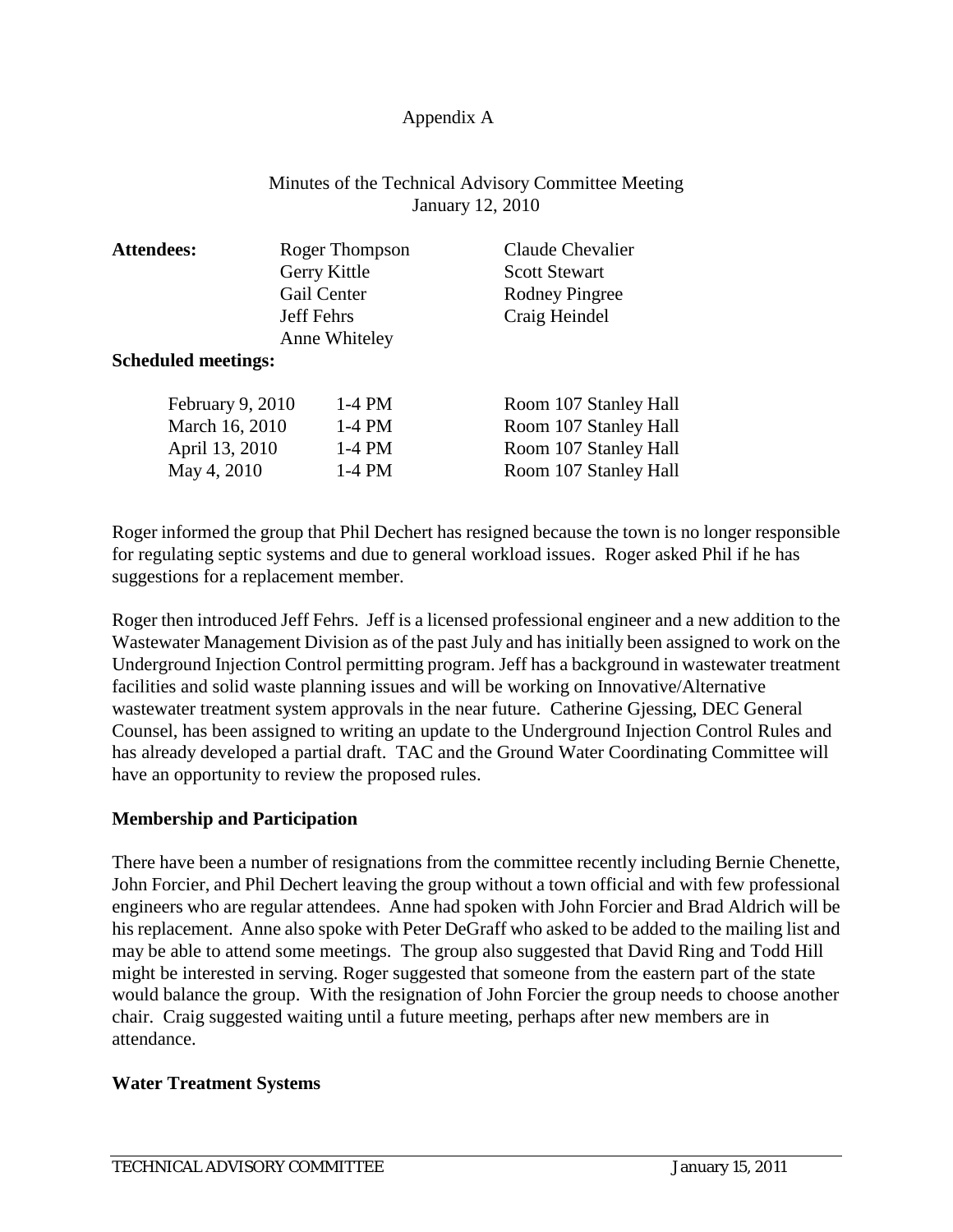Anne gave a brief update. She said that a draft had been sent to ACEC (American Council of Engineering Companies) and that she and Roger would be meeting with a group of ACEC members on January 13<sup>th</sup>. Anne said that there had been some feedback from the Vermont Plumbing Board with concerns that the proposed exemption language in the Wastewater System and Potable Water Supply Rules might cause some people to believe that the Vermont Plumbing Rules were also subject to the exemption. Anne said she would work on this issue and add language if needed to make it clear that any exemption in the WW Rules only covers the WW Rules.

Gail asked if the design and installation of water treatment systems for contaminants not mentioned in the exemption would continue to require a WW permit and the involvement of professional engineer. Anne said that a permit and engineer would be required.

## **Water Supply – Design Flow**

Scott gave an overview of the past discussion and input from the regional office staff in relation to the handout (tables from section 1-808 of the Wastewater System and Potable Water Supply Rules). Most of the numbers have been revised to include the flow reduction allowance for standard low flow plumbing fixture. Scott noted that based on discussion at previous meetings there may need to be more categories.

Roger asked about the section related to dens with couches. Scott said this was included as an attempt to deal with buildings, particularly in ski areas, where the owners were renting the buildings with dens, lofts, etc with pullout couches to greatly increase sleeping space. Roger suggested that with the bedroom definition that was added to the Wastewater System and Potable Water Supply Rules, this is probably now covered.

There was discussion about the design flow for a deli. It is clear that this category covers a range of operations from where cold cuts are made into sandwiches all the way to full kitchens that cook full meals. Therefore there may be a need to have more than one design flow based on the level of food preparation.

The issue of backflow from water treatment systems was discussed. Based on the proposed exemption language for water treatment systems the Rules will not require a designer to designate a design flow increase based on the installation of a water treatment system. The group believes that only a small number of water treatment systems will use so much water as to cause the failure of the wastewater disposal system and therefore the decision of any impact on the wastewater disposal system will be left up to the landowner and those who design or install the water treatment system.

# **Agenda for the next meeting**

The group will discuss Scott's proposed language related to isolation distances and the variance process. The issue of casing storage will be considered by the subcommittee. Source permitting will be a future topic but the discussion is not far enough along for the next TAC meeting.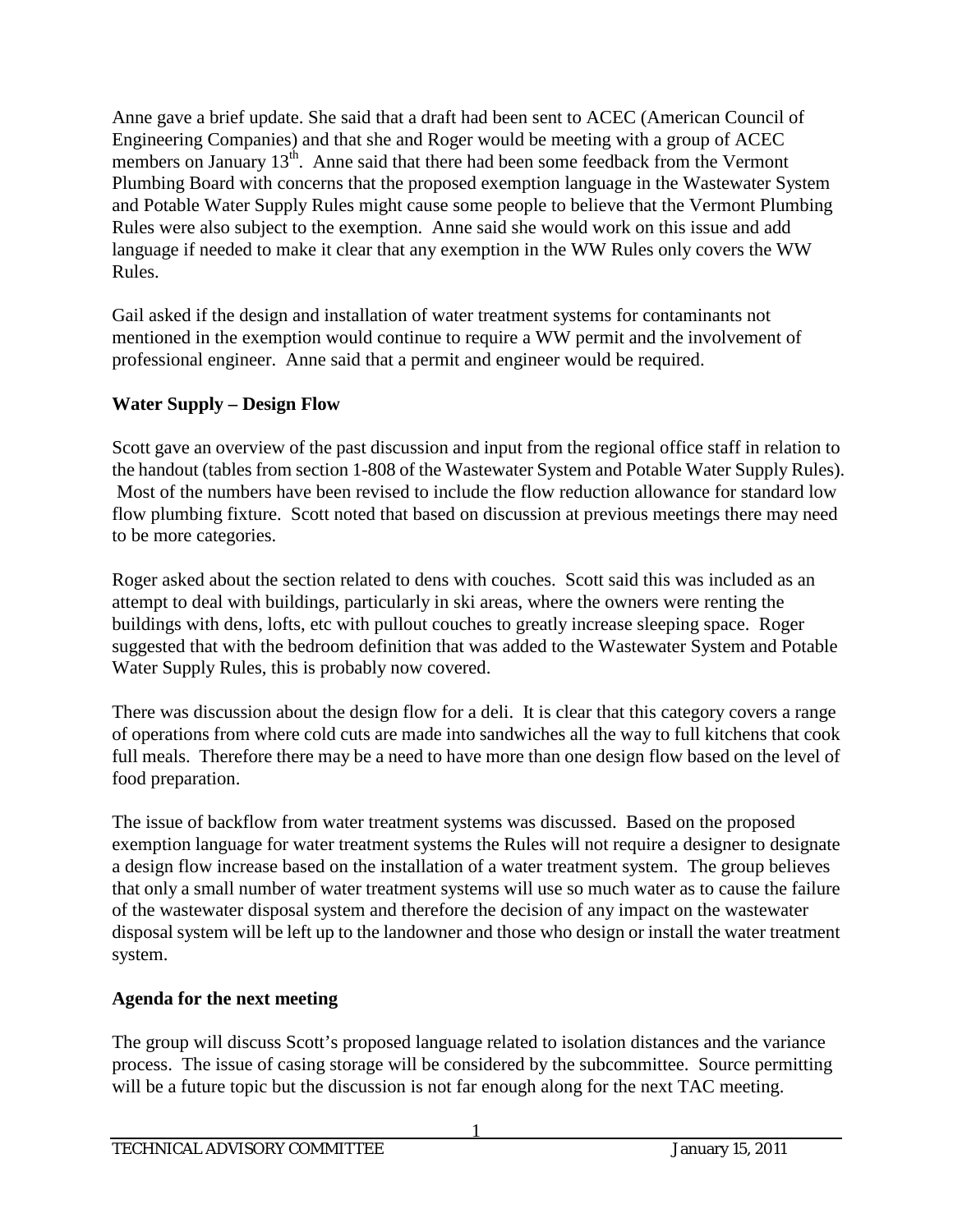#### **Meeting schedule**

A meeting is scheduled for February  $9<sup>th</sup>$ . Future meeting will be March 16<sup>th</sup>, April 13<sup>th</sup>, and May  $4^{\text{th}}$ .

Items prioritized for discussion with high, low, and medium ranking

- 1. Soil identification vs. perc test **medium**
- 2. Curtain drain with presumption of effectiveness **high**
- 3. Revisions to desktop hydro chart **medium**
- 4. Minimum amount of sand under a mound **high**
- 5. Grandfathered design flow and conversion of use policy **high**
- 6. Updating of design flow chart **high**

#### **Executive Committee**

Steve Revell, Lance Phelps, and Roger Thompson Alternates – Chris Thompson, Spencer Harris, Jeff Williams

#### **Subcommittees**

Hydrogeology - Craig Heindel, Dave Cotton and Steve Revell.

Training subcommittee - Roger Thompson, Dave Cotton, and Barbara Willis.

Drip Disposal – Roger Thompson, Dave Cotton, Steve Revell, Alan Huizenga

Water treatment systems – Gail Center, Jeff Williams, Rodney Pingree, Dave Cotton, Lance Phelps, and Roger Thompson.

#### Approved Minutes of the Technical Advisory Committee Meeting February 9, 2010

Attendees: Roger Thompson Rodney Pingree Scott Stewart Jeff Fehrs Spencer Harris Dave Cotton Craig Heindel Claude Chevalier Gerry Kittle **Scheduled meetings:**

#### March 16, 2010 1-4 PM Room 107 Stanley Hall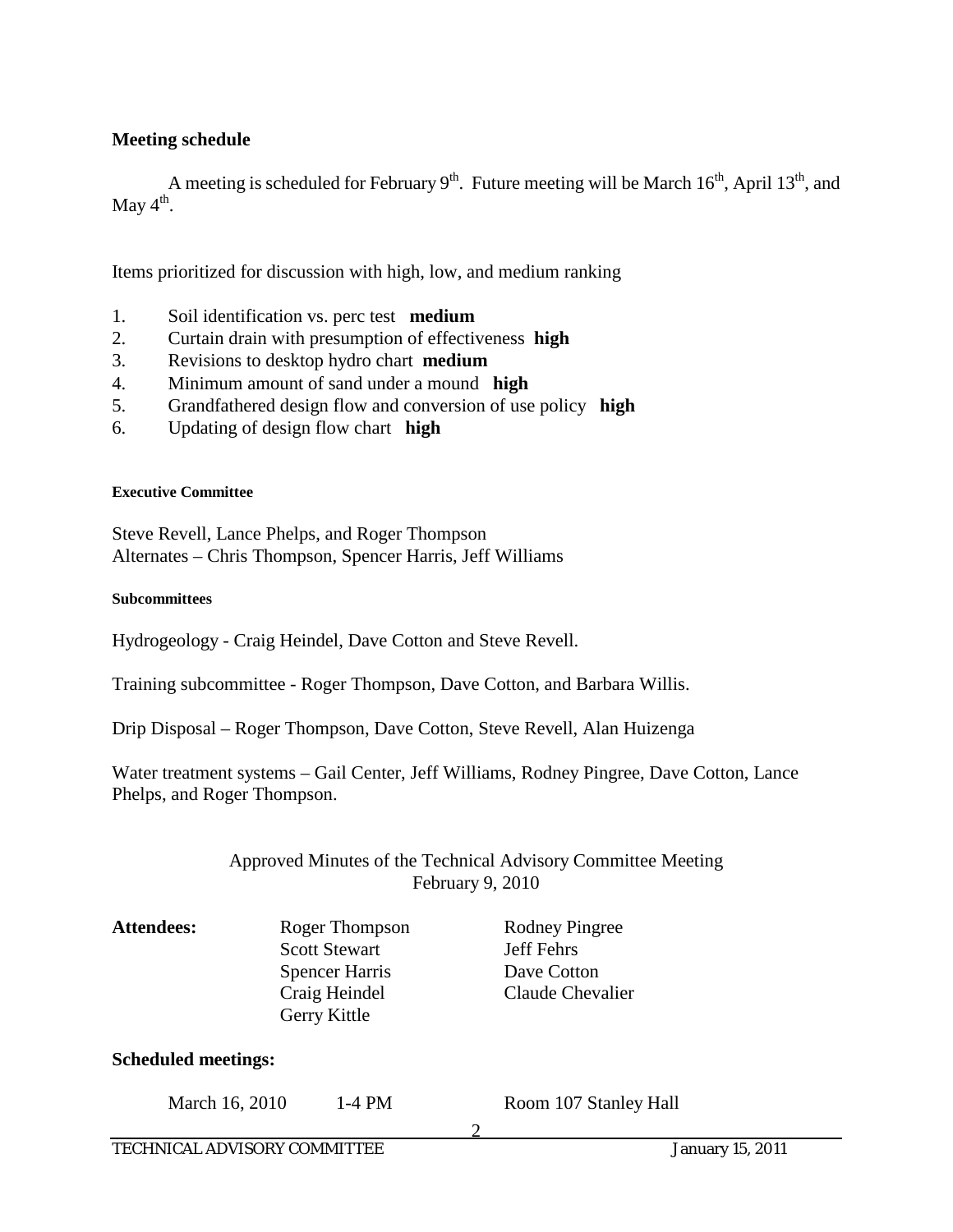| April 13, 2010 | 1-4 PM | Room 107 Stanley Hall |
|----------------|--------|-----------------------|
| May 4, 2010    | 1-4 PM | Room 107 Stanley Hall |

## **Minutes:**

Scott asked if the draft changes to the Water Supply Rules had been circulated to the Regional Office Staff. Roger said that he did not remember for certain and that he would check and would circulate any drafts that had not been circulated. Craig suggested changing the word backflow to backwash in the minutes which was agreed to.

## **H.593**:

Roger reviewed the draft legislation which deals with two items. The first is the impact on neighboring properties of isolation zones for water and wastewater systems. The bill requires the developer to keep the isolation zones on their property to the "extent technically feasible." The Department agrees with the concept but the language is unworkably vague and the Department will ask for clear guidance as the bill is considered. The second issue is that the bill also proposes to allow municipalities to not issue a local permit until a State Wastewater and Water Supply Permit was issued. This issue was considered by the Legislature in 2007 and the current language that allows a local permit to be conditioned such that construction may not start until the state permit was adopted in statute. The Agency will work towards a process that will continue to allow a person to apply for the most limiting or difficult to obtain permit first whether that be the state permit or the local permit.

Roger will keep the TAC informed and they can follow the legislative website as well.

## **Water Treatment Systems:**

Roger reviewed the status of water treatment systems. Roger and Anne Whiteley met with a subcommittee of ACEC (American Council of Engineering Companies) to review the rule language that would deregulate a large portion of water treatment systems for non-public water systems. Craig asked about the sense of the ACEC folks and Roger replied that there did not seem to strong opposition though there are some concerns about systems larger than one single family residence. Their plan was to take the issue to their larger group. There may be an attempt to add the exemptions statutorily which would make the changes effective sooner than would happen with a revision to the Wastewater System and Potable Water Supply Rules could be done.

# **Draft Revisions to the Water Supply Rules:**

Scott reviewed the draft revisions of the Water Supply Rules that are related to isolation distances and to the section on variances. Roger noted that variance is used differently in the Wastewater System and Potable Water Supply Rules and its use in the Water Supply Rules is limited for use with small scale water systems. Scott said that it is important to the Water Supply Division to have a process in the rules that allows for alternate methods of construction such as running a well vent over to and up the side of a building.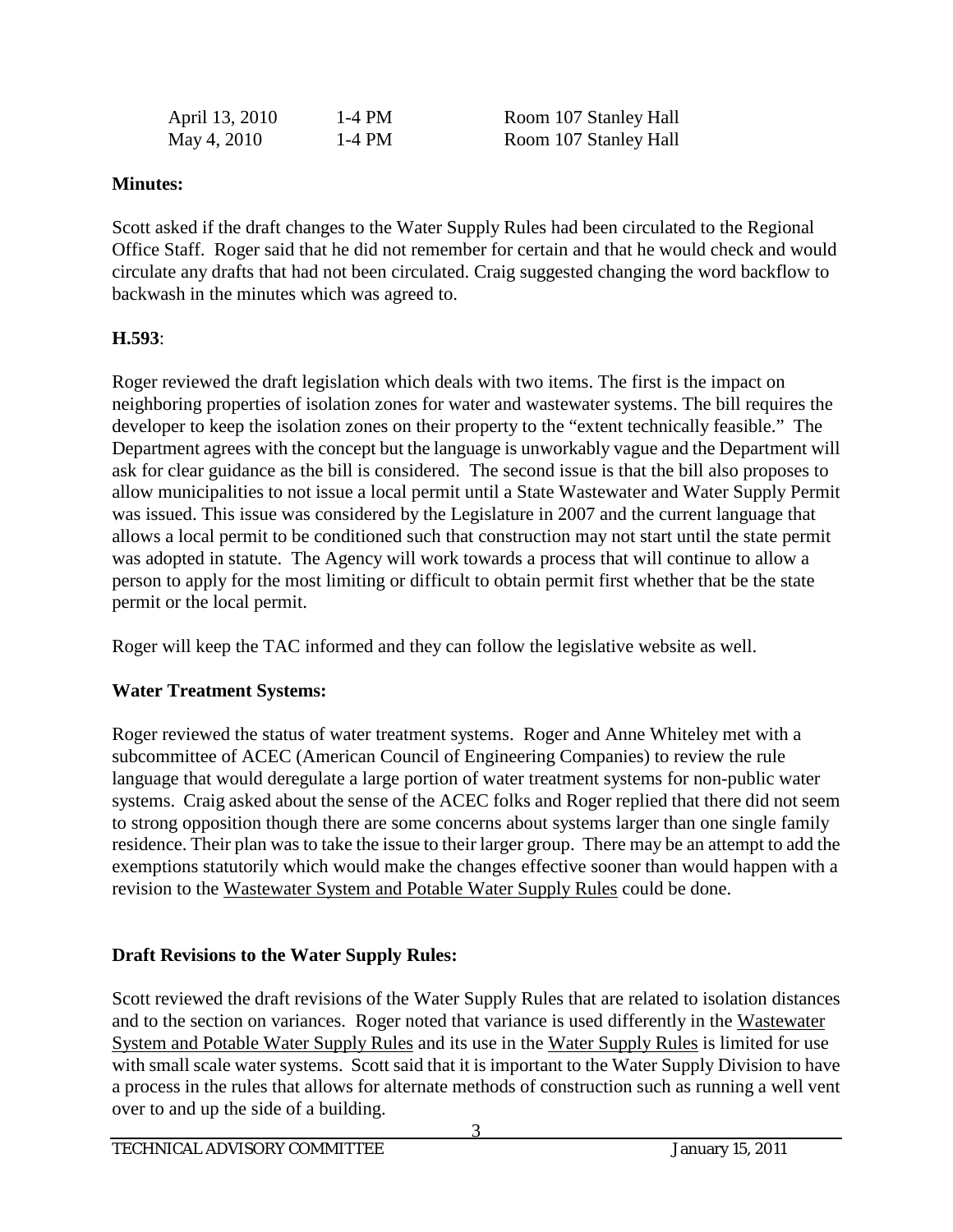Spencer asked how the isolation distances apply when someone adds a bedroom to an existing single family residence that was approved when the well isolation distance was 100' but which under the current rules needs an isolation distance of 200'. If there is an increase in design flow the rules would require use of the 200' isolation distance. Craig noted that in some cases the 200' distance could be reduced using a hydrogeologic evaluation of the site conditions.

Scott reviewed Table A and noted that there are several categories that have been added. Many of these came from a review of the Wisconsin water supply rules which has a much more extensive list of items that have a protective isolation distance. All new water sources serving a new or expanded use would need to comply with the isolation distances. Replacements for existing systems without any increase in design flow qualify for reductions in isolation distance if required. Scott said that he had included a section that provides guidance on how to respond to lesser isolation distances with additional well casing.

Table A has a ranking number as the left most column. The intent is to provide guidance on which of the isolation distances are most important so that when choices must be made between two or more items the one with the lower ranking is the one where the isolation distance is reduced the most. The question of shallow wells was raised and Scott said that this first attempt was based on drilled wells. There was discussion about the use of the term shallow well as opposed to unconsolidated versus consolidated and pumped versus gravity sources. It was agreed that the terms should be clarified.

It was decided that line #8 related to discharges from water treatment systems could be removed.

It was also decided that the isolation distances related to ROW herbicide application should be reviewed. The types and uses of herbicides have changed significantly over the recent years and it may be appropriate to reduce these isolation distances.

Items prioritized for discussion with high, low, and medium ranking

- 1. Soil identification vs. perc test **medium**
- 2. Curtain drain with presumption of effectiveness **high**
- 3. Revisions to desktop hydro chart **medium**
- 4. Minimum amount of sand under a mound **high**
- 5. Grandfathered design flow and conversion of use policy **high**
- 6. Updating of design flow chart **high**

#### **Executive Committee**

Steve Revell, Lance Phelps, and Roger Thompson Alternates – Chris Thompson, Spencer Harris, Jeff Williams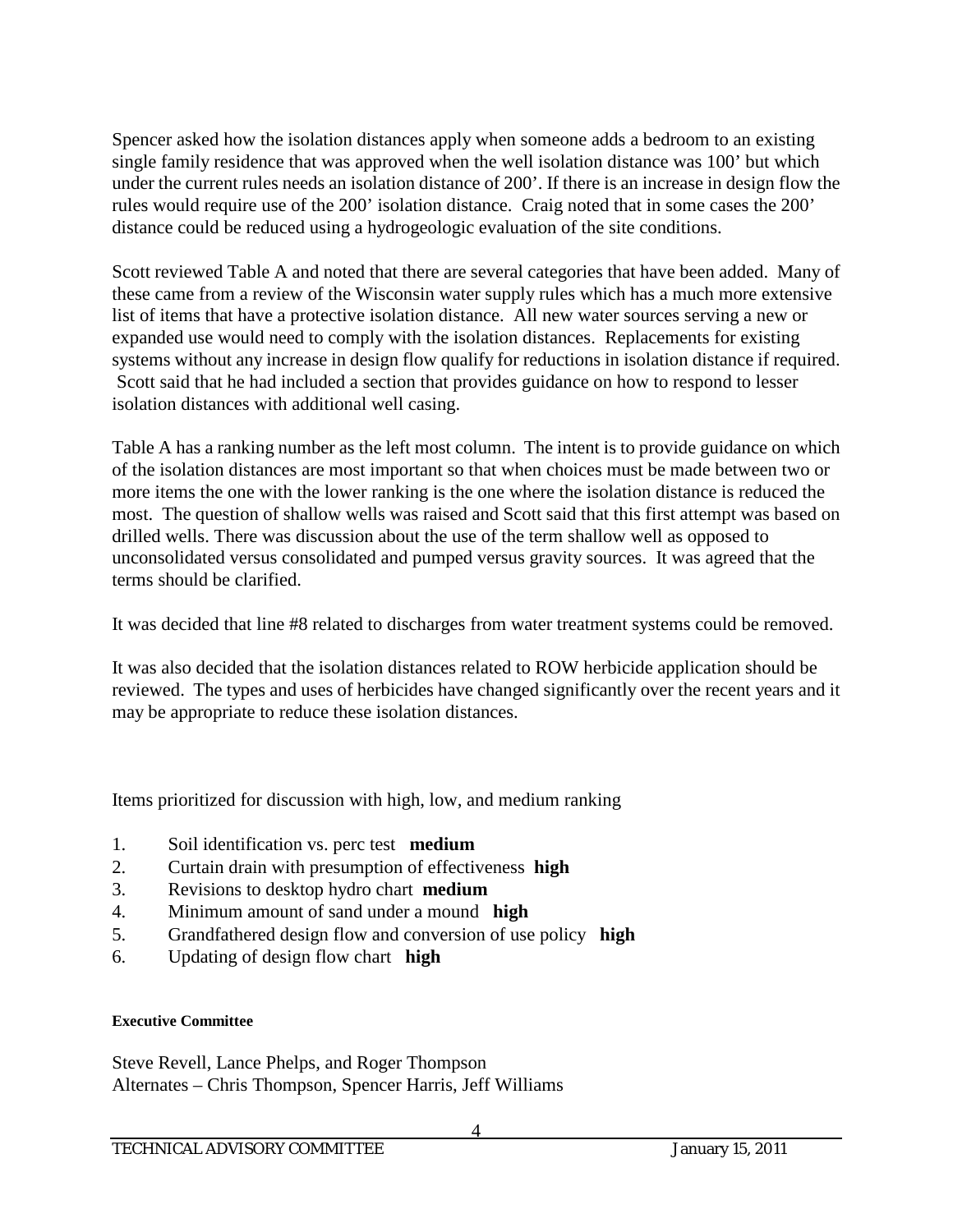#### **Subcommittees**

Hydrogeology - Craig Heindel, Dave Cotton and Steve Revell.

Training subcommittee - Roger Thompson, Dave Cotton, and Barbara Willis.

Drip Disposal – Roger Thompson, Dave Cotton, Steve Revell, Alan Huizenga

Water treatment systems – Gail Center, Jeff Williams, Rodney Pingree, Dave Cotton, Lance Phelps, and Roger Thompson.

## Approved Minutes of the Technical Advisory Committee Meeting March 16, 2010

| <b>Attendees:</b> | Roger Thompson       | <b>Jeff Fehrs</b> |
|-------------------|----------------------|-------------------|
|                   | Mary Clark           | Craig Heindel     |
|                   | Gary Adams           | Claude Chevalier  |
|                   | <b>Scott Stewart</b> | Rodney Pingree    |

#### **Scheduled meetings:**

| April 13, 2010 | 1-4 PM | Room 107 Stanley Hall |
|----------------|--------|-----------------------|
| May 4, 2010    | 1-4 PM | Room 107 Stanley Hall |

#### **Minutes:**

Accepted

#### **H.779 (previously listed as H.593)**

Roger reviewed the status of the proposed legislation. The bill was passed out of House Natural Resources and then was passed by the full House. The bill was then sent to the Senate where it was assigned to Senate Natural Resources. The bill as passed proposes that anyone filing an application where the isolation distances from the water source or the wastewater disposal field will extend onto neighboring lots must send a written notice to the affected property owners. There is a short waiting period before the Agency can issue the permit.

Craig asked what happens if there is an objection from the neighbor. The bill does not create any rights to object to a project. It does make the neighboring property owner aware of the proposal which may allow them to negotiate with the applicant to amend their proposal to reduce its impact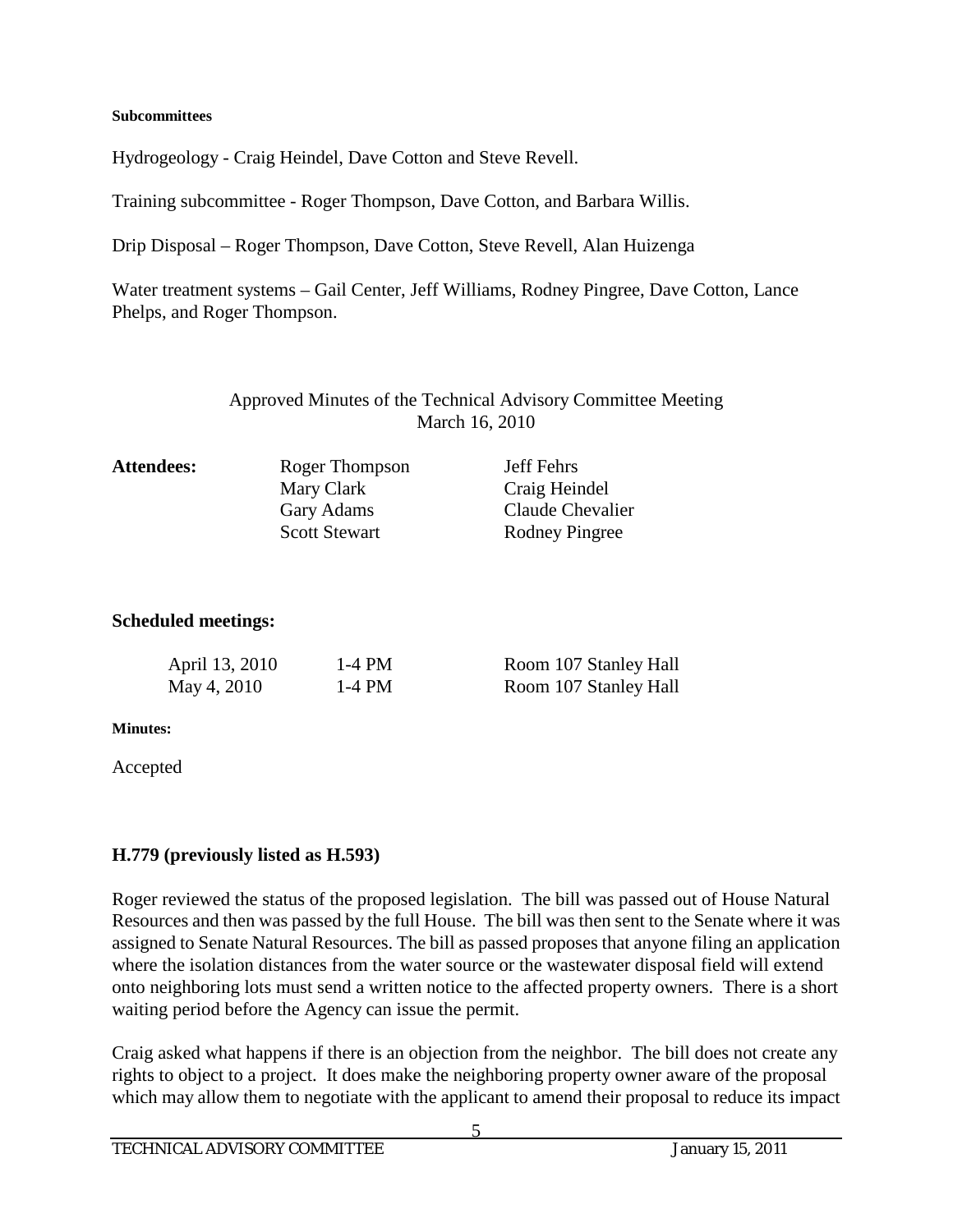on the neighbor. Rodney said there might be a public trust argument made that the proposed development unfairly affected someone else. Craig said there can always be a civil suit but it is unclear if that would be successful.

Craig noted that while the well shield is fairly easily defined using the procedures from the Water Supply Rules, the isolation distances from a wastewater disposal system are less defined by the rules. There are also questions of whether you need to consider distances for large water and wastewater systems or only household type systems. With large systems the decision is based on doing a 2 year time of travel evaluation which would add a great deal of expense to most projects.

Claude asked why this notice is needed when everyone gets notice through the zoning process. It was noted that quite a few towns do not have zoning requirements and that the isolation distances are not routinely included in the town applications. Craig asked if all applications should require notification of the neighbors. Roger noted the notification did not provide any rights so there is no benefit from the work required to do the notification.

Roger noted that the bill as passed the House also changed the requirements for municipal ordinances and would allow a town to hold off issuing the local permit until after the state permit had been issued. The town would still accept the application and process the application right up to the point of issuing the town permit. Craig said he liked this approach as some folks tend to just start work once they have the town permit, even if the town permit includes a condition saying a state permit is needed.

Roger also noted that the bill would re-establish an official TAC with members being appointed or reappointed by the Governor. The bill would also require TAC to review the issues related to isolation zones extending onto neighboring lots and make a recommendation on how to minimize the adverse impacts. Scott suggested there be two groups with one to work on issues related to H.779 and one to cover the regular TAC issues. Scott is concerned that the H.779 issues would take up so much committee time that the work on updating the Water Supply Rules would slow or stop. The group decided that there could be a subcommittee to work on H.779 issues and that it would be difficult to support two distinct groups. Jeff asked about how much work would be involved in creating the report and whether this would create a major burden for the Agency and/or TAC. Roger said that this should be manageable and the report would not be a major production.

## **Water Treatment Systems:**

Roger gave a short update on proposed changes to the rules that would deregulate most of the design, installation, and use of water treatment systems for non-public water supplies. ACEC had submitted oral comments to Anne Whiteley, with written comments to follow as requested by Anne, that they would accept deregulation for systems serving only one single family residence but would object to full deregulation of systems serving other uses such as duplexes and office buildings. Claude asked if ACEC just gets their way on this issue. Roger replied that the next step is for the Commissioner to make a decision. Mary commented that in West Virginia a bill had been passed that Professional Engineers were not subject to any rules related to designing water treatment systems.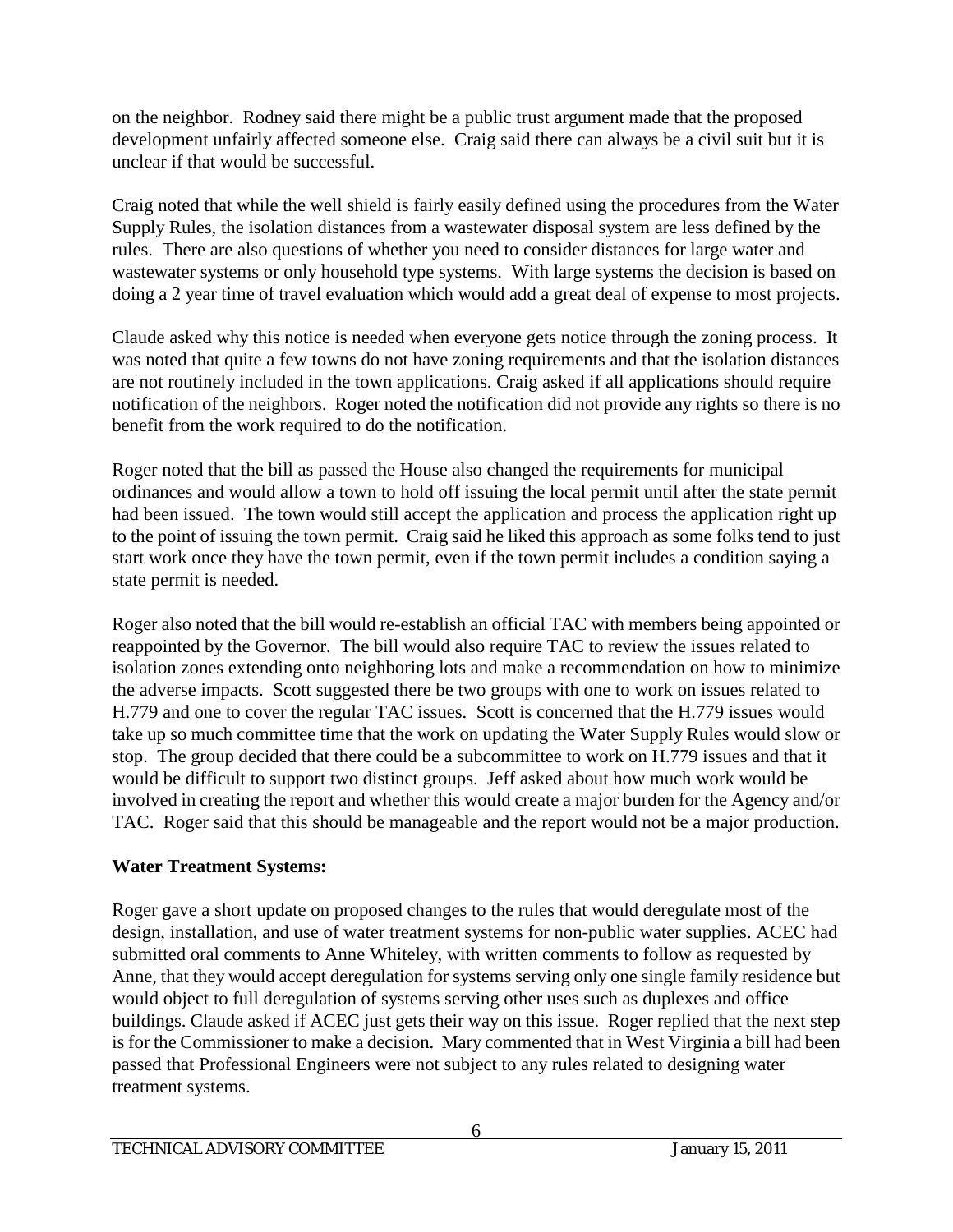## **Draft Revisions to the Water Supply Rules – Design Flows:**

Scott led a discussion of proposed changes to design flows. One section deals with design flows for cafeterias. There are several types of operations that may fall into this category ranging from convenience stores with as little as a hot dog steamer plus some coffee preparation, to stores that prepare sandwiches to order, up to delis that offer a full range of cooked foods for takeout. Many large grocery stores now offer a full range of food. After some discussion the group suggested that the most limited types of operations use a design flow of 50 GPD. There was discussion of wastewater strength, particularly related to the disposal of the unsold coffee which is very high in biological oxygen demand (BOD). Craig asked if waste strength is a consideration and Roger said the basic rules for systems using septic tank effluent do not mention waste strength though systems proposed for advanced treatment do have this requirement.

There was discussion of design flows for massage operations. It was decided that 8 gallons per patron would be appropriate unless the operation provided shower facilities for the patrons.

Catering operations were also discussed. Those licensed as home caterers would not have any additional design flow. Commercial caterers would be a case by case determination with 100 GPD being the minimum design flow. Commercial caterers would also require installation of a grease interceptor which is a larger tank that is normally installed outside of the building. Grease traps are regulated by the Vermont Plumbing Rules, are normally smaller tanks, and are installed inside of the building.

It was decided there should be a design flow category for:

- 1. home catering
- 2. commercial catering
- 3. deli with just coffee and hot dogs
- 4. deli with sandwiches and food that was prepared elsewhere with the only onsite preparation being heating of the food
- 5. making sandwiches onsite
- 6. preparing hot food onsite

A category is needed for spa's that do mudpacks and similar facilities where showering would be expected.

Veterinary clinics were also discussed. Suggestions included having a design flow for animal boarding based on a per animal space approach and whether or not animal washing takes place. The design flow might also be prorated on the number of doctors involved.

The design flow for a large grocery store with a meat department was discussed. It was decided that the existing design flow is sufficient to allow for a full service deli.

A decision is needed for small retail spaces on whether to use the # of employees of a gallons/sqft of floor space. Adding showers facilities for the staff would increase the design flow number.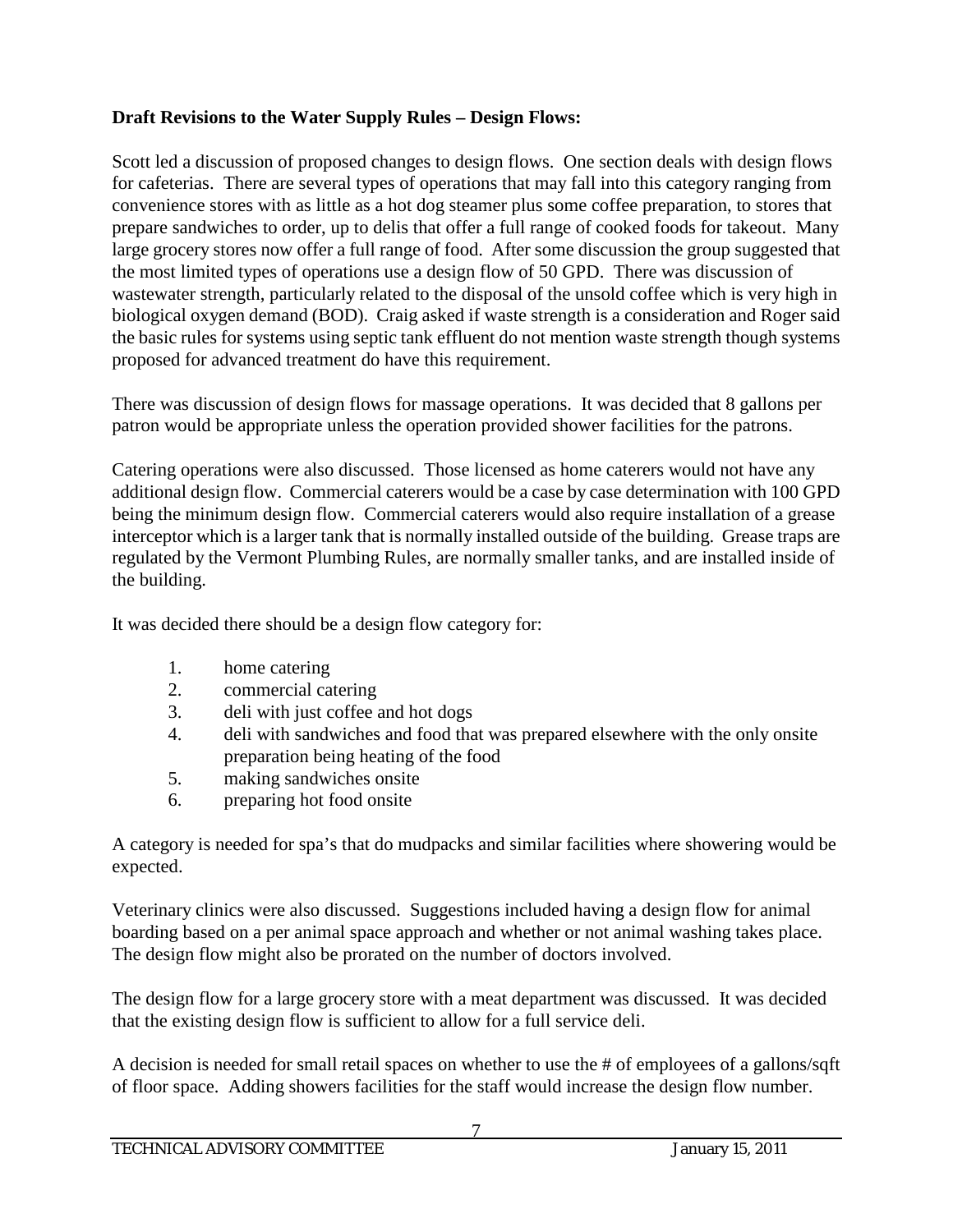Jeff asked about design flows for breweries. Craig said it would be case by case for the process waste and then per employee for the staff.

Ernie Christianson submitted an e-mail with questions about design flows for country clubs and pointed out that the existing design flows did not make sense for most of the current operations in Vermont. The group suggested that Ernie should draft some language with his recommendations.

The new rules should also give separate design flows for the administrative staff and the medical staff in doctor's offices.

Schools are per person for both staff and students.

Items prioritized for discussion with high, low, and medium ranking

- 1. Soil identification vs. perc test **medium**
- 2. Curtain drain with presumption of effectiveness **high**
- 3. Revisions to desktop hydro chart **medium**
- 4. Minimum amount of sand under a mound **high**
- 5. Grandfathered design flow and conversion of use policy **high**
- 6. Updating of design flow chart **high**

#### **Executive Committee**

Steve Revell, Lance Phelps, and Roger Thompson Alternates – Chris Thompson, Spencer Harris, Jeff Williams

#### **Subcommittees**

Hydrogeology - Craig Heindel, Dave Cotton and Steve Revell.

Training subcommittee - Roger Thompson, Dave Cotton, and Barbara Willis.

Drip Disposal – Roger Thompson, Dave Cotton, Steve Revell, Alan Huizenga

Water treatment systems – Gail Center, Jeff Williams, Rodney Pingree, Dave Cotton, Lance Phelps, and Roger Thompson.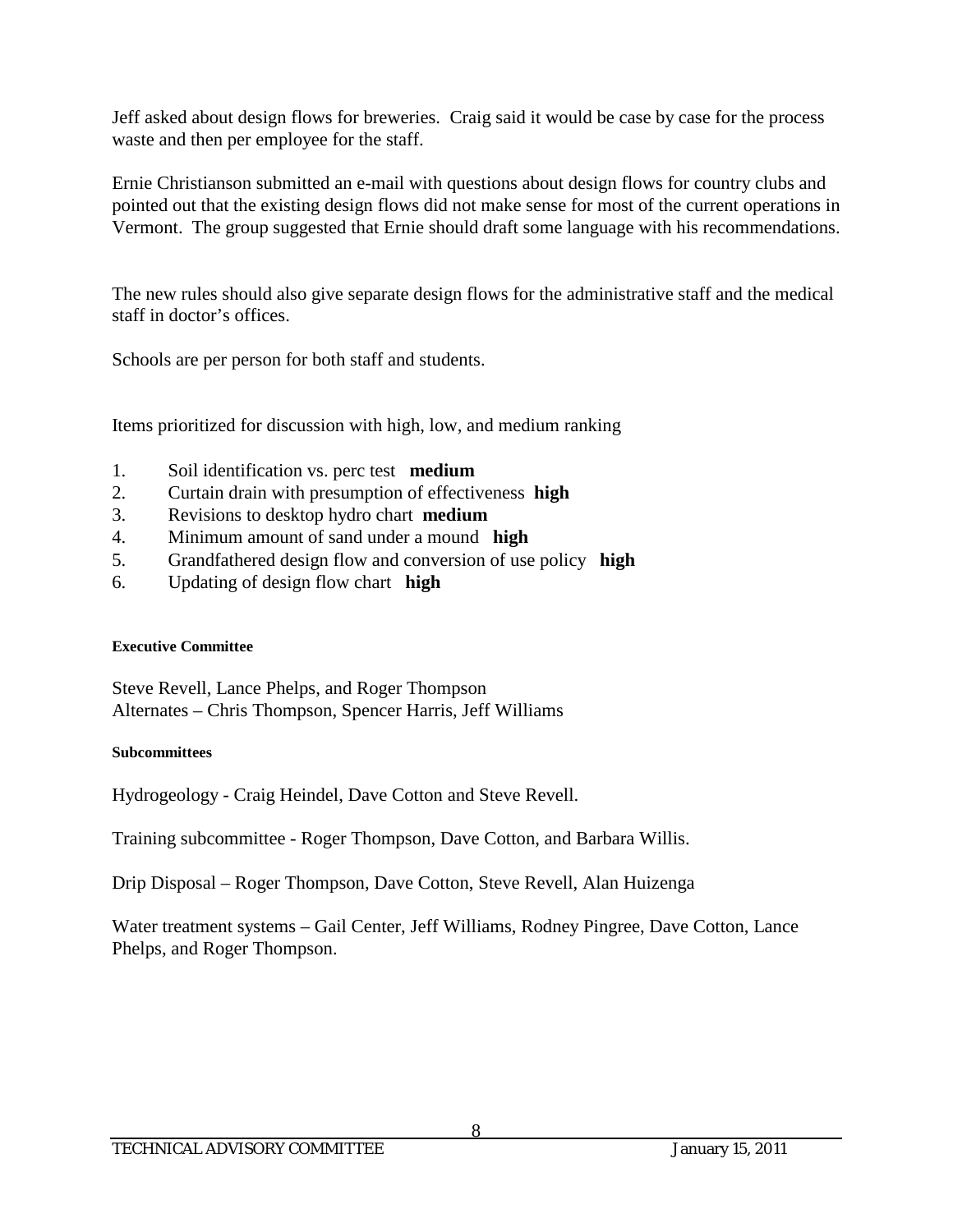## Approved Minutes of the Technical Advisory Committee Meeting April 13, 2010

| <b>Attendees:</b>          | Roger Thompson<br>Gail Center<br>Gary Adams | <b>Steve Revell</b><br>Gerry Kittle<br><b>Scott Stewart</b> |
|----------------------------|---------------------------------------------|-------------------------------------------------------------|
|                            | Craig Heindel                               | <b>Rodney Pingree</b>                                       |
|                            | <b>Jeff Fehrs</b>                           | Claude Chevalier                                            |
|                            | John Beauchamp                              | Kim Greenwood                                               |
| <b>Scheduled meetings:</b> |                                             |                                                             |
| May 4, 2010                | 1-4 PM                                      | Room 107 Stanley Hall                                       |

#### **Minutes:**

Gail asked that the term grease interceptor be used instead of grease trap. Grease interceptor is the term used in the Wastewater System and Potable Water Supply Rules (Rules).

#### **Colchester Training Session**

Gerry said that the training program related to the use of advanced treatment systems had been productive and well attended. It was noted that one of the systems had been operated by the owner without running the blower needed for the aeration function.

#### **H.779 (previously listed as H.593)**

Roger gave an update. The bill passed the house and was sent to Senate Natural Resources. The bill was amended on the house floor to add an exemption for the addition of up to 4 outdoor picnic tables. The exemption is a blanket exemption from all state and local permitting requirements. The Senate NR Committee has not done much with the bill though there is talk about combining several bills currently in the committee into one bill which may cause so much opposition that the combined bill will fail. Kim said it is likely that VNRC would oppose the portion of H.779 related to picnic tables.

#### **Water Treatment**

Roger said that the last word he had was that the language that Anne had prepared, which is based on work with TAC, was going to be included in the capital bill. The language was not revised in response to comments from ACEC. Gary said this is the same information that he had received.

Gail asked for confirmation that as currently drafted, systems installed for treatment related to compliance with primary standards, other than those specifically exempted, would still require a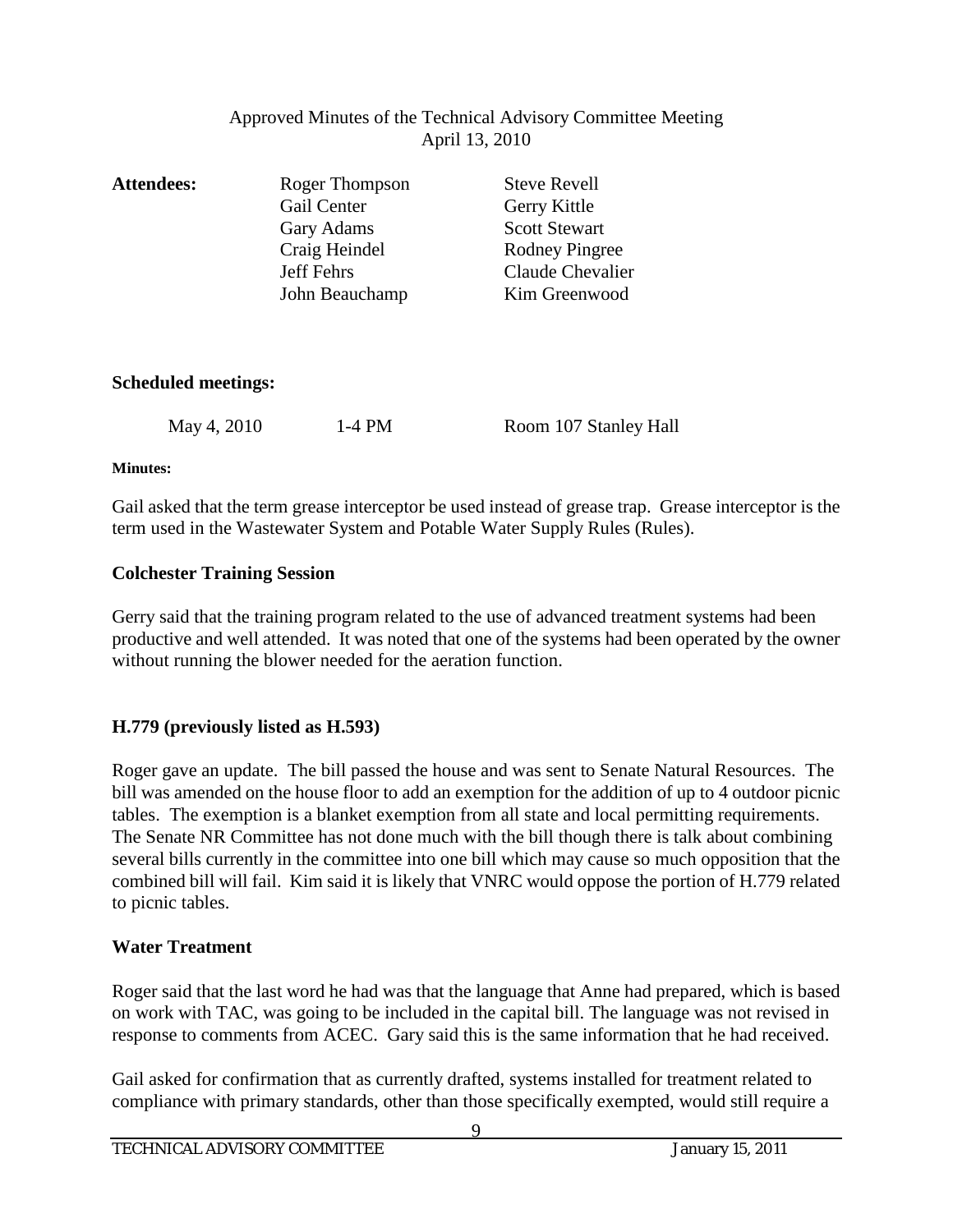permit from the Department of Environmental Conservation. Roger confirmed this and added that it is possible the more elements might be added as part of a rule making process.

## **Innovative/Alternative Systems**

Roger noted that there are several systems under review including Cultec leaching chambers, Geomat, a mechanical ventilation system, and the White Knight System. Also, Eljen is suggesting that only 6"of sand should be required under their system even though it was tested with 12" and Presby is asking for an extension of their approval. Craig said that some systems are now widely used and really are no longer "innovative." Roger replied that the term is used because of how the process is written into the Rules but a fix could be made when the Rules are revised.

John noted that there are some new systems available for water treatment as well including some for radionuclides. Once there is agreement that there are "plug and play" type systems the exemptions for water treatment might be expanded.

John also asked about Ultraviolet Light Treatment systems (UV) for lake water systems as he has been contacted about that approach. Roger noted that surface water is not acceptable for new sources, though in a real hardship case it might qualify as the best fix option. Roger reviewed the previous attempt by a TAC subcommittee to draft language for surface water systems. This was pursued until it appeared that a treatment system sufficient to deal with the widely variable quality of surface water would be too complex and expensive.

The issues of disposing of filter backwash from systems treating radionuclides were discussed. Roger noted that this would be subject to the Underground Injection Control Rules and might not be acceptable. John said that some treatment systems depend on resin or other absorption materials and there is no discharge of radioactive material. John also noted that in many cases systems with radium are using a water softening system which removes the radium as well. Gail asked how the Department is dealing with public water systems some of which have high radionuclides. Rodney said that in some cases the problem is solved by blending two or more sources of water so that by dilution the water falls below the drinking water standard. Some systems are also using the Marilyn Davis memo related to abatement of existing water systems which allows for a combined discharge with the sanitary wastewater.

# **Innovative/Alternative**

Roger gave a short review of some products under review. The Cultec application is for leaching chambers which should be approvable once the sizing calculations are made. The applications for mechanical ventilation and for the White Knight system are primarily aimed at renovation of existing systems. One project for Roger and Jeff is to write a procedure for use of these systems that would include a basic analysis of the failed system with respect to important isolation distances such as to water supplies and separation from seasonal high water table and/or ledge. Systems with major non-compliance with the basic standards would not likely be approved for renovation if there are options to bring the project into better compliance with the Rules.

The use of the outlet filter was briefly discussed. They seem to be working well in Vermont and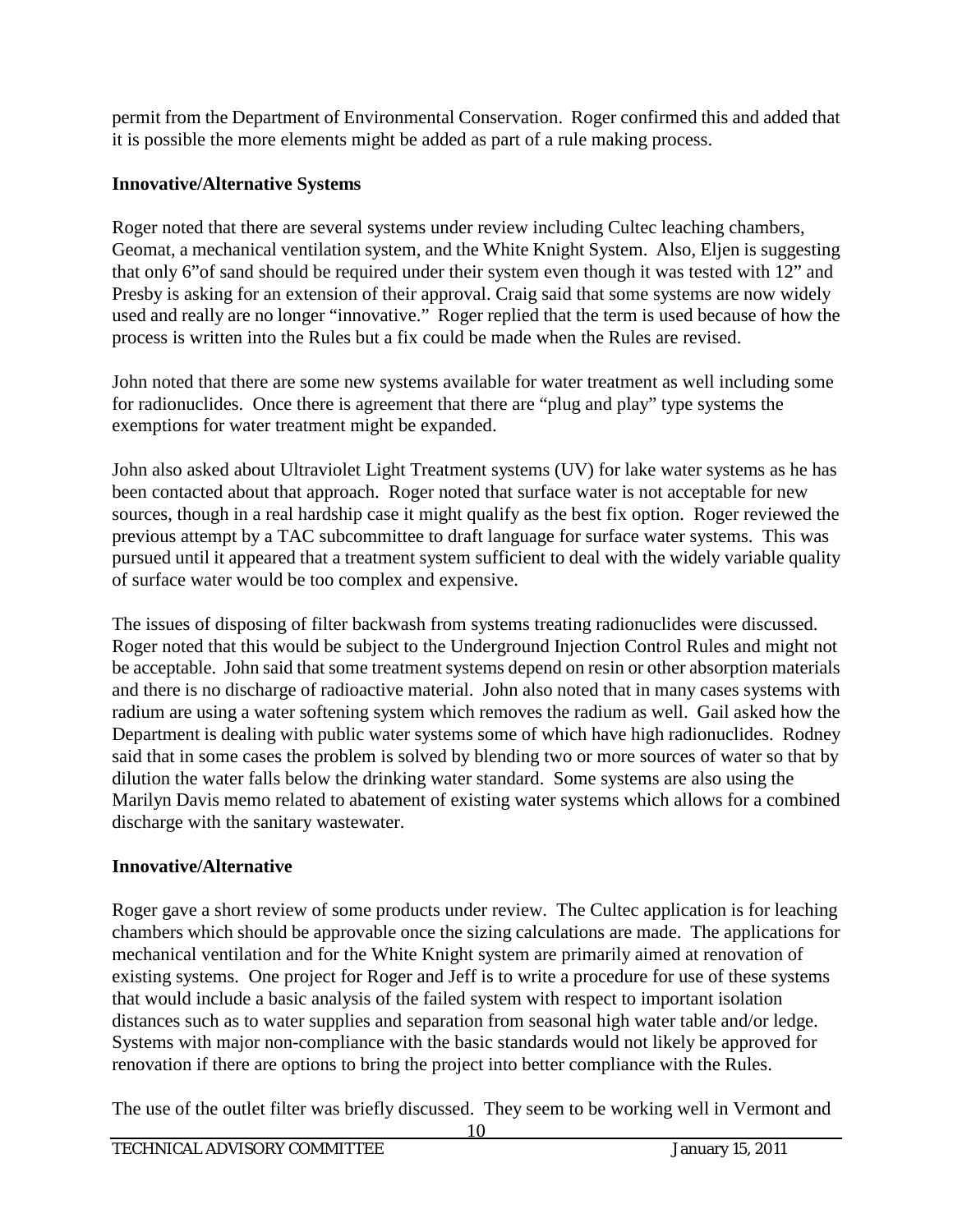do protect the leachfield. Some people are still concerned about the maintenance requirements and may just remove them, though they may pay in the long run when the leachfield itself fails. One item of concern to designers is fibrous material including both cotton fibers and inorganic fibers. They tend to have neutral buoyancy and therefore either coat the filter or pass to the leachfield. One vendor said that coffee was a major issue for leachfields because of the high BOD and low pH. Another said cream was a major problem at coffee shops and convenience stores.

## **Groundwater Withdrawal Rule**

Rodney gave an update on the progress of developing a rule for groundwater withdrawals as required in statute. Anything that is not exempt which draws more than 57,600 gallons per day requires a permit. Regulated users of 20,000 gallons per day but less than 57,600 gallons per day must register their withdrawals. The process is just beginning with a meeting scheduled for April 15<sup>th</sup> with the Groundwater Coordinating Committee. The regulatory program starts on July 1, 2010 and the rules may not be ready by then. The rules cover industrial, commercial, and bottling uses. There are exemptions for agriculture and residential use. Standing column geothermal wells are exempt but systems using a withdrawal well and a separate discharge point are not exempt. The rules will not deal with quality or source protection issues. The permitted withdrawal is evaluated to ensure there will not be an undue impact on neighbors.

## **Challenges for Change**

Kim asked about the affect of language proposed for statutory changes that allows for conditional exemptions. Jeff noted that we are planning to propose several conditional exemptions but are not proposing to exempt large capacity geothermal wells at this time.

## **Water Supply Rules**

Scott asked about work on the design flow chart and Roger responded that he had not finished his task but would try to bring a proposal to the next meeting.

Scott led a discussion about the proposed changes to the isolation distance table. Scott said that he could add a column to the table that would list distances from shallow wells that would reflect the different requirements for bedrock and shallow wells.

Claude said he was still concerned about the requirement that wells be drilled into bedrock when the well driller sometimes finds an adequate quantity of water above the bedrock. Claude noted that there are many wells not drilled into bedrock and that he has never had a problem with this situation. The issue of people being affected by contaminated water was discussed. Gail noted that one common problem was consumption of water contaminated by Giardia. John said that there are also systems that test fine for a period of time and then show contamination such as a small public system he worked on. The system had been compliant for years and then repeatedly failed the quality testing. Ultimately a disinfection system will be used.

Scott reviewed the variance process. The Water Supply Division and the Wastewater Management Division both use the term variance but what is allowed varies. The revised Water Supply Rules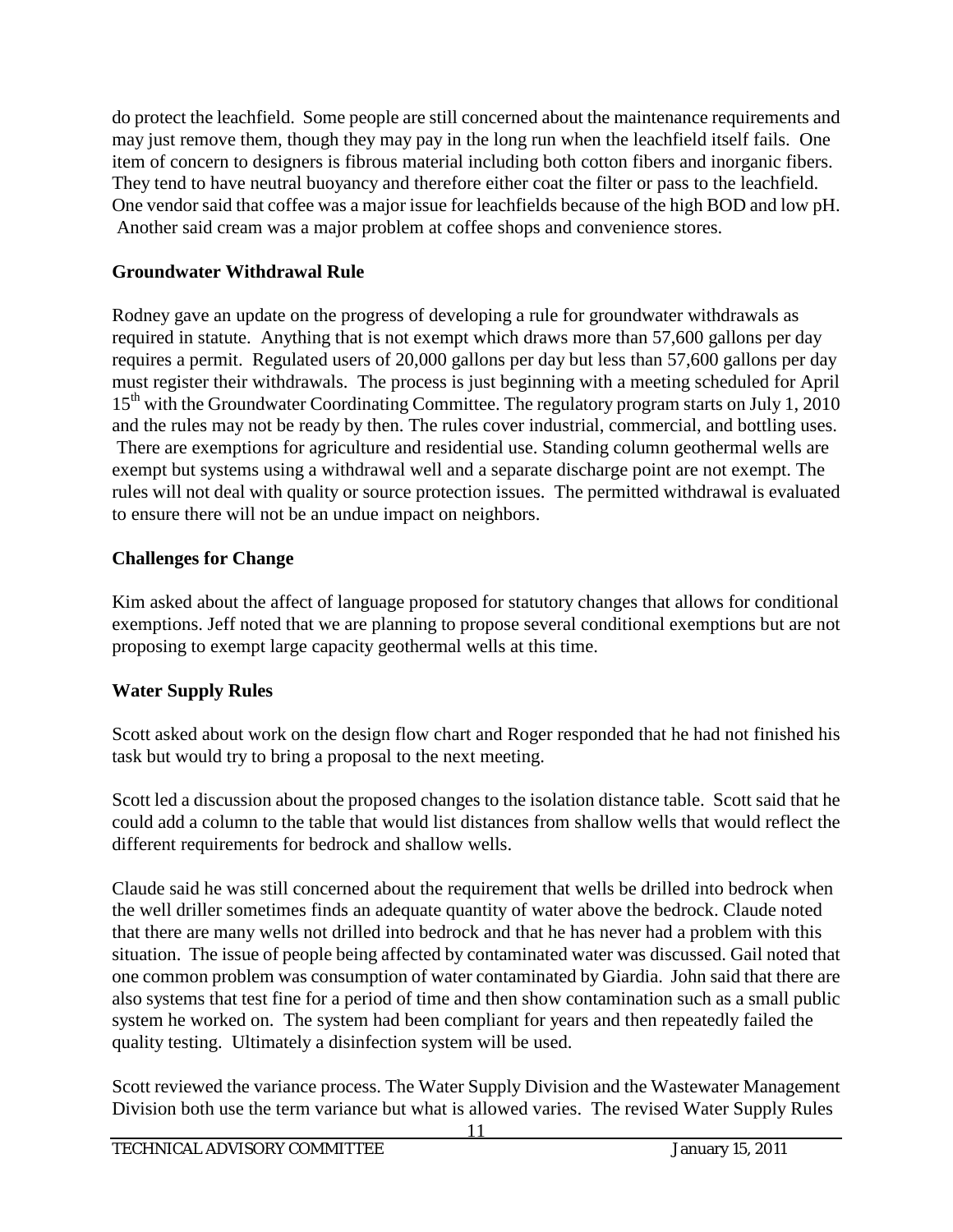will be worded to deal with abatement of failed supplies as well as include a provision to allow for equivalent designs of the water system equipment. The table is designed to provide a ranking system when making the choice on which isolation distances to reduce first or to a larger degree. Craig said that when the rules suggest extra casing as an increased protective measure it should indicate this is when the casing is sealed into bedrock not just extended in an unconsolidated aquifer.

Claude, Craig, and Roger also discussed the use of concentric drilling methods and whether this method provided the same level of protection as drilling an oversized hole and then grouting the well into the bedrock. This issue needs more consideration before considering the two methods to be equivalent.

Items prioritized for discussion with high, low, and medium ranking

- 1. Soil identification vs. perc test **medium**
- 2. Curtain drain with presumption of effectiveness **high**
- 3. Revisions to desktop hydro chart **medium**
- 4. Minimum amount of sand under a mound **high**
- 5. Grandfathered design flow and conversion of use policy **high**
- 6. Updating of design flow chart **high**

#### **Executive Committee**

Steve Revell, Lance Phelps, and Roger Thompson Alternates – Chris Thompson, Spencer Harris, Jeff Williams

#### **Subcommittees**

Hydrogeology - Craig Heindel, Dave Cotton and Steve Revell.

Training subcommittee - Roger Thompson, Dave Cotton, and Barbara Willis.

Drip Disposal – Roger Thompson, Dave Cotton, Steve Revell, Alan Huizenga

Water treatment systems – Gail Center, Jeff Williams, Rodney Pingree, Dave Cotton, Lance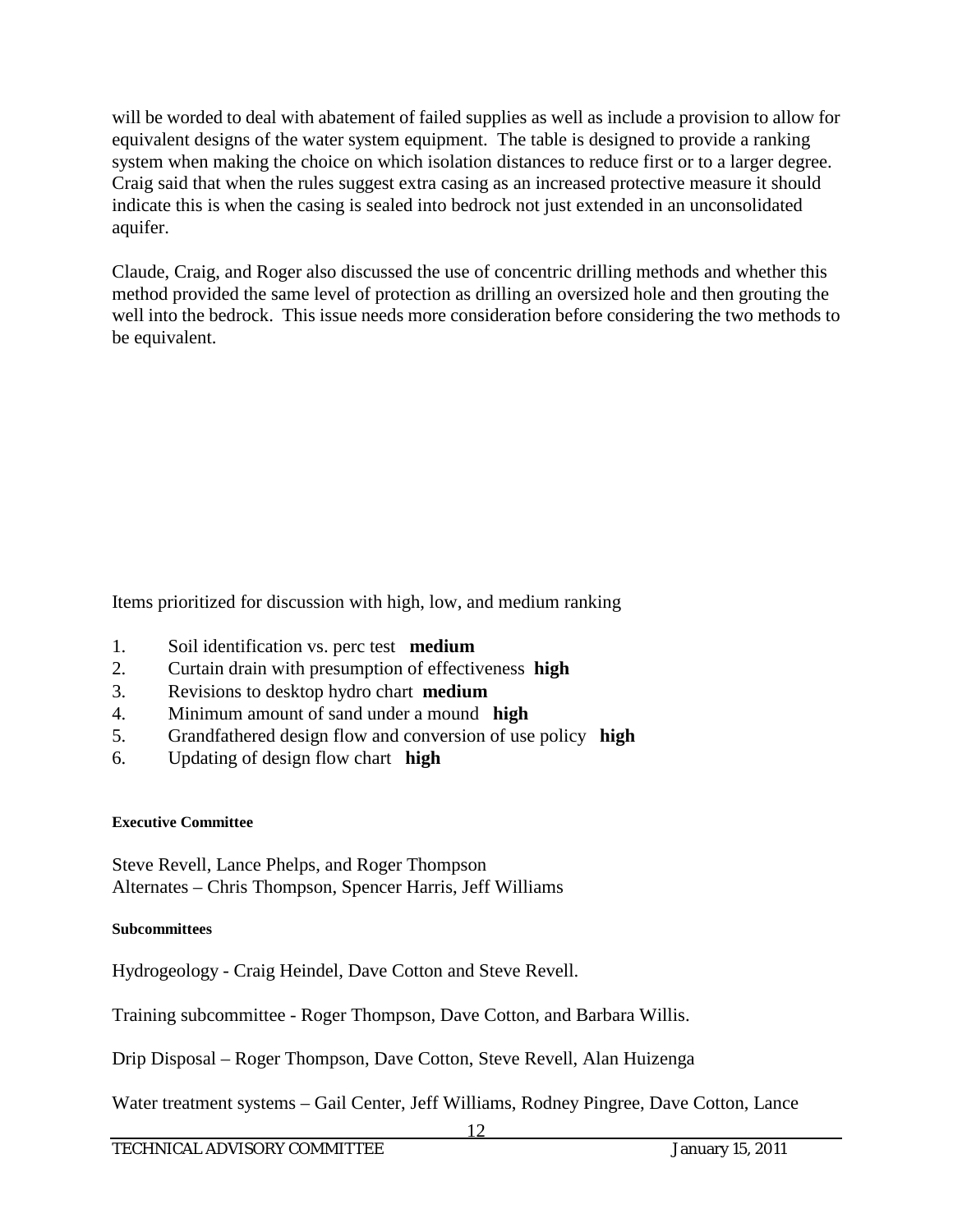Phelps, and Roger Thompson.

## Approved Minutes of the Technical Advisory Committee Meeting May 4, 2010

| <b>Attendees:</b> | Roger Thompson      | Rodney Pingree        |
|-------------------|---------------------|-----------------------|
|                   | <b>Steve Revell</b> | <b>Spencer Harris</b> |
|                   | Gerry Kittle        | Kim Greenwood         |
|                   | Craig Heindel       | <b>Scott Stewart</b>  |
|                   | <b>Jeff Fehrs</b>   | Claude Chevalier      |
|                   |                     |                       |

## **Scheduled meetings:**

| June 8, 2010         | 1-4 PM | Appalachian Gap Room  |
|----------------------|--------|-----------------------|
| July 13, 2010        | 1-4 PM | Mad Tom Room          |
| September $14, 2010$ | 1-4 PM | Room 100 Stanley Hall |

#### **Minutes:**

Craig asked that the grease trap/grease interceptor notes for the March meeting be further clarified that grease traps are interior construction under the Vermont Plumbing Code and that grease interceptors are larger tanks, usually constructed outside of the building, and subject to the Wastewater System and Potable Water Supply Rules.

Rodney commented on the same minutes that the  $3<sup>rd</sup>$  sentence on page 3 should drop the word regulated for those users of 20,000 GPD to 57,600 GPD and just state that these users must register their withdrawal.

There was a brief discussion about the comments in the April minutes related to whether cream and/or coffee was a major problem for wastewater systems. Craig noted that while milk products are an issue it is likely that larger volumes of coffee are discharged because the stores are constantly replacing the coffee to keep it fresh for the customers. Some stores keep the coffee less than an hour.

#### **Legislative Status**

The exemption for many water treatment systems is still in the Capital Bill.

H.779 is still pending in the Senate Natural Resources Committee. Steve registered his concerns about trying to write a statue on short notice to deal with the over-shadowing issue rather that going through a rule making process where there would be time to think out the issues and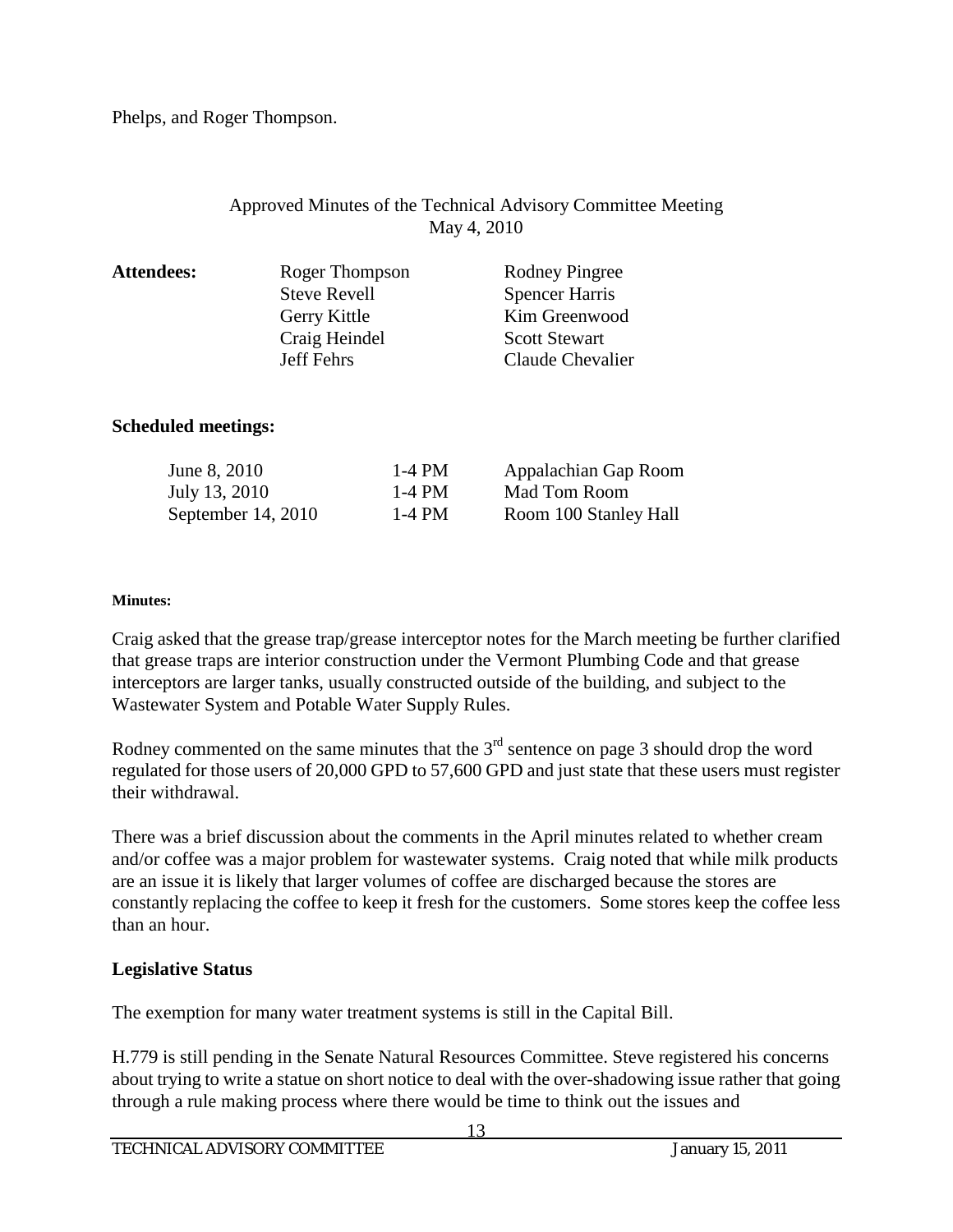implementation problems. Kim also objected to the current process because not all those affected were involved. Craig said that he had registered his objections with the Senate NR Committee and offered to attend a meeting but without an invitation so far. Roger stated that even if H.779 does not pass TAC should take up this issue as it is certain to come up in the next legislative session.

Craig asked about the concept of putting the water treatment language in the capital bill even though there is support by TAC for making the proposed changes. Craig offered a motion that TAC go on record objecting to this approach in general. Those present voted unanimously in favor of the motion.

## **Water System Design Flows**

Scott gave a quick review of the progress made at the previous meetings and indicated that the committee should work on finishing the table for design flows. Spencer asked if a permit amendment would be required for a project that used table #2 for design flows and an individual single family residence then added a bedroom. Table #2 allows for a reduction in the design flow per single family residence when 5 or more residences are connected to the same wastewater disposal system and these design flows do not depend on the number of bedrooms in each residence. Roger said that this would depend on whether there are any issues related to septic tank size or pump station capacity or similar issues. If each house has a septic tank then it would need to be upgraded in some cases when bedrooms are added. Roger said that the permit should include a specific statement about what changes would require a permit amendment.

It was decided that the note at the end of table #2 can be removed.

Spencer asked about reducing the 70 GPD/person design flow to something less. Roger said this could be reviewed but any proposed change should include a review of organic loading. The literature has some information on long term loading rates that indicate a maximum of 0.75 gallons per square foot of leachfield should be used. Vermont allows up to 1.5 gallons per square foot per day and therefore a reduction in design flow might need to be offset with a reduction in application rates. The design flow also must remain as at the high end of the range of actual values, not the average flow from a large population when the design is based on a leachfield serving only one residence.

The group agreed to amend the design flow for convention, assembly, and event categories to be 4 gal/day for one mealtime service and 6 gal/day for 4 hour occupancy.

Steve asked about design flows in the caterer category when there are more than 2 employees. Scott suggested asking the regional office staff about the number of commercial caterer applications where there would be employees other than the owner when operated at the owner's single family residence. Al Burns at the health department should be consulted about the licensing program requirements for licensed cafeteria, private clubs, and cafeteria's at a business such as the one at National Life.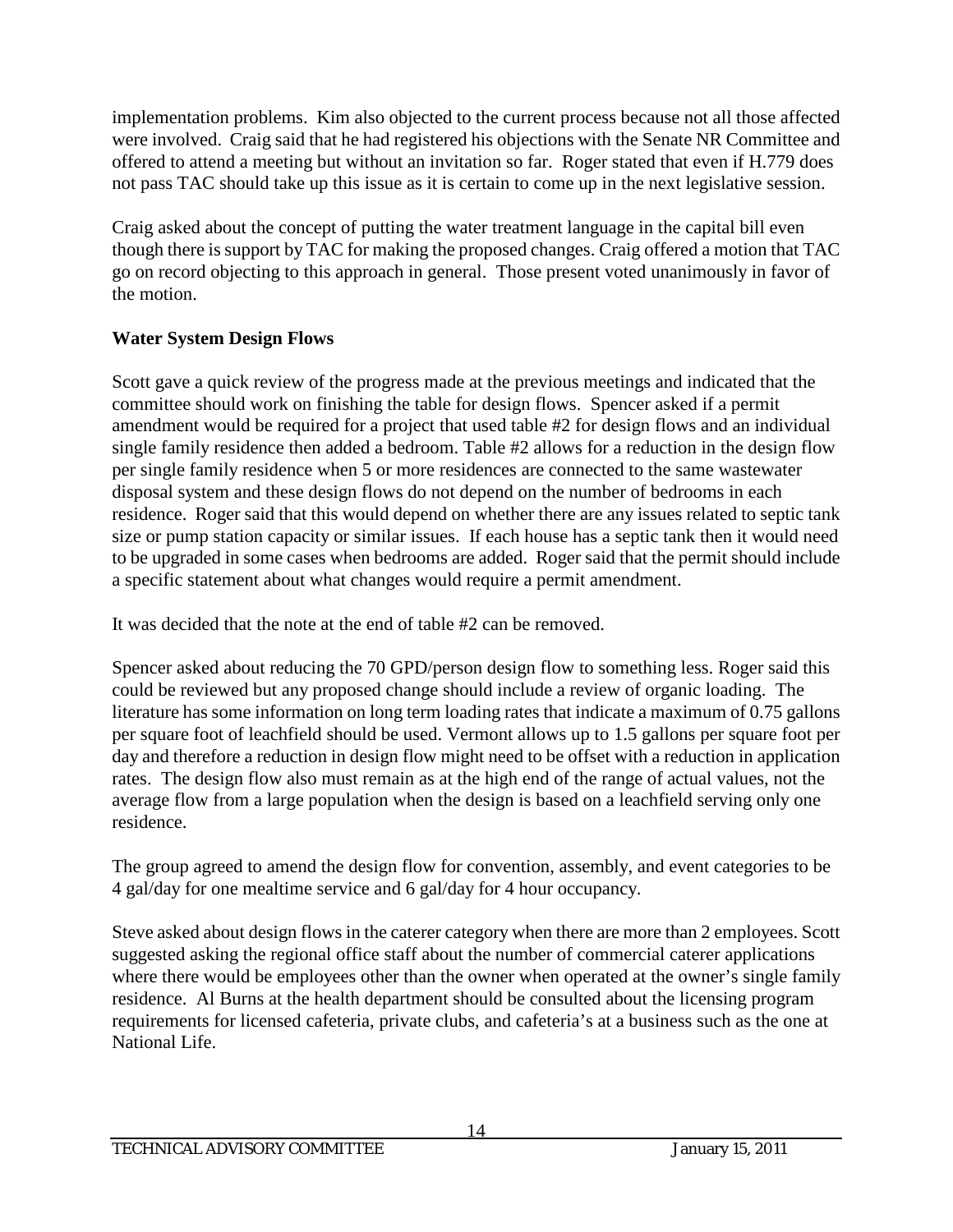Items prioritized for discussion with high, low, and medium ranking

- 1. Soil identification vs. perc test **medium**
- 2. Curtain drain with presumption of effectiveness **high**
- 3. Revisions to desktop hydro chart **medium**
- 4. Minimum amount of sand under a mound **high**
- 5. Grandfathered design flow and conversion of use policy **high**
- 6. Updating of design flow chart **high**

#### **Executive Committee**

Steve Revell, Lance Phelps, and Roger Thompson Alternates – Chris Thompson, Spencer Harris, Jeff Williams

#### **Subcommittees**

Hydrogeology - Craig Heindel, Dave Cotton and Steve Revell.

Training subcommittee - Roger Thompson, Dave Cotton, and Barbara Willis.

Drip Disposal – Roger Thompson, Dave Cotton, Steve Revell, Alan Huizenga

Water treatment systems – Gail Center, Jeff Williams, Rodney Pingree, Dave Cotton, Lance Phelps, and Roger Thompson.

#### Approved Minutes of the Technical Advisory Committee Meeting June 8, 2010

- Attendees: Roger Thompson Steve Revell Spencer Harris Kim Greenwood Jeff Fehrs Rodney Pingree Scott Stewart Gail Center Christine Thompson Anne Whiteley Lance Phelps Craig Heindel
-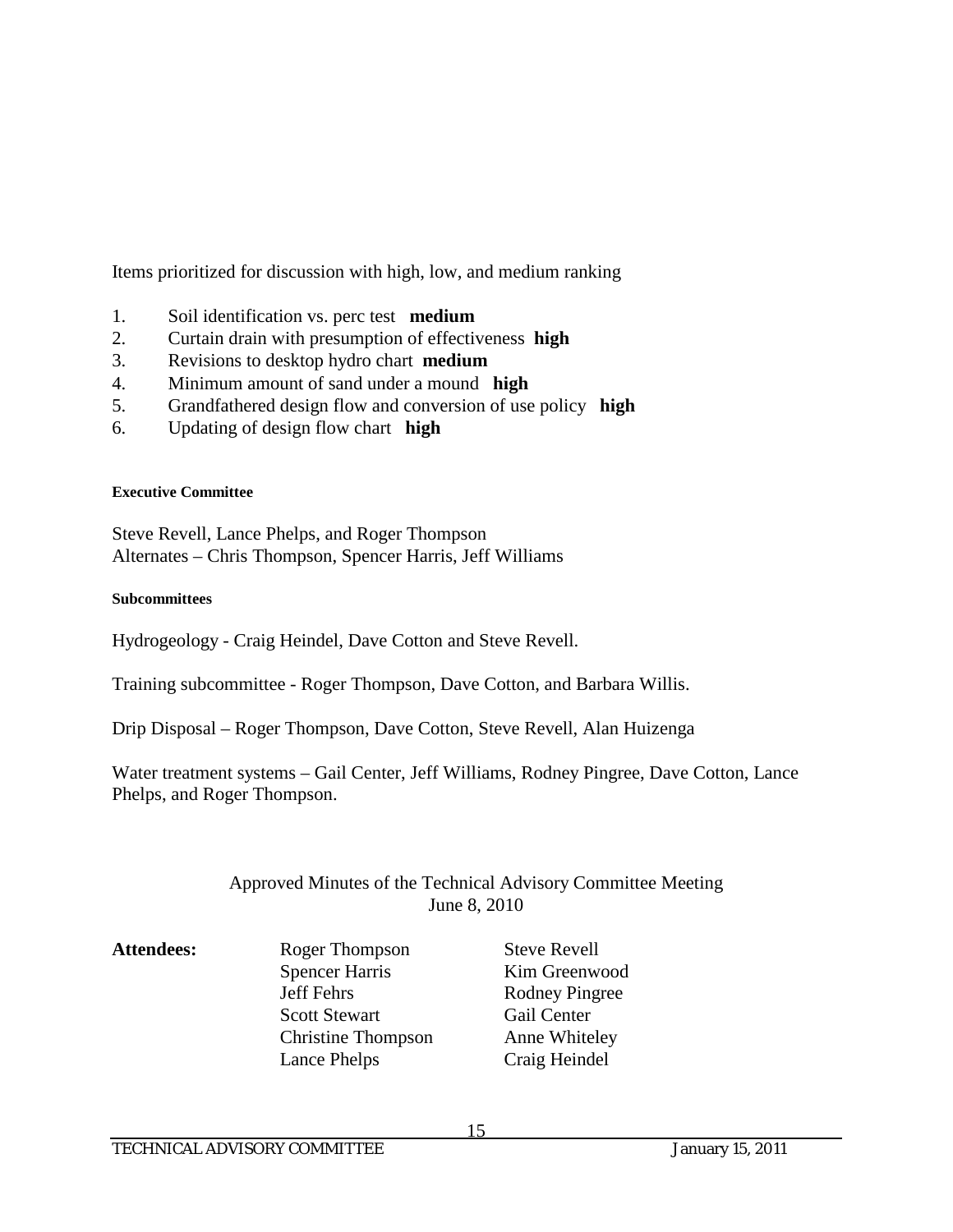## **Scheduled meetings:**

| July 13, 2010      | 1-4 PM | Mad Tom Room          |
|--------------------|--------|-----------------------|
| September 14, 2010 | 1-4 PM | Room 100 Stanley Hall |

#### **Minutes:**

Kim noted that the minutes should read 20,000 gallons not 20,200 gallons in the section dealing with groundwater withdrawals.

#### **H.779:**

Roger gave a quick review of the current draft of the guidance. Anne reviewed the history of the bill going back to the first draft of the bill that required a person to keep the isolation distances on their own property to the extent "technically feasible." The Agency objected to this without substantial guidance on how to define what "technically feasible" would mean when applying the statutory requirements to a proposed project. Anne said that she had informed the House Fish and Wildlife Committee that TAC had discussed whether well/leachfield isolation distances should be reduced in the past and did not support making a reduction in the distances. Anne then noted that one option to reduce the impact on neighbors is to require the applicant to own or control the area covered by the isolation distances which would then result in large lots or possibly in significant payments to the neighbors in order to buy an easement. The Committee decided it would be difficult in short period of time to work out all of the details but remained anxious to take some action this year and therefore moved to an approach that simply requires an applicant to provide notice to the neighbors. The Committee hoped that the notification requirement would alert the neighbors who would then have a few days to try and negotiate changes in the application that would reduce the impact. The Agency expected that the version passed by the F&W Committee and the House would be discussed and modified in the Senate NR Committee however the Committee did not schedule any meeting times with the Agency. The bill passed out of Senate NR and out of the Senate without any notice and ultimately the Governor decided to sign the bill. Anne worked with the legislative counsel who drafted the bill and the Chair of the House F&W Committee to come up with the most workable application of the new statute. The Commissioner has signed the current guidance but it is likely there will be revisions in the near future.

Spencer asked if any engineers testified. Anne thought at least one professional engineer and one title insurance attorney testified at the House F&W Committee. Anne noted that Bob Krebs, P.E. is a member of that committee. Roger observed that this bill was in the House just before crossover and was done very quickly, probably with the expectation that it would be improved in the Senate.

Steve said that this seems to be a pattern, as with the water treatment exemption language being inserted into the capital bill, as an end run around the usual approach and now H.779 being passed without much opportunity for testimony. Steve said it is not fair to now expect TAC to bail out the legislature on the issues that H.779 have created. Steve asked if F&W will come and meet with us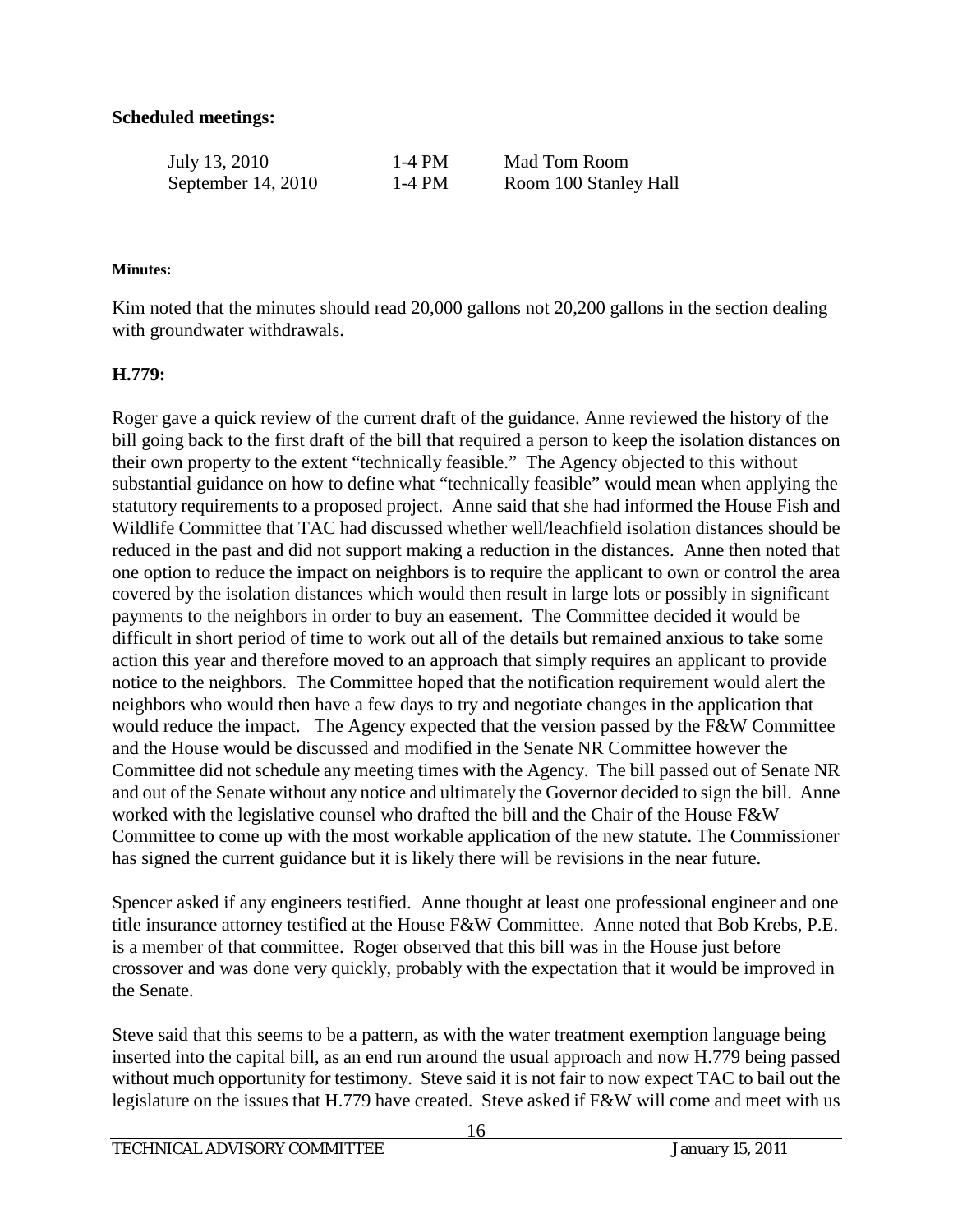or would it be at the State House. Anne suggested that TAC invite Rep. Deen to come and participate in a TAC meeting. Craig said that in the past he, and other TAC members, had met with legislators several times before a bill passed out of committee and suggested this should be a TAC priority in the future.

Spencer suggested that maybe we should take a broad view that the requirement should just be that you go and talk to the neighbor. Spencer asked if contour information is needed under the guidance and Roger said that it is. Anne said she thought that you should be able to just use the worst case and suggested that the guidance be revised. Roger urged that the requirement to show the affected area on the plans be deleted entirely.

Craig noted that TAC cannot change the law and asked what latitude do we have to structure the implementation guidance. Kim said that the problems with the new statute should be indentified so they can be corrected in the future. Anne asked for suggested language for the "septic shield." TAC supports using an approach of either a 200' radius or using USGS topographic contours to define a septic protection area similar in concept to the well shield. Roger will work on a draft to update the guidance that will be circulated to TAC for comment. Anne will be doing a presentation at an attorney's seminar and may learn of some more issues that will be included in the revised guidance.

Spencer asked about how small of a change in the plans, which would be covered by as-built plans, would trigger the need to notify the neighbors- 5 feet? Anne said it could depend on the situation. It was noted that things that do not need permits such as replacement wells and minor repairs that qualify for a permit exemption do not require notification of the neighbors. Roger asked Anne if plans of a reduced size from those submitted with a state permit application could be used in the notification process. Anne said yes as long as they convey the needed information including the map scale at the reduced.

Steve urged TAC to be involved and take a strong position in the upcoming legislative session.

Scott asked if the outdoor seating exemption passed. Anne said it did though it affects the Health Department licensing requirements more than DEC requirements.

# **TAC Membership**

Roger asked those present if they would agree to be reappointed to TAC. Lance, Gail, Spencer, Steve, Rodney, and Craig all said yes. Roger noted that Phil Deckert had also agreed to be reappointed. Jeff, Chris, and Roger would also be nominated for appointment. The statute creating the TAC specifies several categories of members including private and public sector members and to fill in the gaps TAC members suggested as possible future members: Bruce Douglas, Jeff Padgett, David Whitney, Dean Grover, Don Wood, and Frank Parent. Justin Willis and Claude Chevalier should also be reappointed.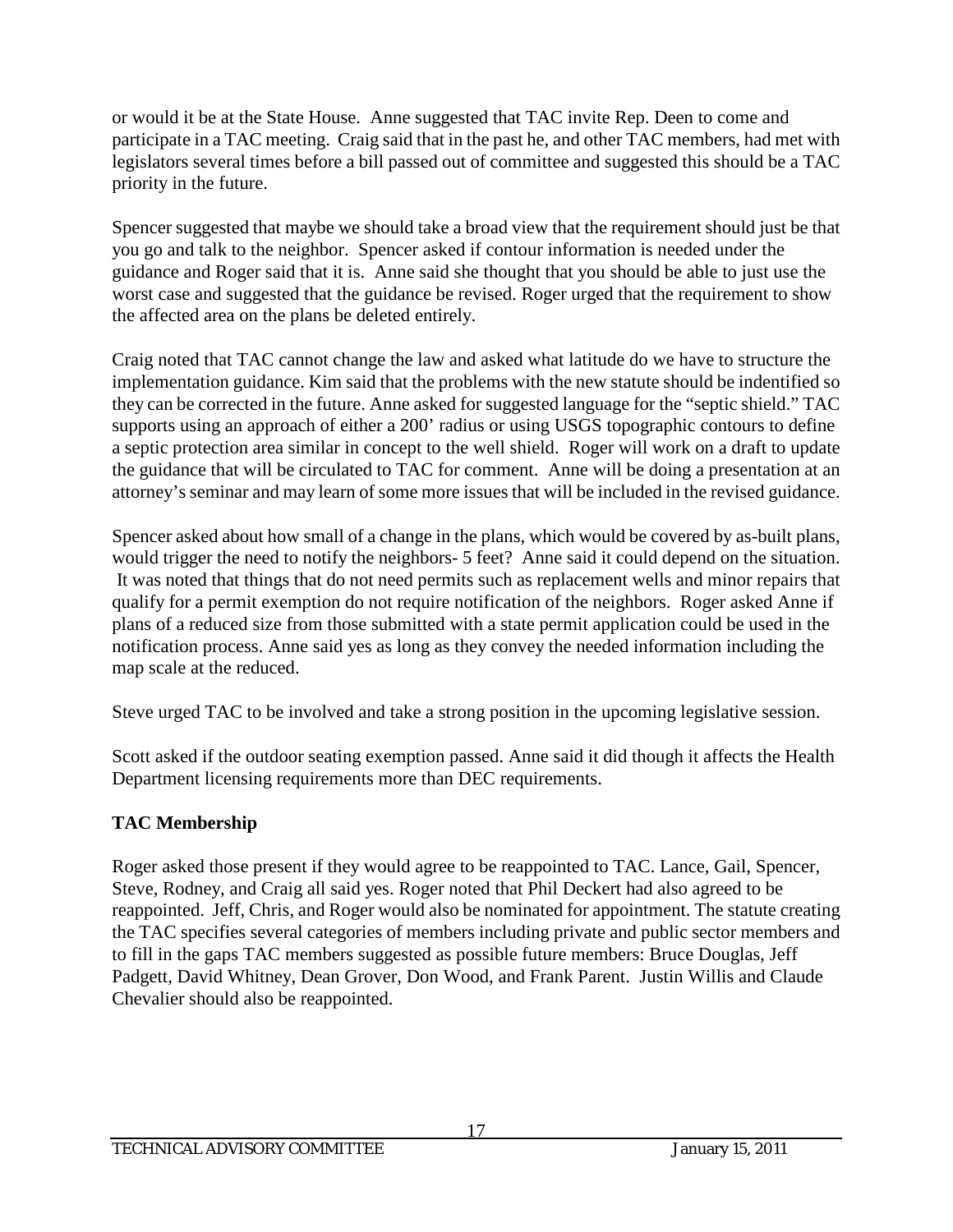## **Meetings**

Lance suggested focusing meeting around a particular topic so that those uninterested in that topic would be able to skip the meeting. Scott suggested there should be a second group of people just to work on water supply issues as he is concerned that TAC will become involved in other topics such as impacts of isolation distances on neighboring properties and not complete the work needed for him to move forward. It was decided to focus on water supply issues at the July meeting.

## **Presby Enviro-septic pipe**

Roger gave a short history of the Presby approvals and the current request to update their approval. There is a specific area of concern related to the maximum width of a bed system in a mound with the current Wastewater System and Potable Water Supply Rules indicating 10' as the maximum width. The nature of the Enviro-septic system often results in wider system when building on significant slopes because the design manual calls for extra "system sand" to be used on the up and downslope edges. Roger said there are two issues with one being related to oxygen transfer under wide systems and one being hydraulic site capacity. Roger asked if TAC would support beds wider than 10' if the system was vented, and if a hydro analysis was done whenever the linear loading rate exceeds 10 gallons/linear foot/day (for prescriptive mounds, performance based designs already require a hydro analysis). Craig, Steve, Spencer, Jeff, and Chris all agreed. Rodney, Kim, and Gail abstained and there were no objections.

Steve said that the Vermont method of site preparation with plowing should be required in the Presby approval letter and the Presby manual for Vermont. Roger said that Presby had withdrawn its request to use the New Hampshire method of removing the topsoil, apparently because other states are requiring the Vermont approach. Presby also now accepts the requirement for an outlet filter and will add the limitation of not more than 2% fines to their description of system sand.

Items prioritized for discussion with high, low, and medium ranking

- 1. Soil identification vs. perc test **medium**
- 2. Curtain drain with presumption of effectiveness **high**
- 3. Revisions to desktop hydro chart **medium**
- 4. Minimum amount of sand under a mound **high**
- 5. Grandfathered design flow and conversion of use policy **high**
- 6. Updating of design flow chart **high**

#### **Executive Committee**

Steve Revell, Lance Phelps, and Roger Thompson Alternates – Chris Thompson, Spencer Harris, Jeff Williams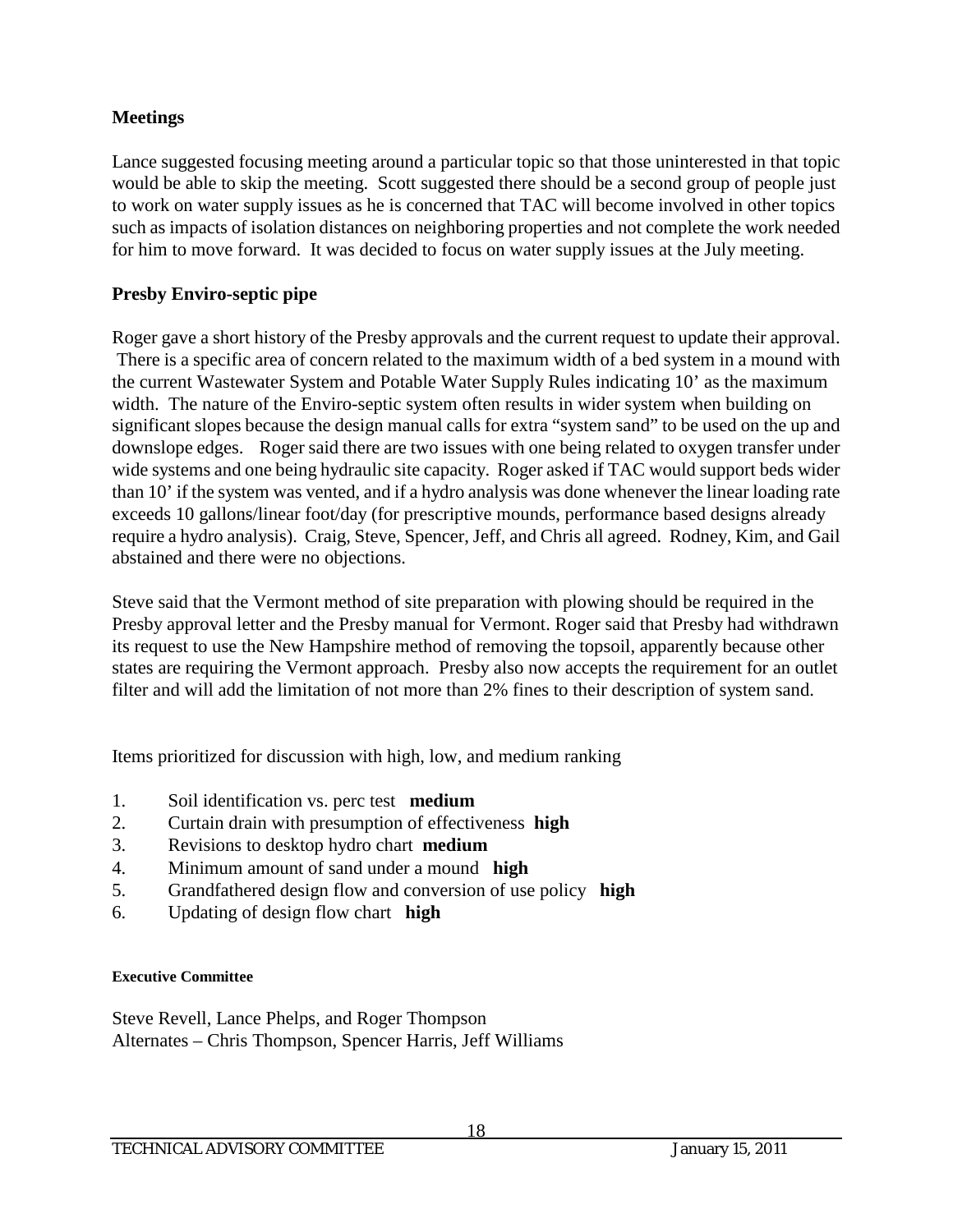#### **Subcommittees**

Hydrogeology - Craig Heindel, Dave Cotton and Steve Revell.

Training subcommittee - Roger Thompson, Dave Cotton, and Barbara Willis.

Drip Disposal – Roger Thompson, Dave Cotton, Steve Revell, Alan Huizenga

Water treatment systems – Gail Center, Jeff Williams, Rodney Pingree, Dave Cotton, Lance Phelps, and Roger Thompson.

> Approved Minutes of the Technical Advisory Committee Meeting July 13, 2010

| <b>Attendees:</b> | Roger Thompson        | Claude Chevalier          |
|-------------------|-----------------------|---------------------------|
|                   | Anne Whiteley         | <b>Steve Revell</b>       |
|                   | <b>Spencer Harris</b> | <b>Scott Stewart</b>      |
|                   | Kim Greenwood         | <b>Christine Thompson</b> |
|                   | Rodney Pingree        | <b>Jeff Fehrs</b>         |
|                   |                       |                           |

#### **Scheduled meetings:**

September 14, 2010 1-4 PM Room 100 Stanley Hall

#### **Minutes:**

Kim agreed to be reappointed

#### **H.779:**

Steve said he is still looking for an update to the cover letter saying there is no remedy. Steve also noted that some people are leaving out of the notice to the neighbors the statement that there may be an adverse impact on the neighbor's future ability to get permits. Chris said that she and Anne are working on an update.

Spencer said that some regional offices are not asking for a notice when only a replacement area is being identified for an improved lot subdivision.

Anne said that the guidance has been updated so that replacements of failed systems or supplies do not require a notice because there was no legislative intent to cover replacements and a 7 day waiting period may prevent a timely replacement.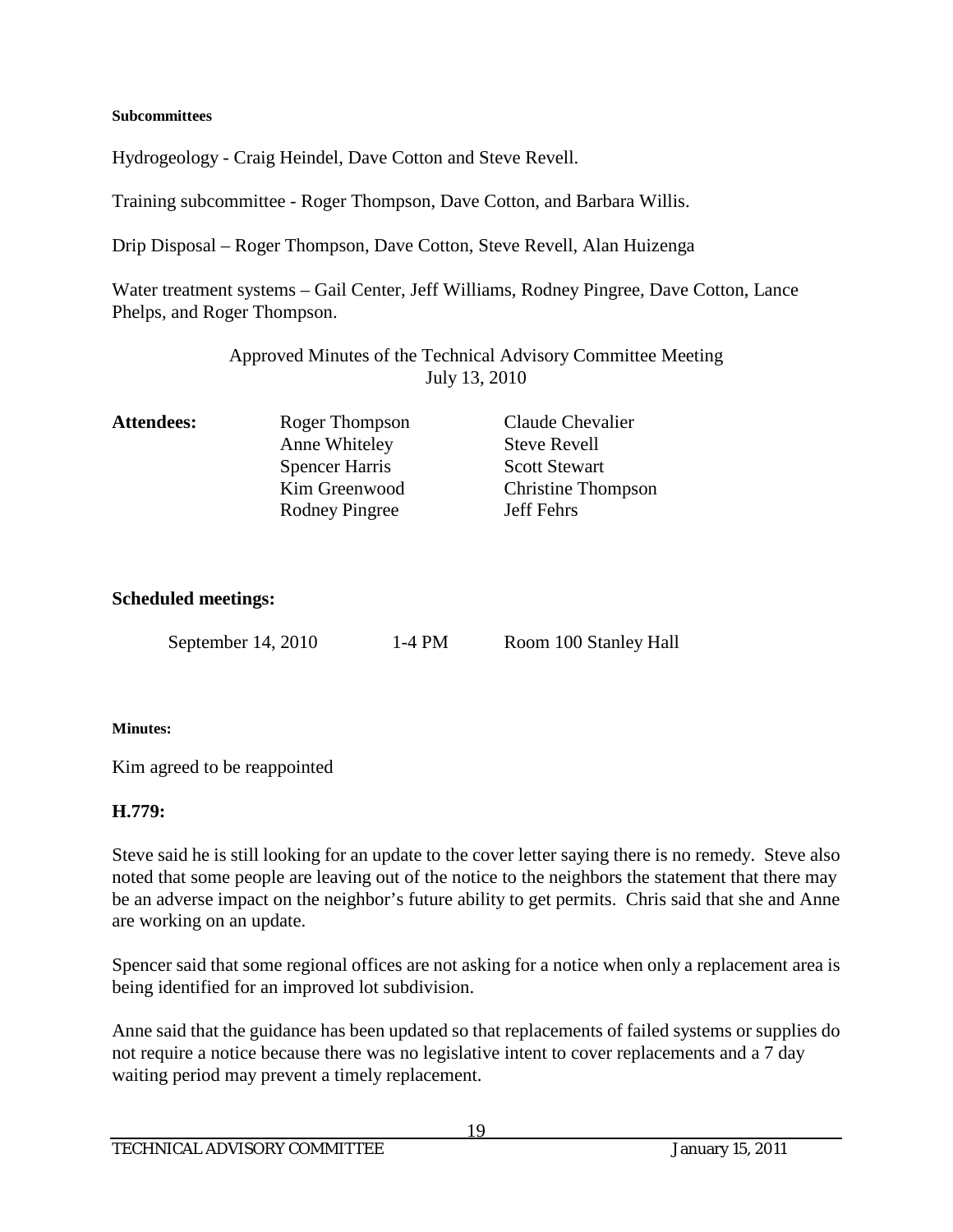Anne also said that this would be updated next year. The legislature is looking to TAC to make some recommendations. Anne has informed legislators that TAC had considered the well/leachfield isolation distances in the past and did not want to make any changes at that time.

Steve noted that there may already be indirect remedies for neighbors if an Act 250 permit is required. The district commissions could withhold approvals if they felt the impact on neighbors was too excessive or could be minimized with a redesign.

Anne noted that at least 3 people had told her they were going to hire attorneys to defend their property rights.

Spencer asked Anne about her training sessions with the attorneys and what the attorneys thought about the notification process. Anne said that some did not think any changes were needed while others were surprised to think about the impact the notice requirement might have on future sales.

Roger said he did not know of many states that require ownership or control of the isolation zones but that it should be looked into. Kim said she would ask her interns to look into this. Anne asked if a survey of what other states use for isolation distances could also be done and that other states should be asked about the ownership or control question.

Steve asked if we are headed towards making the Wastewater Permits a public process. Anne said we may end up there.

Steve asked about what needs to be in the TAC report to the legislature. Anne thinks it needs to cover the question of ownership or control, whether isolation distances should be reduced, whether the isolation distance can go off the lot even with an easement, and should create criteria that would define "to the extent possible" relative to an applicant designing their project to have the minimum impact on a neighbor.

Steve noted that he was really proud of Vermont when the well shield concept was implemented as it added some science to the process.

Scott asked about revising the notification guidance because it does not cover large or public water supplies that have larger isolation zones than a well for one single family residence. Anne explained that our understanding of the legislative intent was to deal with situations where someone will end up being prevented from building a single family residence because of what a neighbor might do. This will be clarified in the coming legislative session. Anne noted the question is what assumptions are to be used. Do you need to allow for all possibilities of what might be proposed on the neighbor's land?

Rodney asked if we should define "taking." Anne said no; that is a legal question.

Items prioritized for discussion with high, low, and medium ranking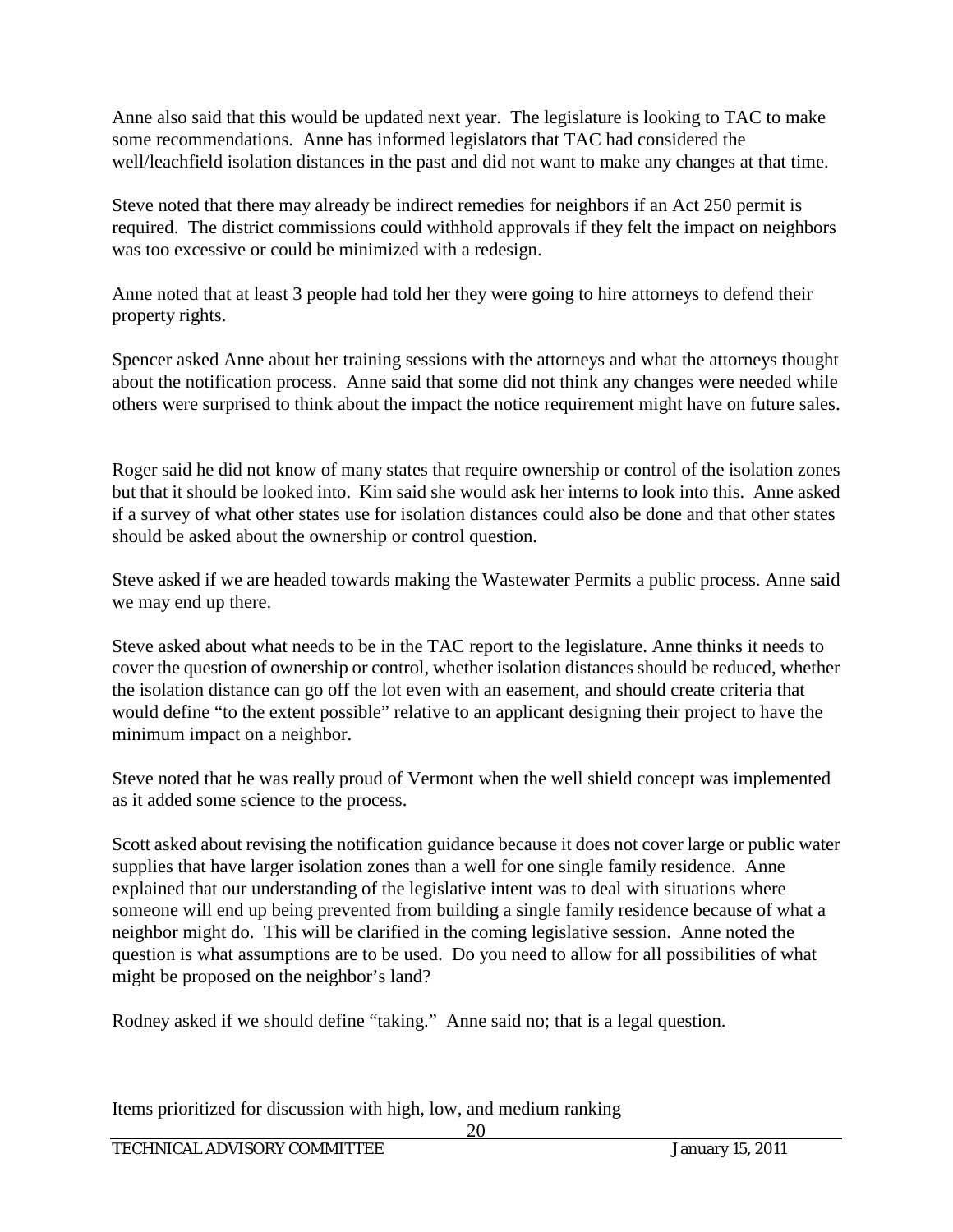- 1. Soil identification vs. perc test **medium**
- 2. Curtain drain with presumption of effectiveness **high**
- 3. Revisions to desktop hydro chart **medium**
- 4. Minimum amount of sand under a mound **high**
- 5. Grandfathered design flow and conversion of use policy **high**
- 6. Updating of design flow chart **high**

#### **Executive Committee**

Steve Revell, Lance Phelps, and Roger Thompson Alternates – Chris Thompson, Spencer Harris, Jeff Williams

#### **Subcommittees**

Hydrogeology - Craig Heindel, Dave Cotton and Steve Revell.

Training subcommittee - Roger Thompson, Dave Cotton, and Barbara Willis.

Drip Disposal – Roger Thompson, Dave Cotton, Steve Revell, Alan Huizenga

Water treatment systems – Gail Center, Jeff Williams, Rodney Pingree, Dave Cotton, Lance Phelps, and Roger Thompson.

#### Approved Minutes of the Technical Advisory Committee Meeting September 14, 2010

| <b>Attendees:</b> | Roger Thompson       | Don Woods             |
|-------------------|----------------------|-----------------------|
|                   | <b>Steve Revell</b>  | Claude Chevalier      |
|                   | <b>Jeff Fehrs</b>    | Gail Center           |
|                   | <b>Scott Stewart</b> | <b>Rodney Pingree</b> |
|                   | Chris Thompson       | <b>Spencer Harris</b> |
|                   | <b>Bruce Douglas</b> | Gerry Kittle          |
|                   |                      |                       |

#### **Scheduled meetings:**

| October 12, 2010  | 1-4 PM | Lincoln Room, Osgood Building |
|-------------------|--------|-------------------------------|
| November 16, 2010 | 1-4 PM | Room 100 Stanley Hall         |
| December 14, 2010 | 1-4 PM | Room 100 Stanley Hall         |

#### **Minutes:**

Minutes were distributed. If any errors are found, the comments will be sent to Roger who will make corrections.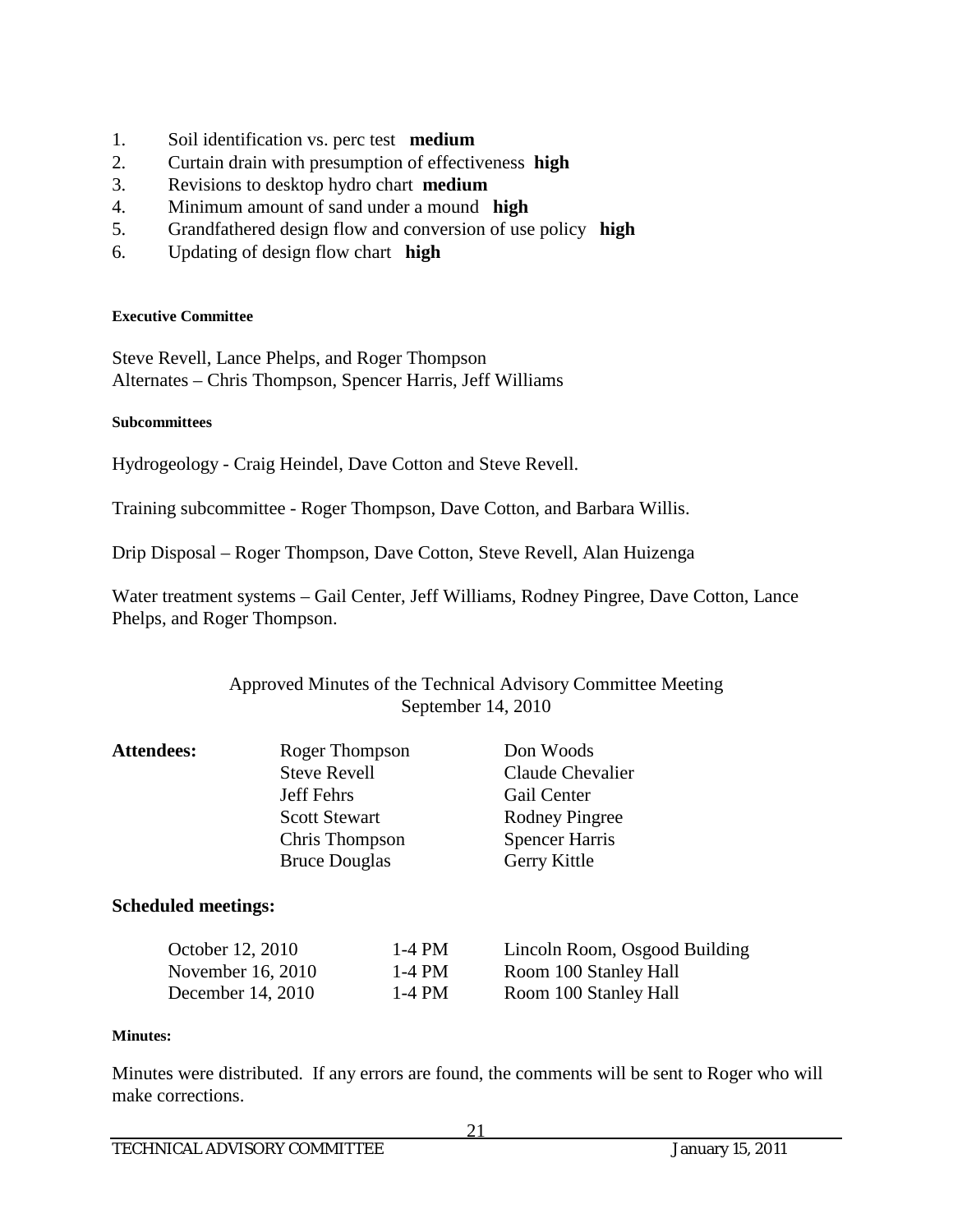## **Committee membership:**

Several of those who were nominated for membership have received their appointment letters. The appointments are until 1/31/2011, apparently as a courtesy so the next governor can appoint new members after taking office.

The Governor's office declined to reappoint Kim Greenwood as a representative of the Vermont Natural Resources Council. This leaves the committee without a person designated as a water quality specialist. It was suggested by the Water Quality Division that Bruce Douglas is well qualified for this role.

Steve said that he felt strongly that Kim should be a member of the committee. Steve noted that it is a benefit to know about VNRC's objection before the rules get to LCAR (Legislative Committee on Administrative Rules). Gail asked if the decision by the Governor's Office is final and if Kim could be an informal member of the committee. The decision by the Governor's Office is final and Roger will ask if there is any objection to Kim being an informal member. All those present voted in support of Kim being an "at large" member of the committee.

## **General comments:**

Steve said that the committee should move forward on updating the Water Supply Rules and that the Wastewater System and Potable Water Supply Rules should be updated every year.

# **Water Supply Rules:**

A motion was made to approve the changes in the isolation distances between water supplies and other items as shown in the current draft prepared by Scott. Steve proposed to amend the section related to reductions in isolation distance which could be granted when adequately supported by a hydrogeologic analysis. He proposed that such reductions, for new projects be limited to a maximum reduction of 50% of the usual isolation distance. Steve also noted that because the prescriptive rules cannot anticipate every situation the numbers are conservative and therefore the process to make a site specific reduction needs to be simple, up-front, and quick. The Committee voted on the amended motion with 10 members in favor, none opposed, and one abstention.

Bruce provided an overview of the two year time of travel concept based on literature review of virus survival in groundwater. This concept was included in the 1982 wastewater rules.

# **Overshadowing from well and wastewater isolation distances:**

The draft work plan, dated September 9, 2010 was reviewed and discussed. Chris asked if the work plan is acceptable or if it needs to be revised. It was decided to move forward with the existing draft for now.

One question is how much does it cost to comply with the existing statutory requirement? Steve said that he now agrees with Spencer about the cost of the notification process. Spencer said that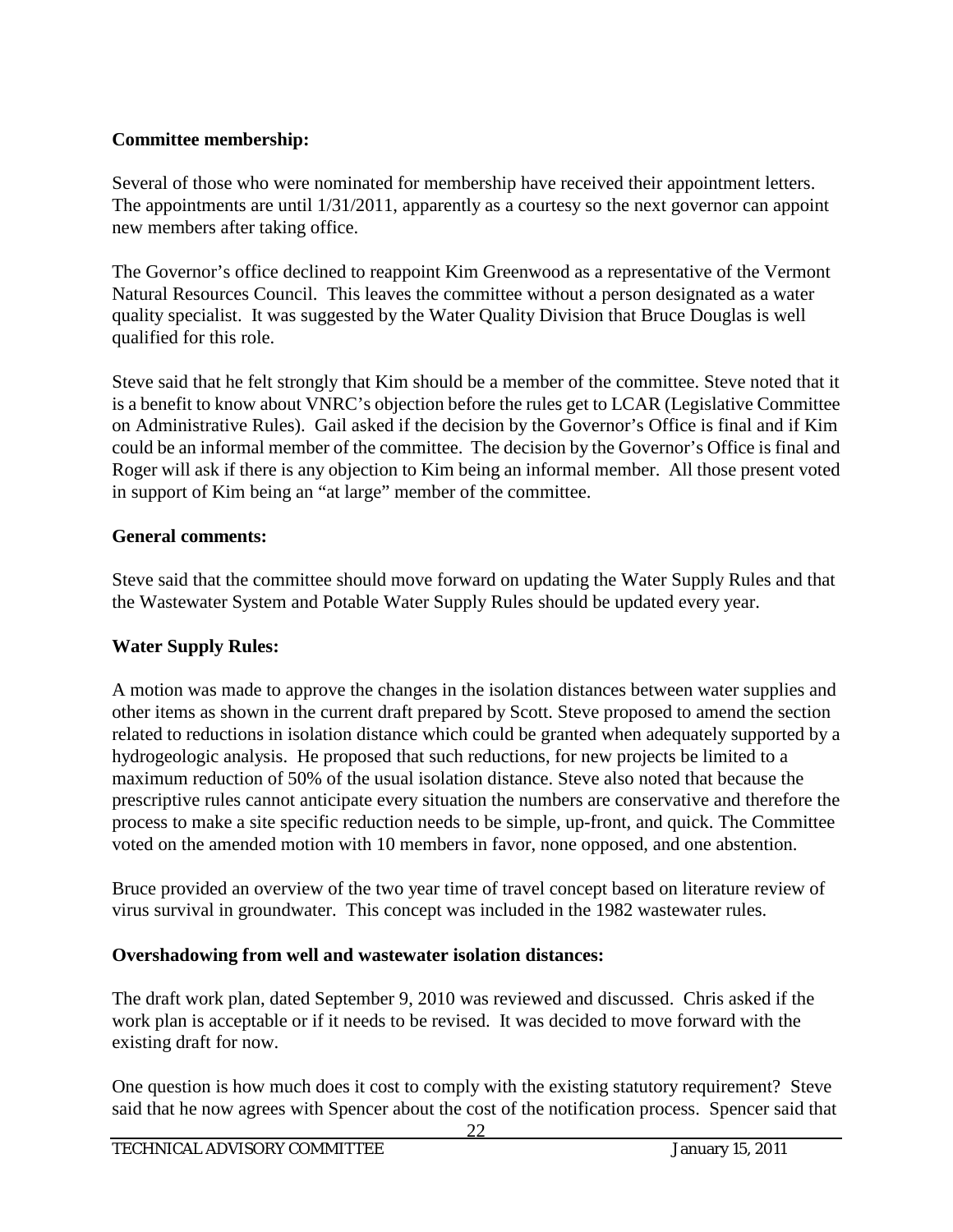there is extra cost in preparing the plans, in some cases more survey work is needed, and then there is significant copying and mailing costs that depend on the number of neighbors who must be notified. This can run into several hundred dollars of new costs. Don agreed that the new requirement adds a significant amount of cost. Steve noted that some regional offices are asking for notification of neighbors even when there is both municipal water and wastewater systems serving the property. Steve is also very concerned about the implications of the current approach as it may lead to requiring a public process for all permits.

## **Discussion of current isolation distances**:

Bruce reviewed the history of isolation distance revisions made to the Water Supply Rules in 1992. Bruce noted that the 1982 Rules indicated that the 2 year time of travel concept applied to all wells because the prescriptive isolation distances were based on an assumption that flow from the leachfield was away from the well. When the flow was not away from the well, a hydrogeologic calculation showing a 2 year time of travel was specified in the rules. This applied to all wells, including bedrock wells, though the regional offices were not generally requiring a hydrogeologic study for bedrock wells. Bruce and David Cotton, using a public participation process involving designers, researched existing isolation distances for Vermont and several other states. There was no technical basis for the existing isolation distances. Bruce and David then looked at the 2 year time of travel concept that was in the 1982 Vermont Rules and determined that there is a scientific basis for that number. They then considered revisions to the rules that would incorporate the concept but make it more practical than doing a hydrogeologic analysis for every project. They looked at several existing studies and concluded that for bedrock wells, a distance of about 200' seemed to be sufficient to ensure a low risk of pathogens reaching the well. Bruce and David also consulted with Bill Bress at the Vermont Department of Health who supported a prescriptive isolation distance of 200' to drilled wells and 500' to shallow wells when the leachfield was upslope of the well. Based on this work, the 1992 Water Supply Rules incorporated the changes which resulted in increase separation distances from upslope leachfield. The new areas have an elongated shape now described as being a well shield.

Bruce said that a couple of years ago he reviewed some of the more recent literature and found studies showing that viruses have been detected in groundwater at significant distances from leachfields though the literature indicates the 200' distance to bedrock wells appears to provide good protection.

There are some other issues related to well isolation distances that may be emerging. Roger said that Rep. David Deen had e-mailed him asking for information about pharmaceuticals in groundwater. Gail noted that the material using in chemo-therapy are also of concern. Don said that the committee should not get too focused on this issue beyond supporting education about the proper disposal of unused drugs.

Steve noted that we don't currently even track existing water quality for projects involving single family residences. Steve said that there should be a requirement for all new wells to be tested.

Scott suggested that the committee consider just sticking with the existing Vermont numbers as those from other states generally do not have any technical justification.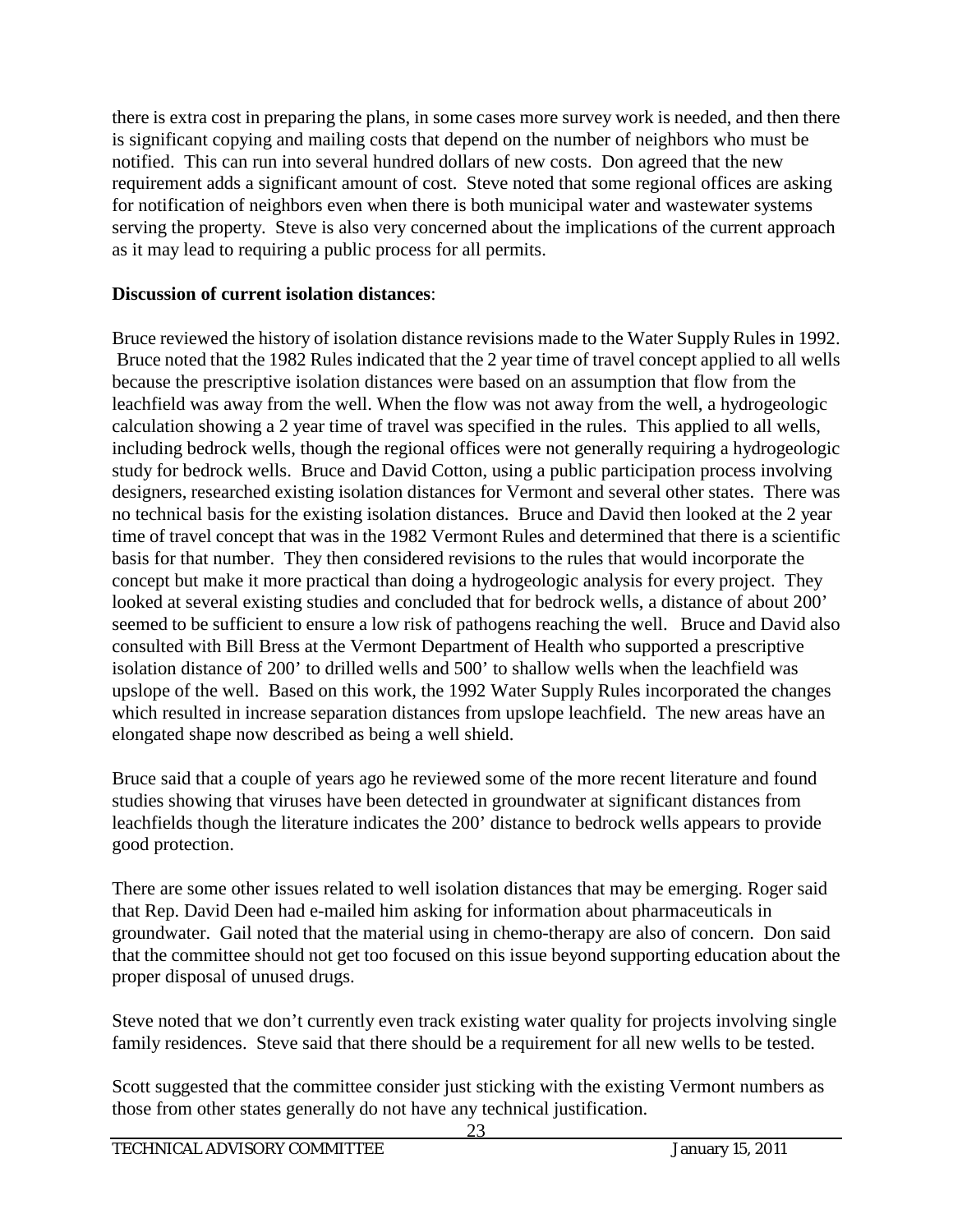Gail asked that Steve clarify his comments about doing the notification process. Steve reviewed two recent projects and explained the specific steps required to complete the work.

Spencer said that one concern he has is that people are redesigning their projects to eliminate or reduce the impact on the neighbors. While this is good in one way, he is now designing systems on poor soils in order to reduce the impact. It is a good thing that the replacement area is not required when designing mounds or the situation would be even more difficult. Spencer thinks it adds 3 to 6 hours extra work for each project. Steve said that he does a lot of large properties that end up with few impacts on neighbors which reduces his effort. He thinks doing a multi-lot subdivision of small lots would be a lot of work for notification. Steve said he had a conversation with an attorney about what impact receiving a notification of overshadowing would have on a future sale. The attorney said that he and other attorneys are starting to worry about that.

Don said that so far he has not had a project where notification is required so he can only estimate the cost. It would be significant because of the time to get addresses and do the copying and mailing process.

Don asked what TAC is charged with doing on the overshadowing topic. Roger reviewed the statutory language.

Steve listed three options:

- 1. Repeal Act 145
- 2. Go to a public review process
- 3. Require the isolations distances be kept on the applicant's property to the extent possible.

Steve noted that option three will require a lot of detail including a decision on how much does cost affect the requirement.

Bruce suggested contacting other states to see if they feel there is a scientific basis for their isolation distances. He thinks that Massachusetts and New Hampshire has looked at this.

A motion was made to recommend keeping the existing Vermont isolation distances. There were 10 votes in favor and one against.

Roger suggested there should be a subcommittee to write language related to granting reductions in isolation distance when certain conditions exist, particularly when there are thick and extensive clay layers that can protect the groundwater.

Steve said the process needs to be improved for the use of hydrogeologic information to make decisions on reductions in isolation distance and there needs to be better trained people to implement the process. Maybe people working in other Divisions could be shared to improve the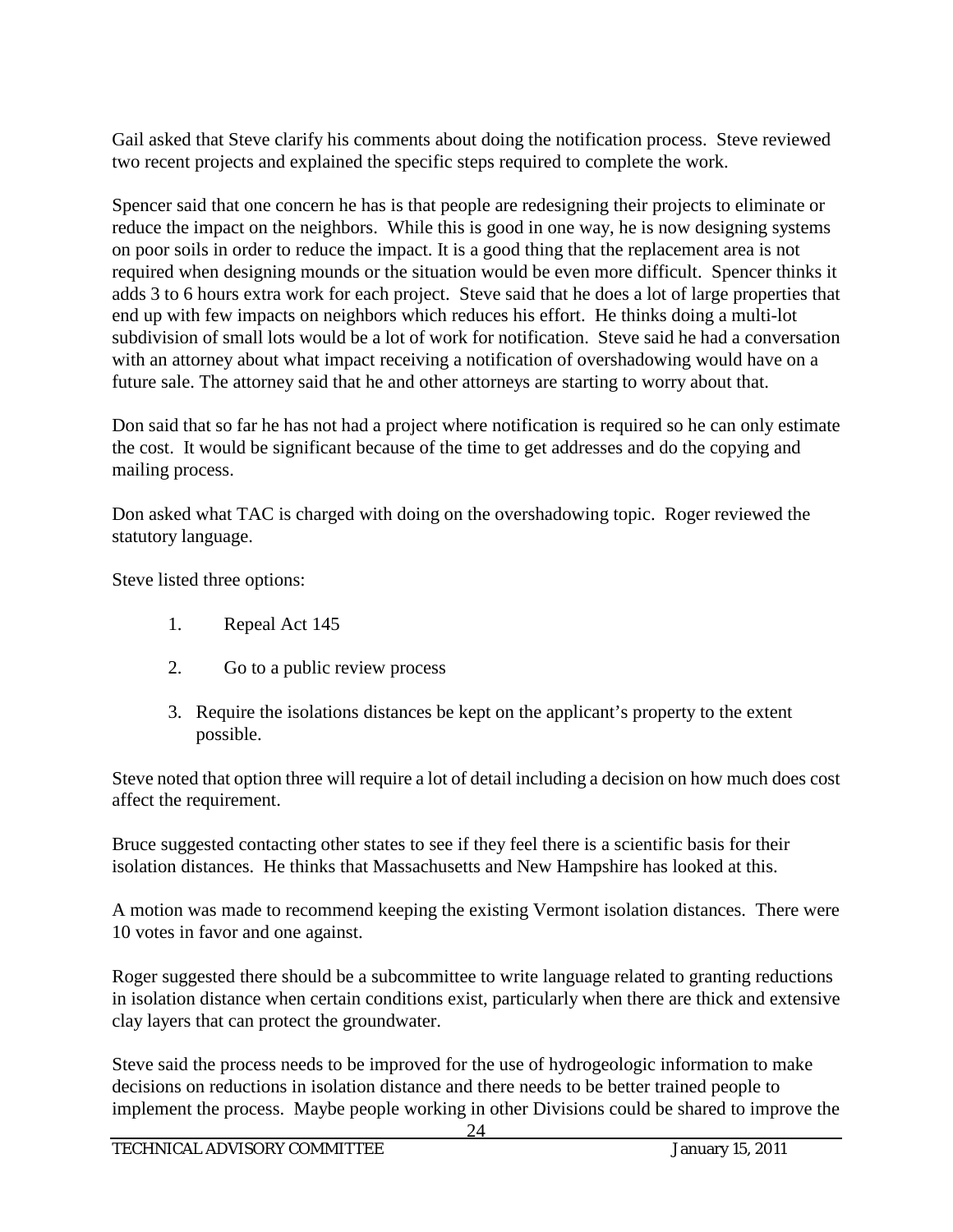process.

Claude said that there is a lot of anecdotal evidence that much smaller isolation distances are safe. He said that when the site conditions are limited he has drilled many wells in sand at isolation distances as small as 25' from leachfields discharging into the same sand and they are fine. Scott noted that these wells have not been tested for viruses so there cannot be much assurance that the situation is as safe as you would want for a new project.

The committee recommended keeping the isolation distances the same but beef up the language related to granting reductions based on a hydrogeologic analysis.

## **Meeting dates:**

It was decided to meet on October  $12^{th}$ , November  $16^{th}$ , and December  $14^{th}$ .

## **Housekeeping issues**:

Steve suggested that the committee lists below need to be updated and repeated his comment that the goal should be to do annual updates for the Rules.

Items prioritized for discussion with high, low, and medium ranking

- 1. Soil identification vs. perc test **medium**
- 2. Curtain drain with presumption of effectiveness **high**
- 3. Revisions to desktop hydro chart **medium**
- 4. Minimum amount of sand under a mound **high**
- 5. Grandfathered design flow and conversion of use policy **high**
- 6. Updating of design flow chart **high**

## **Executive Committee**

Steve Revell, Lance Phelps, and Roger Thompson Alternates – Chris Thompson, Spencer Harris, Jeff Williams

#### **Subcommittees**

Hydrogeology - Craig Heindel, Dave Cotton and Steve Revell.

Training subcommittee - Roger Thompson, Dave Cotton, and Barbara Willis.

Drip Disposal – Roger Thompson, Dave Cotton, Steve Revell, Alan Huizenga

Water treatment systems – Gail Center, Jeff Williams, Rodney Pingree, Dave Cotton, Lance Phelps, and Roger Thompson.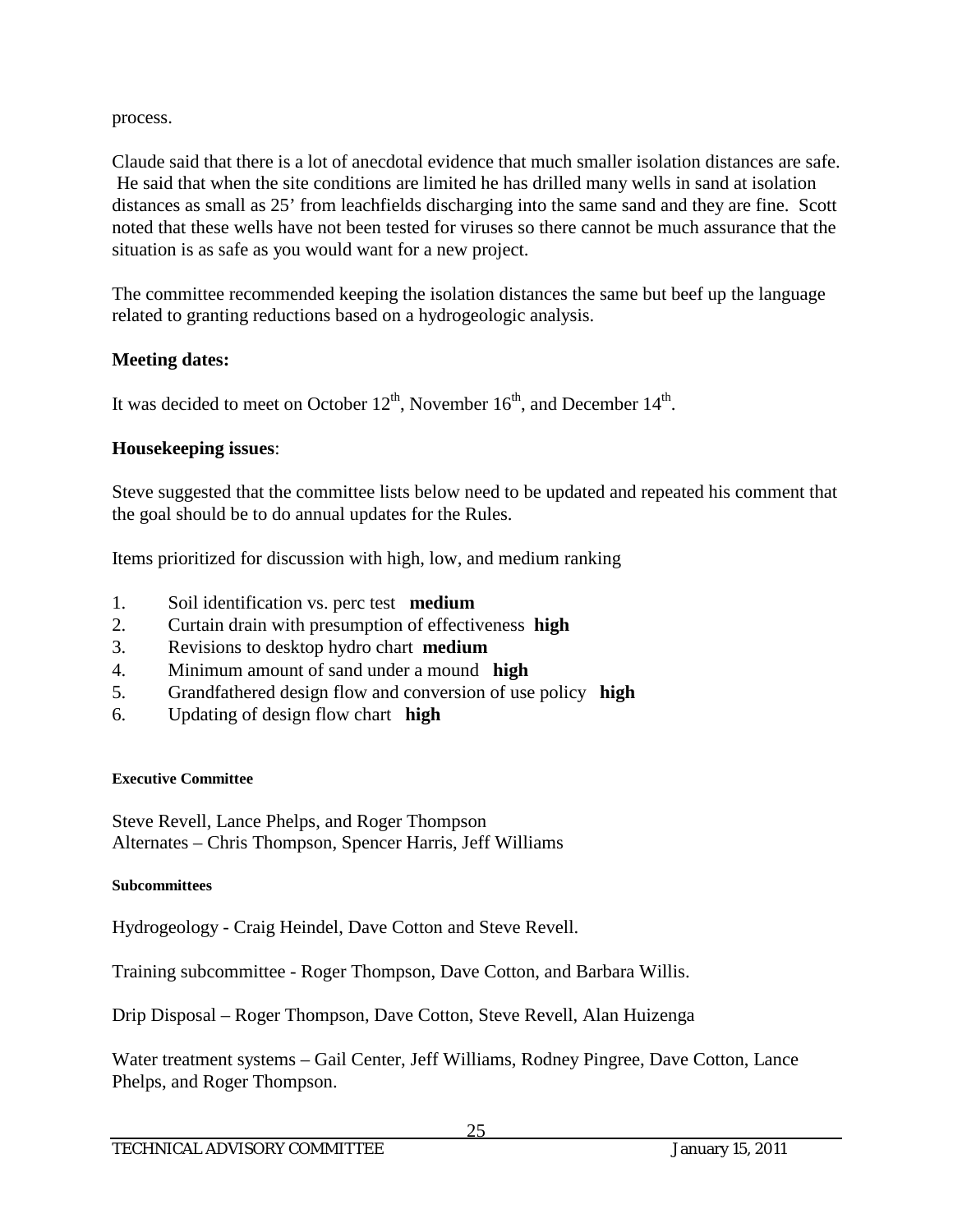## Approved Minutes of the Technical Advisory Committee Meeting October 12, 2010

| <b>Attendees:</b> | Roger Thompson        | <b>Christine Thompson</b> |
|-------------------|-----------------------|---------------------------|
|                   | Jeff Fehrs            | <b>Spencer Harris</b>     |
|                   | <b>Steve Revell</b>   | Denise Johnson-Terk       |
|                   | Gerry Kittle          | <b>Justin Willis</b>      |
|                   | <b>Rodney Pingree</b> | <b>Bruce Douglas</b>      |
|                   | Phil Dechert          |                           |

#### **Scheduled meetings:**

| November 16, 2010 | 1-4 PM | Room 100 Stanley Hall |
|-------------------|--------|-----------------------|
| December 14, 2010 | 1-4 PM | Room 100 Stanley Hall |

#### **Agenda**:

Gerry asked for a few minutes about a project the Town of Colchester is working on.

#### **Minutes:**

The minutes for the September meeting were accepted as drafted. Gerry asked why Kim Greenwood was not reappointed. It is unknown why but the TAC continues to support her membership. The existing appointments expire in January, 2011, and the next governor might be willing to reappoint her. Steve said he has e-mailed Kim supporting her continued participation as an at-large member.

## **Retirement**

Roger announced that he is retiring at the end of November. He is willing to continue as a TAC member if the group wishes. Chris said that Justin Johnson had authorized refilling Roger's position.

## **Presby EnviroSeptic**:

Roger is working on an update of the Vermont Manual which will include the use of the new Advanced EnviroSeptic pipe. Roger expects to have this completed prior to his retirement.

# **Colchester project:**

Gerry said that Colchester is working on an Interstate Water Resources Management Plan supported by an EPA grant. This will consider the effects on surface water from septic systems. Gerry suggested that UVM might want to do some in-situ studies of the impacts of leachfields.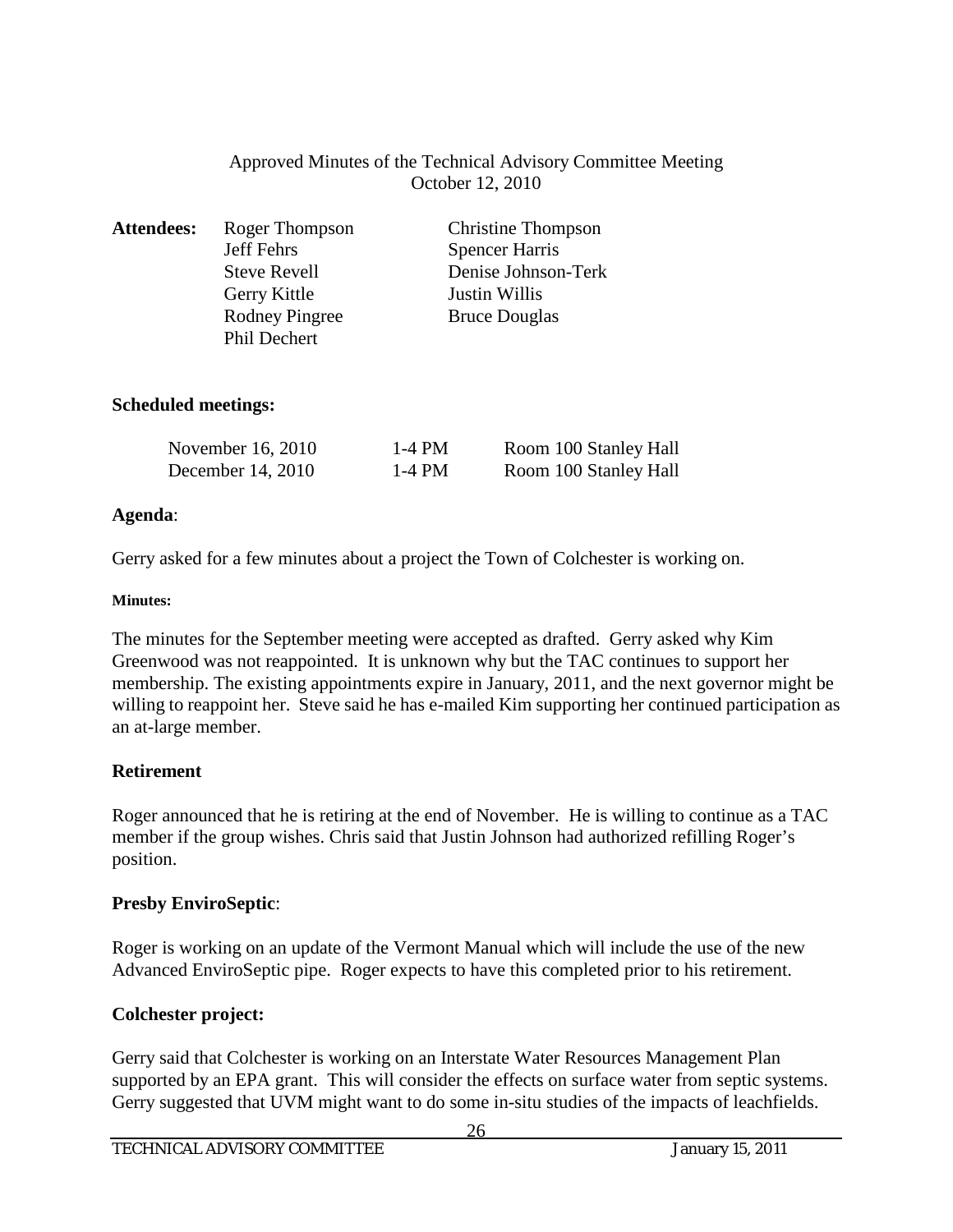Bruce noted that the Indirect Discharge Program has a lot of data for many years of monitoring associated with systems that are 6,500 GPD or more in size.

## **Takings:**

There was a short discussion about the concept of takings beginning with Gerry saying that Colchester received an application for a replacement well that that might be a "spite" well. This is a legal issue, not a TAC issue, but the committee is interested in the topic because of the overshadowing work assigned by the legislature. The general understanding in the group is that taking occurs when all or a very large portion of the landowner's use of the property is encumbered. There does not seem to be much in the way of court rulings in Vermont that deal with the impact of one property owner on a neighboring property owner. This may be clarified in the coming legislative session as legislators review the TAC report.

## **Overshadowing issues:**

Roger reviewed the table of isolation distances for the New England States and New York. Bruce and Marsha Thompson did a study around 1985 and found that there are connections between bedrock wells and septic systems based on nitrate contamination. Justin asked if the nitrate might be from farming operations. Bruce said they worked hard to avoid situations where this might be a factor. Bruce said that based on the chemical testing, and some basic hydrogeologic assumptions, it appears that in situations where there is a less than 2-year time of travel from the septic to the well viruses could travel from the septic system to the well. This study was one of the factors used in the decision to increase the distance from septic systems located upslope of bedrock wells from 100' to 200'. Bruce is going to look for a copy of this report.

Steve said that his summary of the TAC decisions to this point are that the existing isolation distance numbers will be retained and that anything TAC does will be based on maintaining the existing level of well protection.

Roger said that he had contacted Rhode Island and among other issues learned that the state will not protect wells drilled on lots that can be served by public water systems.

Phil asked if there currently is a good policy for granting reductions in isolation distances between well and leachfields based on a hydrogeologic evaluation. Roger and Steve said yes but the process needs to be better described in writing so that it can be consistently applied.

Justin noted that there are situations where under the current statute a neighbor must be notified, even though there is little potential for any adverse impact. One example is where the isolation distance extending onto the neighboring property only includes ledge or wetlands.

Rodney suggested that one approach to the problem is to grant the permit for a new well that has an isolation distance extending onto the neighbor's property if the well owner allows the neighbor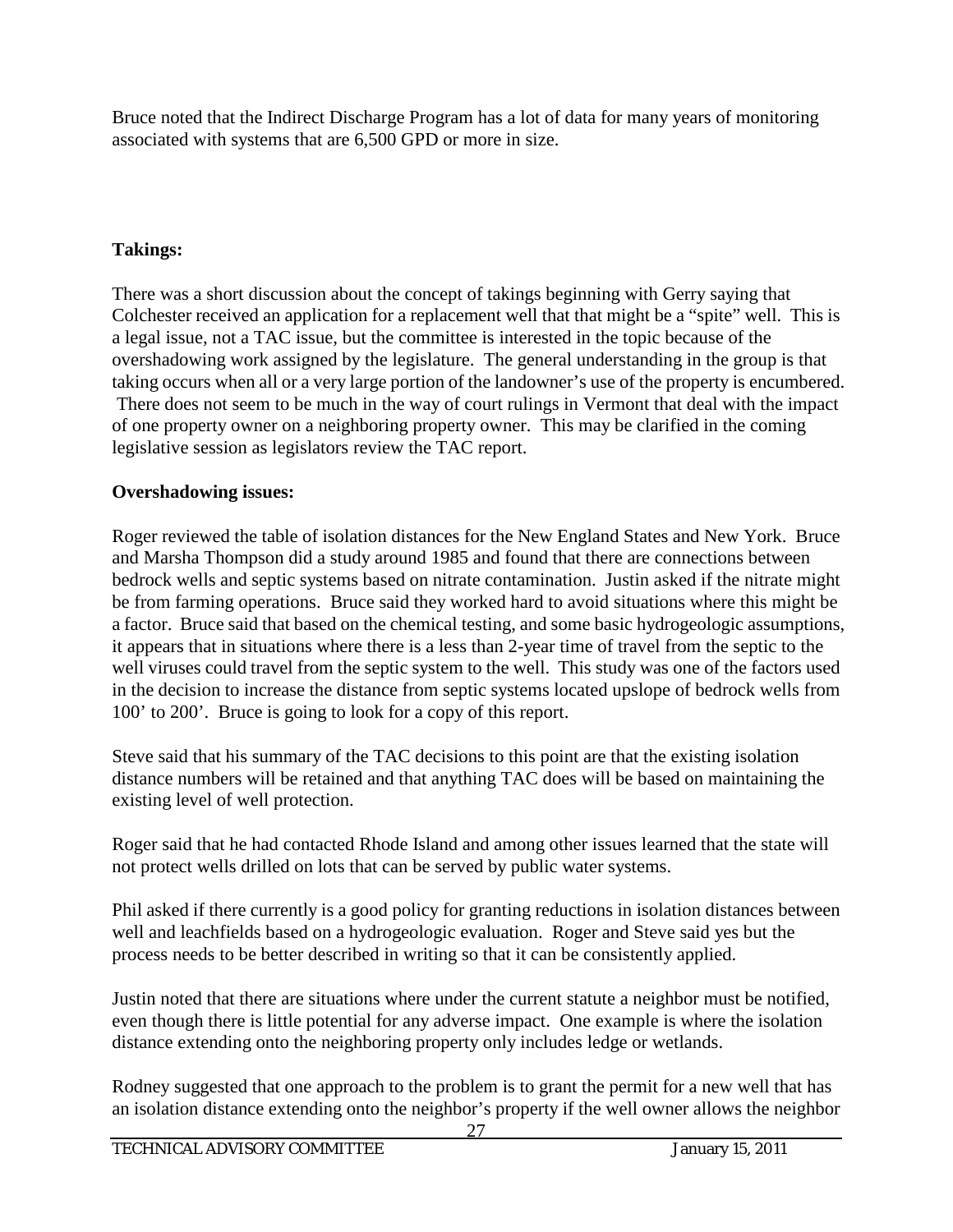to also connect to the new well.

Justin said that the impact on the neighboring lot might be considered less of a problem if the neighboring property is already developed with a well and a septic system, provided the new project did not affect the existing systems.

Rodney suggested that in some cases the applicant might chose between getting an easement from a neighbor or building a more expensive system that could be located so that the impact on the neighbor was reduced or eliminated.

The committee spent the remainder of the meeting working on an outline for the report.

Items prioritized for discussion with high, low, and medium ranking

- 1. Soil identification vs. perc test **medium**
- 2. Curtain drain with presumption of effectiveness **high**
- 3. Revisions to desktop hydro chart **medium**
- 4. Minimum amount of sand under a mound **high**
- 5. Grandfathered design flow and conversion of use policy **high**
- 6. Updating of design flow chart **high**

#### **Executive Committee**

Steve Revell, Lance Phelps, and Roger Thompson Alternates – Chris Thompson, Spencer Harris, Jeff Williams

#### **Subcommittees**

Hydrogeology - Craig Heindel, Dave Cotton and Steve Revell.

Training subcommittee - Roger Thompson, Dave Cotton, and Barbara Willis.

Drip Disposal – Roger Thompson, Dave Cotton, Steve Revell, Alan Huizenga

Water treatment systems – Gail Center, Jeff Williams, Rodney Pingree, Dave Cotton, Lance Phelps, and Roger Thompson.

#### Approved Minutes of the Technical Advisory Committee Meeting November 16, 2010

| <b>Attendees:</b> Roger Thompson | Anne Whiteley |
|----------------------------------|---------------|
| Claude Chevalier                 | Gail Center   |
|                                  | 28            |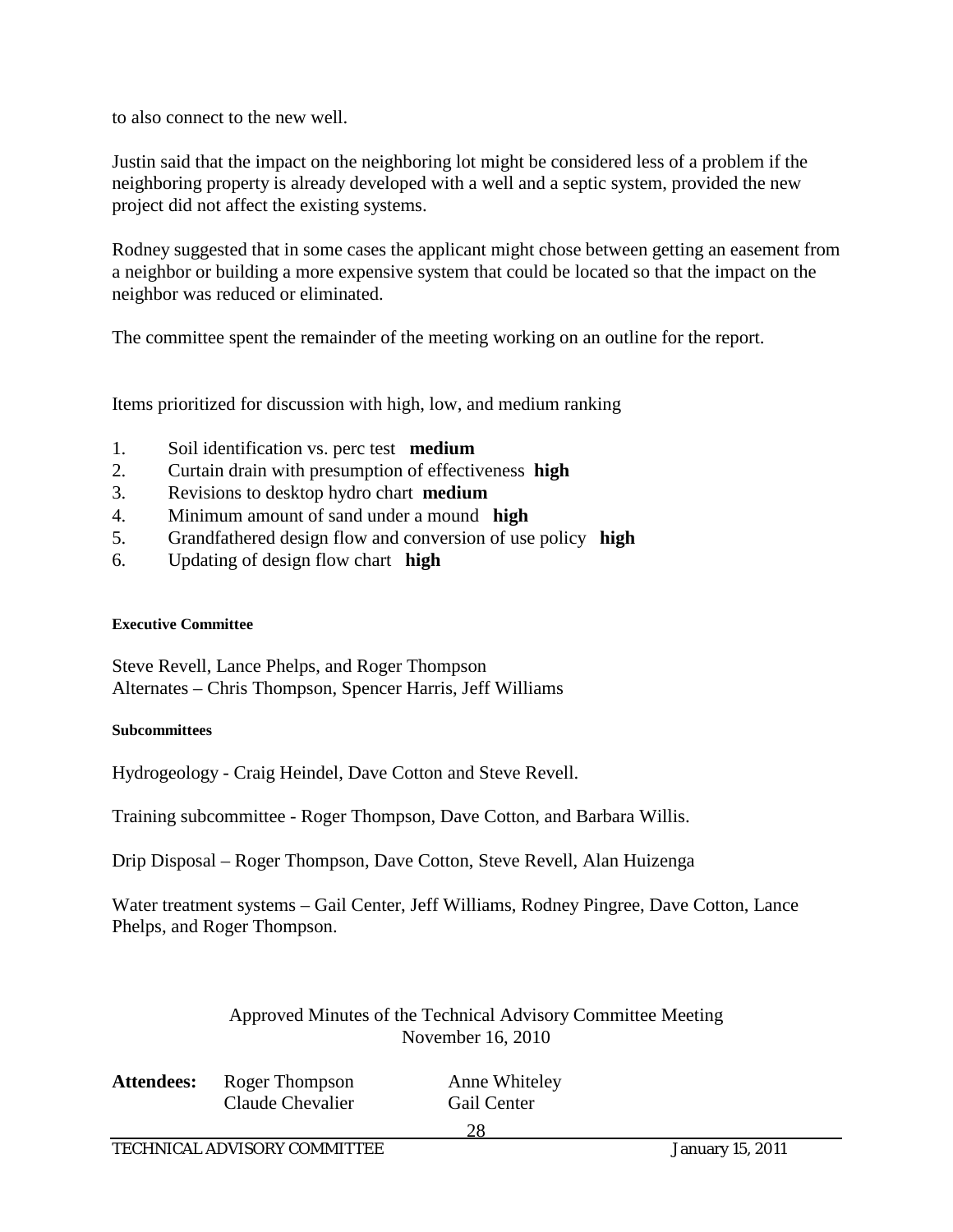| <b>Jeff Fehrs</b>         | Rodney Pingree       |
|---------------------------|----------------------|
| Craig Heindel             | Don Woods            |
| <b>Christine Thompson</b> | <b>Bruce Douglas</b> |
| <b>Spencer Harris</b>     | Phil Dechert         |
|                           |                      |
| neetings:                 |                      |

#### **Scheduled n**

December 14, 2010 1-4 PM Room 100 Stanley Hall

#### **Minutes:**

Gail asked for a description of the Vermont Manual as it relates to the Presby Enviro-Septic System. Roger explained that because each state has different criteria for the use of a particular innovative/alternative technology, many manufacturers like to write a state specific manual that has all of the information needed to use the system in a particular state. There is an existing Presby manual that is out of date and the new one will be a big improvement.

Bruce said he is still looking for the 1985 report he worked on with Marsha Thompson when they were looking into nitrate contamination of drinking water supplies related to subdivision development . Bruce suggested checking with Dennis Nealon, from the Water Supply Division, to see if he has a copy. Rodney will check this out.

#### **Overshadowing Report**

Rodney suggested that the document he had circulated related to contamination of drinking water wells from leaking sewerlines be included as an attachment because it supports the concept that a 2 year time of travel is a good barrier to pathogenic viruses. Craig also noted that 2 year time of travel calculation is not always easy as short circuiting through preferential pathways can occur.

Roger reviewed the updates to the table of other state's isolation distance rules. Anne asked if there is any information from other states suggesting they are concerned their isolation distances are insufficient. Roger replied the only thing he knew about was that New York had increased its distances. Craig asked Gail if she might check into what other state health departments are thinking.

Bruce noted that when considering any reduction in isolation distances based on anecdotal evidence that large numbers of people are not getting sick in states with smaller isolation distances, people should remember that with the extensive and frequent rate of travel there is more risk of exposure to exotic diseases than in the past. Bruce noted that we should also mention emerging threats such as pharmeceuticals.

## **Discussion of What Technically Feasible Means**

Roger did a quick review of the document he had prepared to see if anyone had thought of more items to add to the list. It was observed that all of the items on the list are policy calls, rather than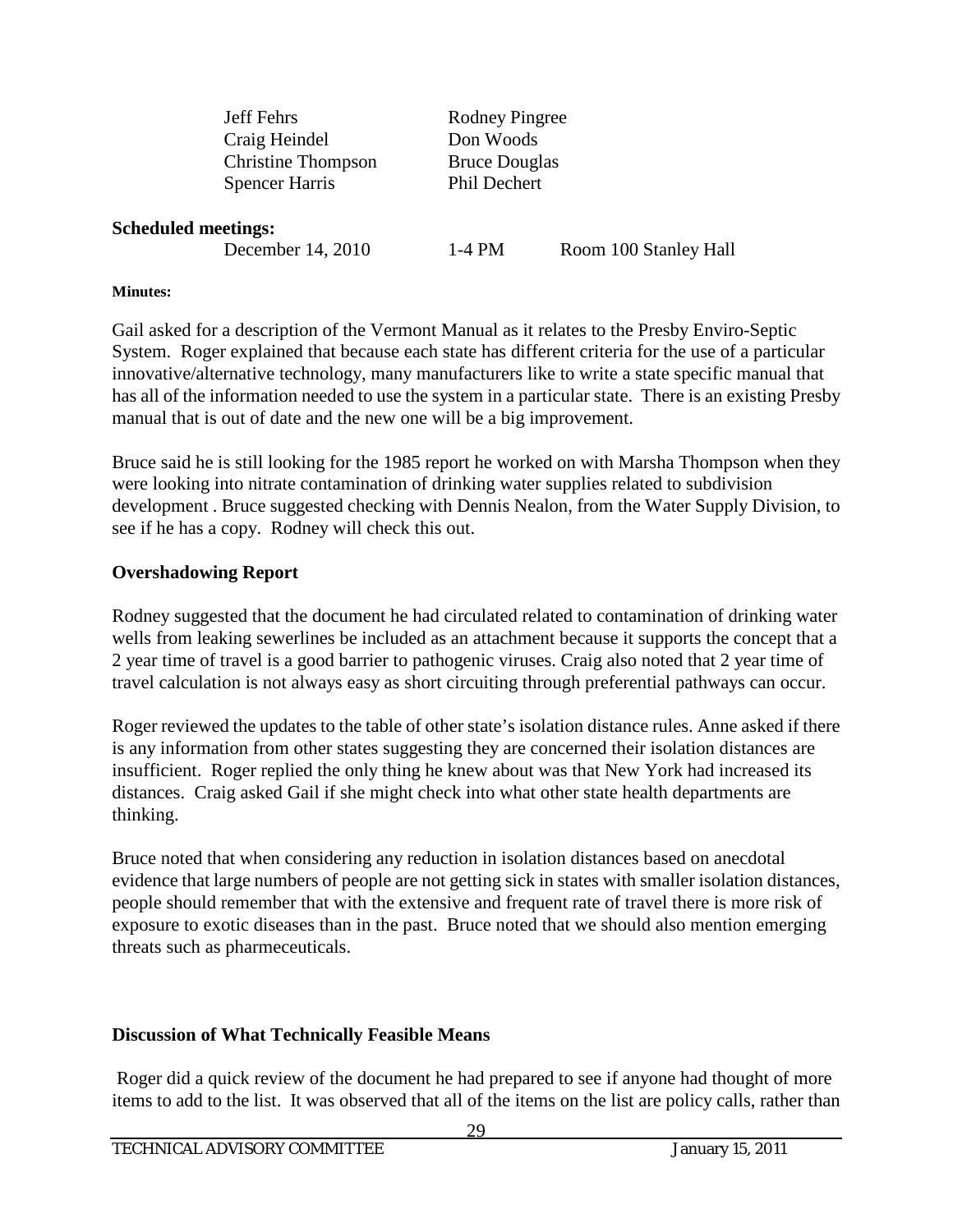technical decisions, and that these items need to be resolved prior to drafting any rule revisions. Anne noted that any decisions are going to be related to future development.

Craig noted that the current first in time approach may be in conflict with a Vermont court decision that indicates that one person's use of groundwater cannot affect a neighbor's use. This concept is included in the current Water Supply Rules under the heading of unacceptable interference which deals with the neighbor's current use of water, but it does not address the potential loss of future access to use of the groundwater.

Craig said that legislator's are going to be frustrated at the difficulty of making decisions about this issue. He speculated they might consider an approach of setting a dollar amount, such as \$10,000, which an applicant must spend to reduce the impact on a neighbor.

The question was raised of what effect does getting a notice of overshadowing have on the property's title. Does the notice have to be disclosed to a future purchaser as a material fact? Act 145 does not require the notice to be filed on the land records.

Phil asked about the waiver process. This will be discussed in the report under several topics related to reducing the isolation distances based on technical factors. Claude asked what is the difference between doing the best fix and new development. The main difference is that when doing a best fix situation there is an existing health hazard and almost anything approved for a repair will reduce the hazard. With new development, there is a new potential hazard and the rules should be designed to minimize the hazard. Claude noted that he and other well drillers have installed many best fix wells, in some cases with much smaller isolation distances than required for new projects, without any evidence of failure and he wondered if there is a point at which anecdotal evidence is sufficient to be a basis for making a technical decision.

It was decided that the report should discuss whether or not there should be a different standard for developing an existing lot than for creating a new lot. Craig suggested that Anne should write a paragraph or two about the public trust concept as it might apply to this issue.

Bruce noted that the Center for Disease Control (CDC) is looking into the requirements for water reuse, such as toilet flushing, which is one technique for reducing the amount of wastewater that must be disposed of. Vermont already has approved projects at Killington's Bear Mountain Lodge and at the Sharon rest area. Jeff noted that he is working on an addition project with UVM and has at least one other potential application for this use.

Items prioritized for discussion with high, low, and medium ranking

- 1. Soil identification vs. perc test **medium**
- 2. Curtain drain with presumption of effectiveness **high**
- 3. Revisions to desktop hydro chart **medium**
- 4. Minimum amount of sand under a mound **high**
- 5. Grandfathered design flow and conversion of use policy **high**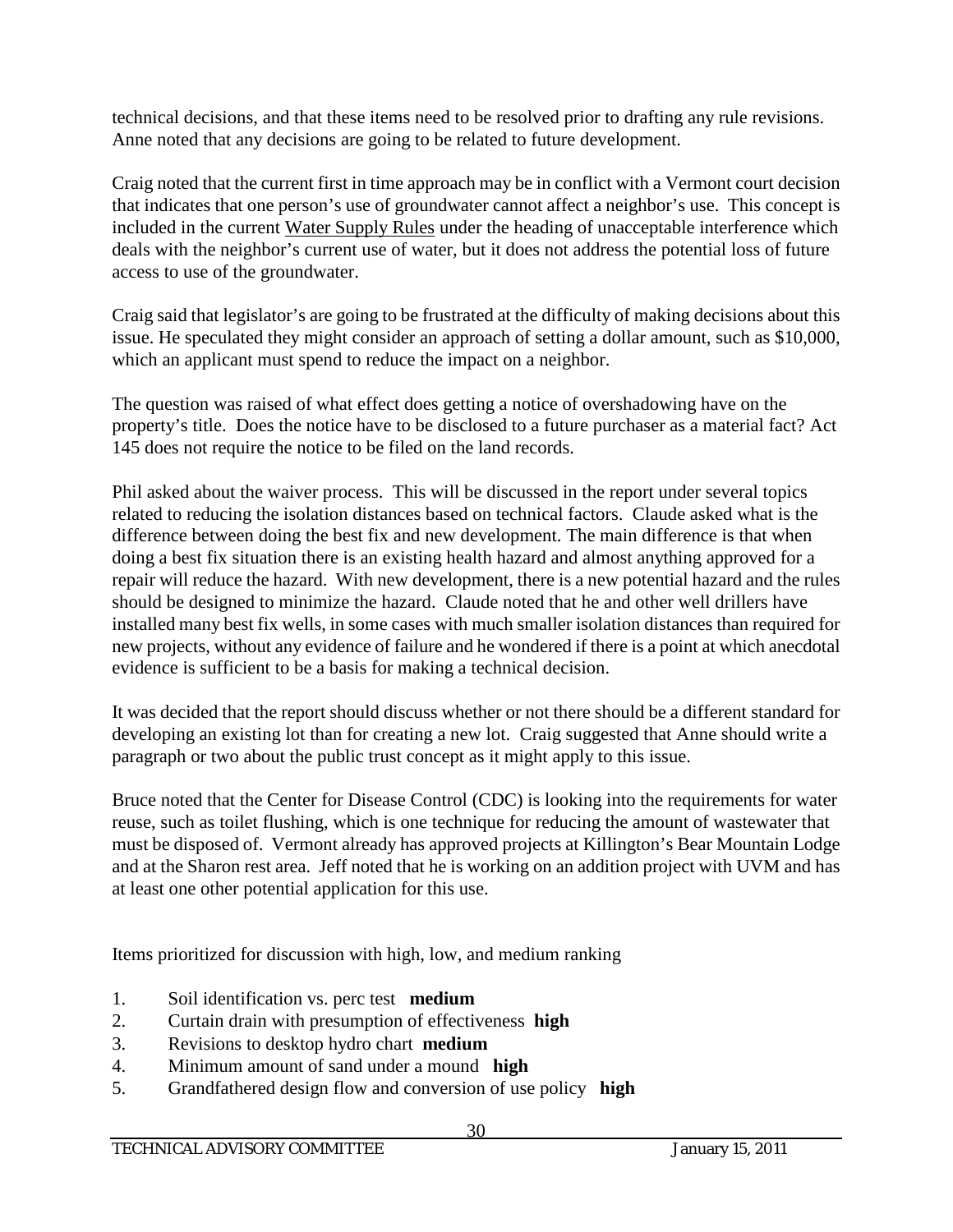6. Updating of design flow chart **high**

#### **Executive Committee**

Steve Revell, Lance Phelps, and Roger Thompson Alternates – Chris Thompson, Spencer Harris, Jeff Williams

#### **Subcommittees**

Hydrogeology - Craig Heindel, Dave Cotton and Steve Revell.

Training subcommittee - Roger Thompson, Dave Cotton, and Barbara Willis.

Drip Disposal – Roger Thompson, Dave Cotton, Steve Revell, Alan Huizenga

Water treatment systems – Gail Center, Jeff Williams, Rodney Pingree, Dave Cotton, Lance Phelps, and Roger Thompson.

> Approved Minutes of the Technical Advisory Committee Meeting December 14, 2010

| <b>Attendees:</b> | Roger Thompson             | <b>Christine Thompson</b> |
|-------------------|----------------------------|---------------------------|
|                   | Gail Center                | Gerry Kittle              |
|                   | Denise Johnson-Turk        | <b>Spencer Harris</b>     |
|                   | <b>Ernest Christianson</b> | Craig Heindel             |
|                   | <b>Bruce Douglas</b>       | <b>Rodney Pingree</b>     |
|                   | Jeff Fehrs                 | Phil Dechert              |
|                   |                            |                           |
| 0.1.111.11        |                            |                           |

#### **Scheduled meetings:**

January 4, 2011 1-4 PM Lincoln Room, Osgood Building

#### **Minutes:**

The draft minutes for the November meeting were accepted. Gail noted that she thought she was agreeing to check into what the Vermont Health Department is thinking rather that what other states are doing and would not be able to take on the larger task. The Vermont portion is probably the critical part for the report.

#### **Introductions:**

Roger introduced Ernie Christianson as his replacement as the manager in charge of the Regional Office Program. Ernie has served has the Regional Engineer in the Essex Office for more than 30 years and will assume his new duties next week.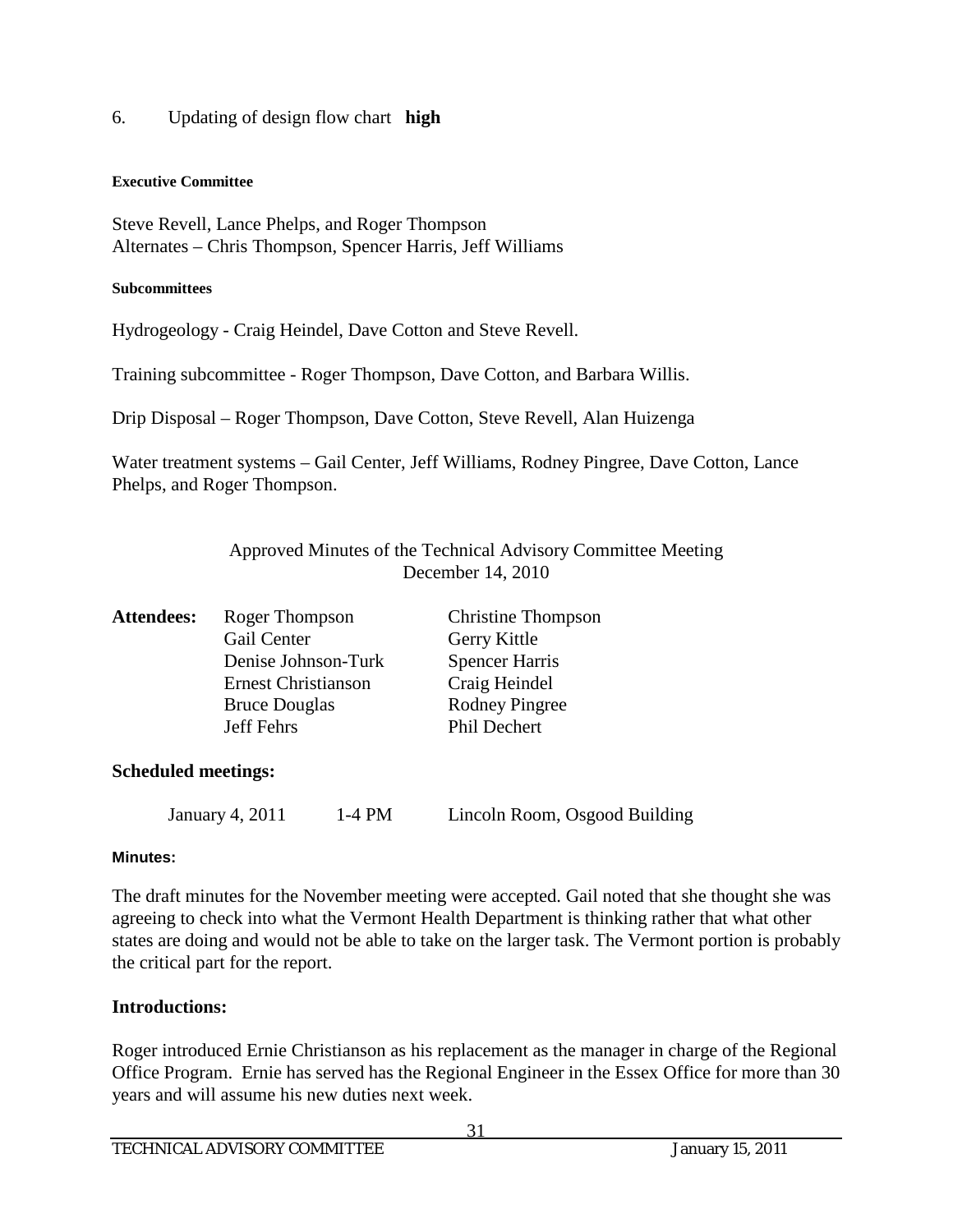## **Subcommittee Membership:**

The subcommittee lists were updated. Roger Thompson and Lance Phelps were dropped from the Executive Committee and replaced with Bruce Douglas and Ernest Christianson. Jeff Williams was replaced as an alternate with Claude Chevalier and Craig Heindel was added as an alternate.

Bruce Douglas will replace Dave Cotton on the hydrogeology subcommittee.

The subcommittees for training, drip dispersal, and water treatment systems were eliminated but may be reestablished as needed in the future.

# **The Annual TAC Report**

Craig agreed once again to draft the discussion of TAC reviews and decisions. Roger will assemble the data for the tables related to permits issued, denied, innovative systems approved, etc. Roger will finalize all of the minutes of the 2010 meetings and forward those to Craig.

# **Mark-up of Overshadowing Report**

The remainder of the meeting involved section by section review of the draft report. There were a few specific points that need to be addressed.

Gerry asked about public trust for groundwater. Anne is supposed to write a paragraph or two about how this might be related to our report. Rodney reviewed the recent change in the law which requires registration of groundwater withdrawals exceeding 20,000 GPD and permits for withdrawals exceeding 40 GPM (57,600 GPD). There is a right of action under Section 1410, Chapter 48 of 10 V.S.A. which may be related to the correlative rights concept that was included in the law several years ago.

The Committee decided that there should be a strong statement in section 2.0 of the report that TAC supports the existing isolation distances between water and wastewater systems with a brief summary of the scientific reasons and documentation. This will be expanded on in section 2.2.

The Committee discussed the current first in time approach versus a public trust or correlative rights approach. There was general agreement that while not perfect, the first in time approach should be maintained.

Bruce will provide a few sentences for section 2.1 summarizing the 1985-1986 DEC report on nitrates in groundwater relative to density of soil-based wastewater disposal systems. This might be added as a new paragraph between the existing second and third paragraphs.

TAC concludes that not all overshadowing is significant. In some cases the overshadowing only covers areas that cannot be developed, such as wetlands. In others the adjacent lot is limited as to further development by zoning or other restrictions and any impact would be limited in nature.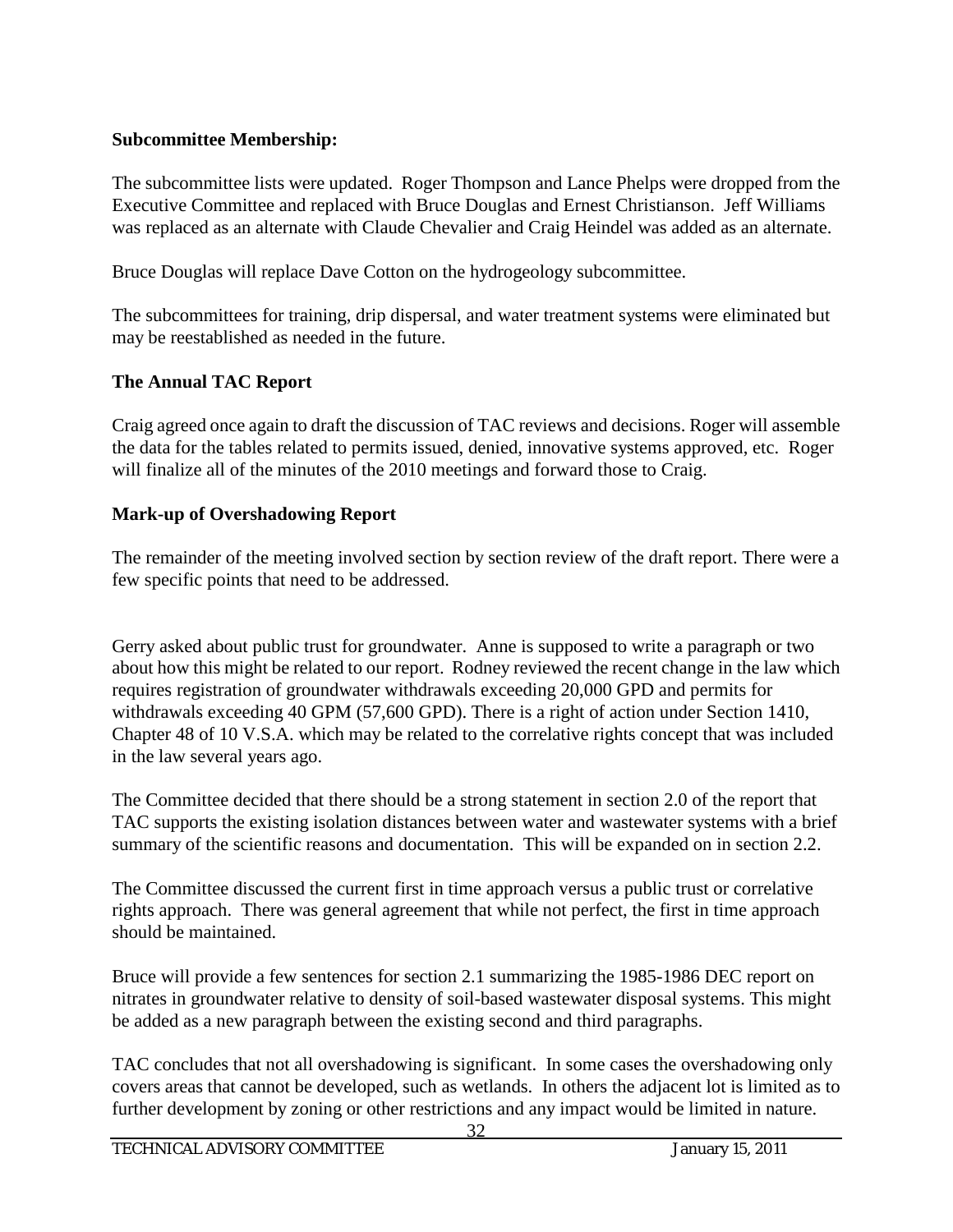A section needs to be added that will cover whether or not the rules should be different for pre-existing lots. The Committee is not generally supportive but will decide once the section is drafted.

Anne was asked to write something about the use of easements or other less than fee simple approaches. Roger sent an email asking for an update but Anne has been out of the office and has not yet replied.

A table will be added that will display each of the topics considered and the TAC recommendation, which may be different for best fix replacements than for new projects or those with an increase in design flow. This table should appear both in the body of report an as part of the executive summary. In the text there will also be two bullets for each topic with TAC's recommendation for new and for replacement systems.

The appendix should include specific references to source documents so that anyone wanting review them in detail have easy access.

Items prioritized for discussion with high, low, and medium ranking

- 1. Soil identification vs. perc test **medium**
- 2. Curtain drain with presumption of effectiveness **high**
- 3. Revisions to desktop hydro chart **medium**
- 4. Minimum amount of sand under a mound **high**
- 5. Grandfathered design flow and conversion of use policy **high**
- 6. Updating of design flow chart **high**

#### **Executive Committee**

Steve Revell, Ernest Christianson, Bruce Douglas Alternates – Chris Thompson, Spencer Harris, Claude Chevalier, Craig Heindel

#### **Subcommittees**

Hydrogeology - Craig Heindel, Bruce Douglas and Steve Revell.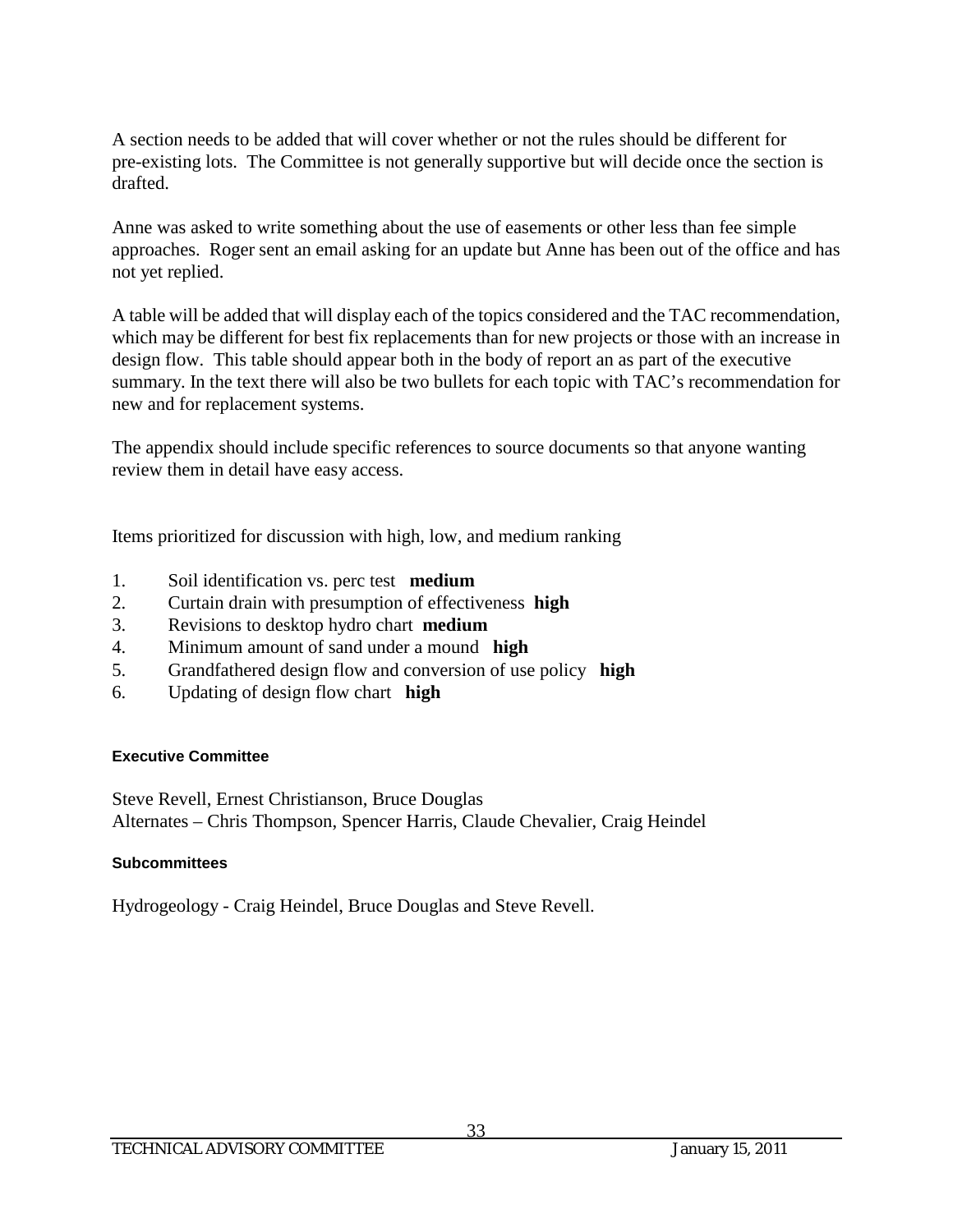**SUMMARY TABLES OF ALTERNATIVE AND INNOVATIVE SYSTEMS AND PRODUCTS** Approval letters and contact information for each technology are available at the Agency web site: <http://www.anr.state.vt.us/dec/ww/innovative.htm>

#### **SUMMARY TABLE: INNOVATIVE/ALTERNATIVE SYSTEMS AND PRODUCTS STATUS AS OF DECEMBER 31, 2010**

| Product                                          | <b>Description</b>                          | <b>Status</b>                                        |  |  |
|--------------------------------------------------|---------------------------------------------|------------------------------------------------------|--|--|
| <b>Advanced Treatment Systems</b>                |                                             |                                                      |  |  |
| Intermittent sand filter                         | attached growth aerobic process             | Allowed in the Rules                                 |  |  |
| Recirculating sand filter                        | attached growth aerobic process             | Allowed in the Rules                                 |  |  |
| Advantex                                         | textile treatment system                    | Approved for General Use                             |  |  |
| Ecoflo Biofilter                                 | peat treatment system                       | Approved for General Use                             |  |  |
| SeptiTech                                        | recirculating fixed film treatment system   | Approved for General Use                             |  |  |
| <b>Bioclere</b>                                  | fixed film trickling treatment system       | Approved for General Use                             |  |  |
| Puraflo                                          | peat fiber biofilter treatment system       | Approved for General Use                             |  |  |
| <b>Bio-Microbics FAST</b>                        | fixed film aerated treatment system         | Approved for General Use                             |  |  |
| Singulair                                        | suspended growth extended aeration          | Approved for General Use                             |  |  |
| <b>Advanced Wetland Treatment System</b>         | aerated subsurface-flow wetland             | Approved for Pilot Use                               |  |  |
| Enviro-Guard                                     | combined process wastewater treatment       | Approved for General Use                             |  |  |
| Aqua-Aire                                        | aerobic treatment system                    | Approved for General Use                             |  |  |
| Aqua-Safe                                        | aerobic treatment system                    | Approved for General Use                             |  |  |
| Chromaglass                                      | sequencing batch reactor                    | Approved for General Use                             |  |  |
| The Clean Solution                               | aerobic treatment system                    | Approved for General Use                             |  |  |
|                                                  |                                             |                                                      |  |  |
|                                                  | <b>Other Devices</b>                        |                                                      |  |  |
| Flout                                            | floating outlet distribution box            | Approved as substitute                               |  |  |
| Orenco Hydro-splitter                            | mechanical distribution                     | Approved as substitute                               |  |  |
| Juggler                                          | septic tank pumping truck                   | Determined not subject to Rules                      |  |  |
| Miller septic tank liner                         | septic tank liner                           | Determined not subject to Rules                      |  |  |
| Roth MultiTank polyethylene tanks                | polyethylene septic tanks                   | Approved for General Use                             |  |  |
| Polylok Effluent Filter PL-122,<br>PL-68, PL-525 | effluent filters                            |                                                      |  |  |
| Orenco Outlet Filters                            | effluent filters                            | Approved for General Use<br>Approved for General Use |  |  |
|                                                  |                                             |                                                      |  |  |
| Orenco Fiberglass Septic Tanks                   | fiberglass septic tanks<br>effluent filters | Approved for General Use                             |  |  |
| Tuf-Tite Effluent Filters                        |                                             | Approved for General Use                             |  |  |
| <b>Zoeller Filters</b>                           | effluent filters                            | Approved for General Use                             |  |  |
| <b>Bio-Microbics SaniTEE</b>                     | effluent wastewater screen                  | Approved for General Use                             |  |  |
| <b>EZflow</b>                                    | replacement for crushed stone               | Approved for General Use                             |  |  |
| Zoeller TRU-FLOW Splitter                        | flow splitter                               | Approved for General Use                             |  |  |
| Xactics polyethylene tanks                       | polyethylene septic tanks                   | Approved for General Use                             |  |  |
| Presby Advanced Enviro-Septic Pipe               | gravel-less distribution pipe               | <b>Approved for General Use</b>                      |  |  |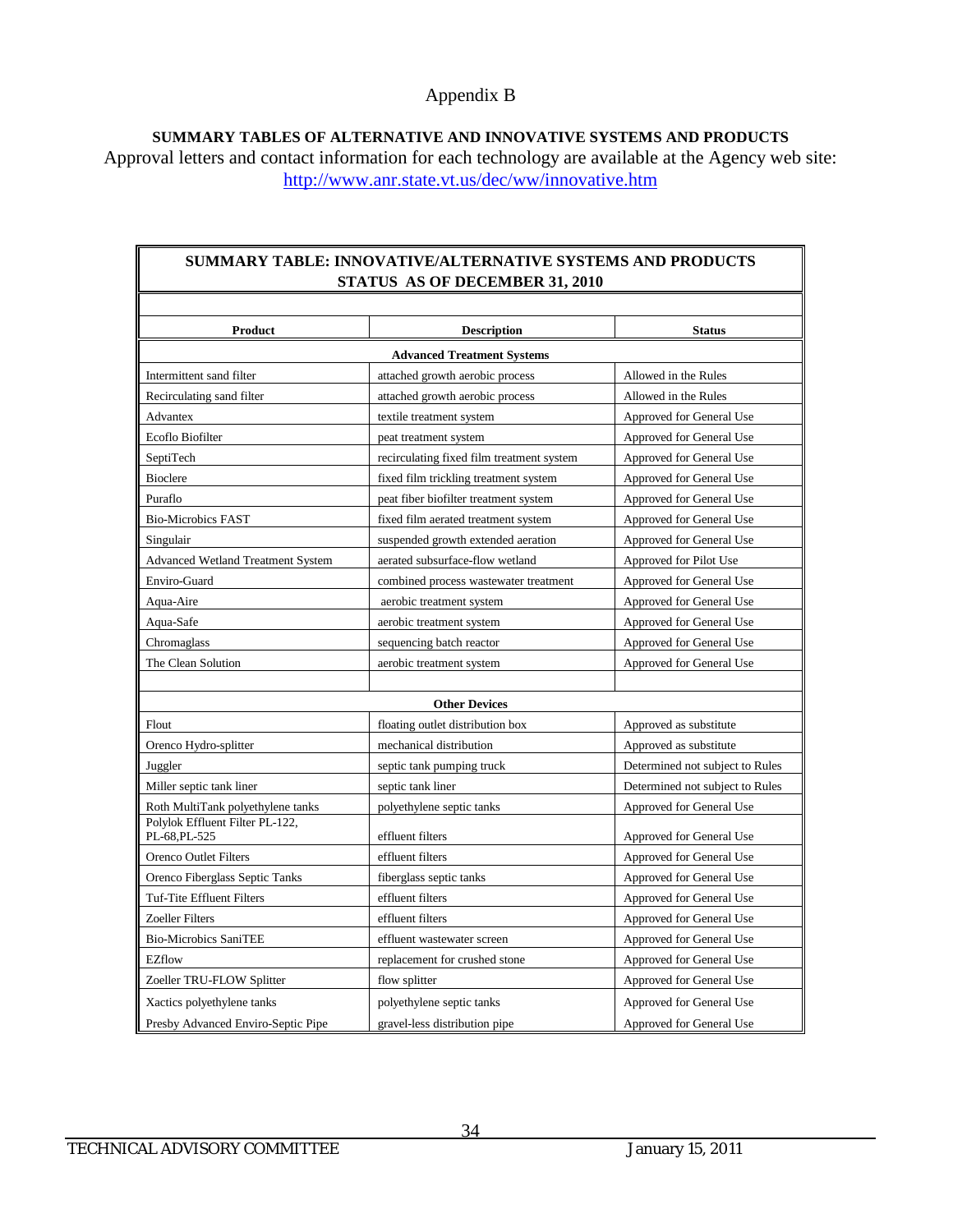#### **SUMMARY TABLE: INNOVATIVE/ALTERNATIVE SYSTEMS AND PRODUCTS CHRONOLOGY OF REVIEWS AND APPROVALS**

| Prior to 2002                     |                                  |                                 |  |
|-----------------------------------|----------------------------------|---------------------------------|--|
| <b>Advanced Treatment Systems</b> |                                  |                                 |  |
| <b>Product</b>                    | <b>Description</b>               | <b>Status</b>                   |  |
| Intermittent sand filter          | attached growth aerobic process  | Allowed in the Rules            |  |
| Recirculating sand filter         | attached growth aerobic process  | Allowed in the Rules            |  |
| Advantex                          | textile treatment system         | Approved for General Use        |  |
|                                   |                                  |                                 |  |
|                                   | <b>Other Devices</b>             |                                 |  |
| EnviroSeptic (Presby)             | gravel-less distribution pipe    | Approved as substitute          |  |
| <b>Flout</b>                      | floating outlet distribution box | Approved as substitute          |  |
| Orenco Hydro-splitter             | mechanical distribution          | Approved as substitute          |  |
| Juggler                           | septic tank pumping truck        | Determined not subject to Rules |  |
| Miller septic tank liner          | septic tank liner                | Determined not subject to Rules |  |
|                                   |                                  |                                 |  |

| <b>New in 2002</b>                |                                           |                          |
|-----------------------------------|-------------------------------------------|--------------------------|
| <b>Advanced Treatment Systems</b> |                                           |                          |
| Product                           | <b>Description</b>                        | <b>Status</b>            |
| Ecoflo Biofilter                  | peat treatment system                     | Approved for General Use |
| SeptiTech                         | recirculating fixed film treatment system | Approved for General Use |
|                                   |                                           |                          |

| <b>New in 2003</b>                |                                       |                          |  |
|-----------------------------------|---------------------------------------|--------------------------|--|
| <b>Advanced Treatment Systems</b> |                                       |                          |  |
| <b>Product</b>                    | <b>Description</b>                    | <b>Status</b>            |  |
| <b>Bioclere</b>                   | fixed film trickling treatment system | Approved for General Use |  |
| Puraflo                           | peat fiber biofilter treatment system | Approved for General Use |  |
| <b>SpecAIRR</b>                   | reactor treatment system              | Approved for General Use |  |
| <b>Other Devices</b>              |                                       |                          |  |
| FRALO SEPTECH polyethylene tanks  | polyethylene septic tanks             | Approved for General Use |  |
| Polylok Effluent Filter PL-122    | effluent filter                       | Approved for General Use |  |
|                                   |                                       |                          |  |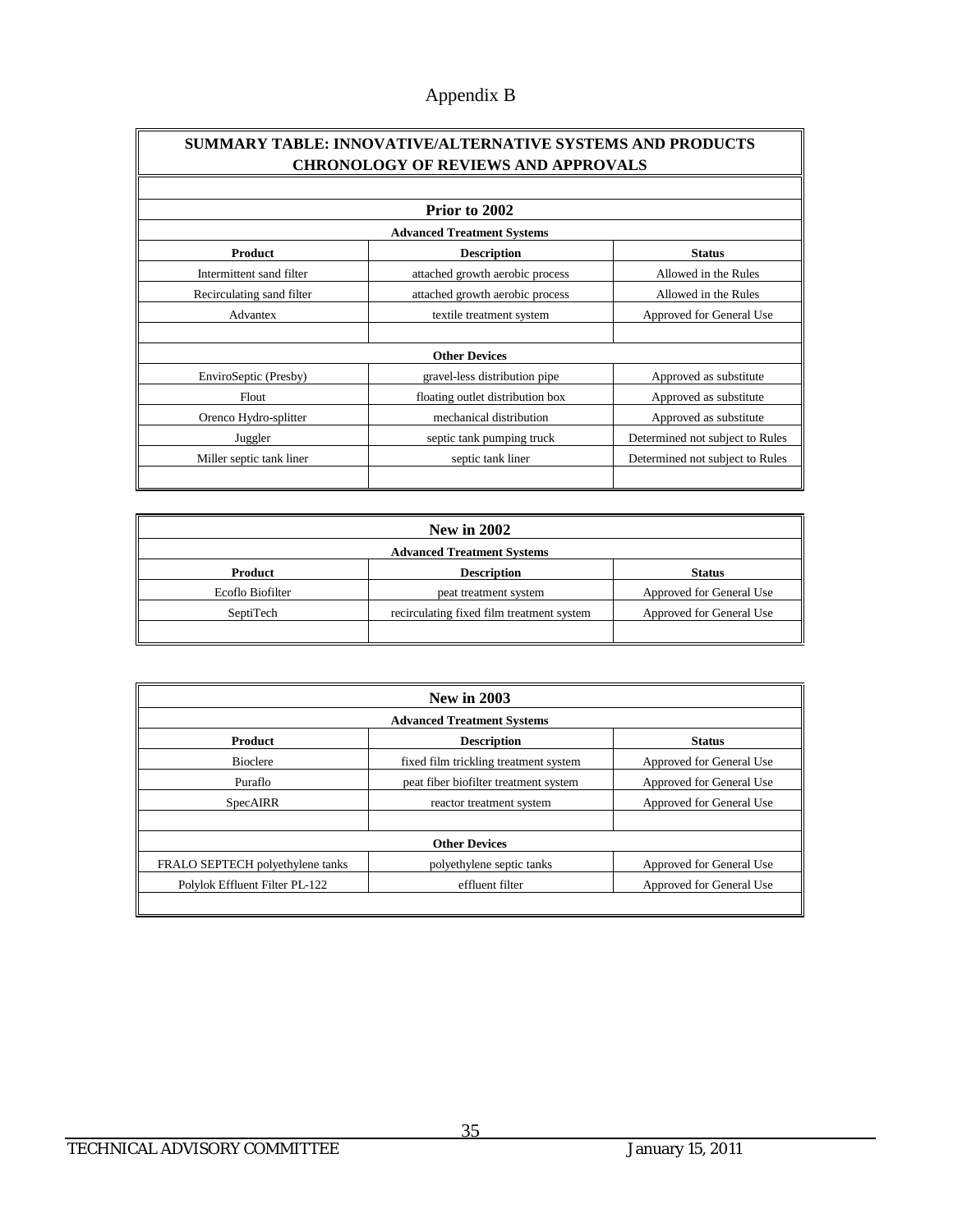#### **SUMMARY TABLE: INNOVATIVE/ALTERNATIVE SYSTEMS AND PRODUCTS CHRONOLOGY OF REVIEWS AND APPROVALS**

| <b>New in 2004</b>                |                                          |                          |  |
|-----------------------------------|------------------------------------------|--------------------------|--|
| <b>Advanced Treatment Systems</b> |                                          |                          |  |
| <b>Product</b>                    | <b>Description</b>                       | <b>Status</b>            |  |
| <b>Bio-Microbics FAST</b>         | fixed film aerated treatment system      | Approved for General Use |  |
|                                   |                                          |                          |  |
| <b>Other Devices</b>              |                                          |                          |  |
| Enviro-Septic (Presby)            | request for increase in application rate | Approved for General Use |  |
| Polylok Effluent Filter PL-68     | effluent filter                          | Approved for General Use |  |
| Orenco Fiberglass Septic Tanks    | fiberglass septic tanks                  | Approved for General Use |  |
|                                   |                                          |                          |  |

| <b>New in 2005</b>                       |                                          |                          |  |
|------------------------------------------|------------------------------------------|--------------------------|--|
| <b>Advanced Treatment Systems</b>        |                                          |                          |  |
| Product                                  | <b>Description</b>                       | <b>Status</b>            |  |
| Singulair                                | suspended growth extended aeration       | Approved for General Use |  |
| <b>Advanced Wetland Treatment System</b> | aerated subsurface-flow wetland          | Approved for Pilot Use   |  |
| Enviro-Guard                             | combined process was tewater treatment   | Approved for General Use |  |
|                                          |                                          |                          |  |
| <b>Other Devices</b>                     |                                          |                          |  |
| Enviro-Septic (Presby)                   | request for increase in application rate | Approved for General Use |  |
| Polylok Effluent Filter PL-525           | effluent filter                          | Approved for General Use |  |
| Orenco Fiberglass Septic Tanks           | fiberglass septic tanks                  | Approved for General Use |  |
|                                          |                                          |                          |  |

| <b>New in 2006</b>                |                                          |                          |  |  |  |  |  |  |
|-----------------------------------|------------------------------------------|--------------------------|--|--|--|--|--|--|
| <b>Advanced Treatment Systems</b> |                                          |                          |  |  |  |  |  |  |
| <b>Product</b>                    | <b>Description</b>                       | <b>Status</b>            |  |  |  |  |  |  |
| Aqua Aire                         | aerobic treatment system                 | Approved for General Use |  |  |  |  |  |  |
| Aqua Safe                         | aerobic treatment system                 | Approved for General Use |  |  |  |  |  |  |
| <b>Bio-Microbics RetroFAST</b>    | fixed film aerated treatment system      | Approved With Renewal    |  |  |  |  |  |  |
| Ecoflo Biofilter                  | mixed media biofilter                    | Approved With Renewal    |  |  |  |  |  |  |
|                                   |                                          |                          |  |  |  |  |  |  |
|                                   | <b>Other Devices</b>                     |                          |  |  |  |  |  |  |
| Infiltrator                       | request for increase in application rate | Approved for General Use |  |  |  |  |  |  |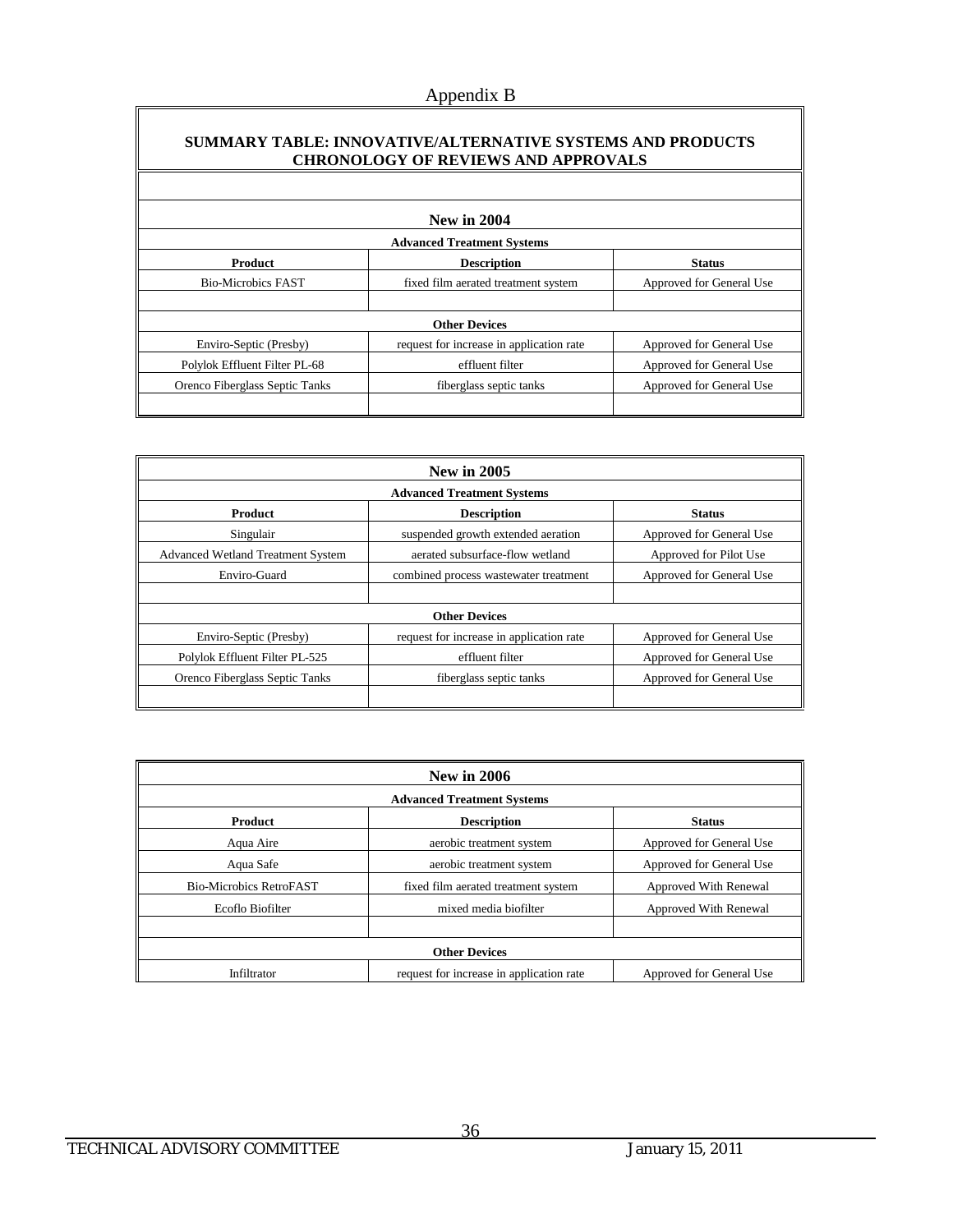| SUMMARY TABLE: INNOVATIVE/ALTERNATIVE SYSTEMS AND PRODUCTS<br><b>CHRONOLOGY OF REVIEWS AND APPROVALS</b> |                          |                          |  |  |  |  |  |
|----------------------------------------------------------------------------------------------------------|--------------------------|--------------------------|--|--|--|--|--|
|                                                                                                          |                          |                          |  |  |  |  |  |
| <b>New in 2007</b>                                                                                       |                          |                          |  |  |  |  |  |
| Chromaglass                                                                                              | sequencing batch reactor | Approved for General Use |  |  |  |  |  |

| <b>New in 2008</b> |                          |                          |  |  |  |  |
|--------------------|--------------------------|--------------------------|--|--|--|--|
| The Clean Solution | Aerobic Treatment System | Approved for General Use |  |  |  |  |

|                        | <b>New in 2009</b> |  |
|------------------------|--------------------|--|
| No Systems or Products |                    |  |
| were approved in 2009  |                    |  |

| <b>New in 2010</b>                 |                                 |                          |  |  |  |  |
|------------------------------------|---------------------------------|--------------------------|--|--|--|--|
| <b>Other Devices</b>               |                                 |                          |  |  |  |  |
| Product                            | <b>Description</b>              | <b>Status</b>            |  |  |  |  |
| <b>Advanced Enviro-Septic Pipe</b> | Gravel-less distribution system | Approved for General Use |  |  |  |  |
| <b>ADS</b> Biodiffuser Chambers    | Aggregate Free Leaching Chamber | Approved for General Use |  |  |  |  |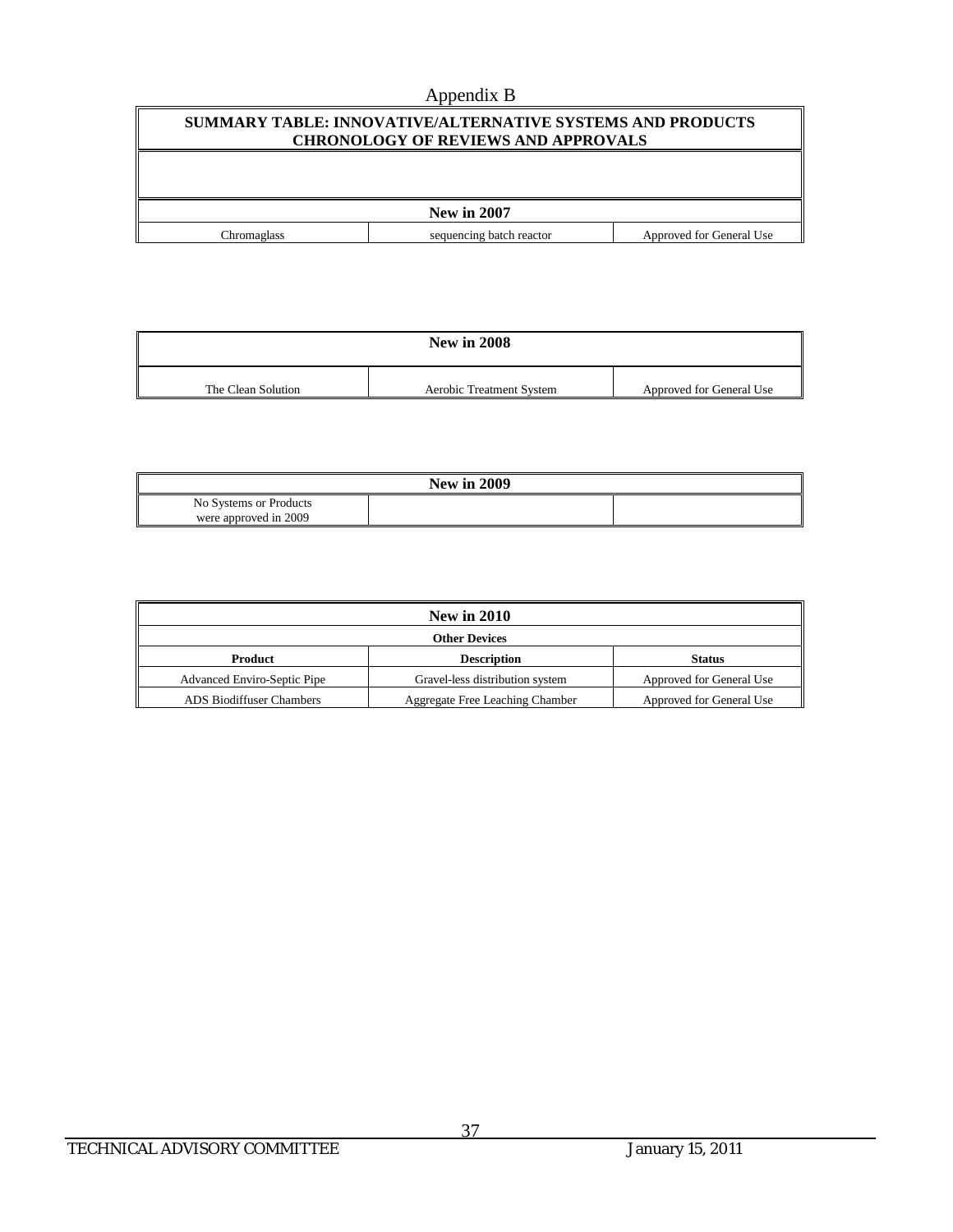| <b>DEC</b>    |      |      | <b>Applications Received</b> |      |      | Permits Issued |      |      |      |      |
|---------------|------|------|------------------------------|------|------|----------------|------|------|------|------|
| <b>OFFICE</b> | 2006 | 2007 | 2008                         | 2009 | 2010 | 2006           | 2007 | 2008 | 2009 | 2010 |
|               |      |      |                              |      |      |                |      |      |      |      |
| Barre         | 961  | 893  | 784                          | 649  | 652  | 967            | 885  | 839  | 636  | 651  |
| <b>Essex</b>  | 684  | 693  | 737                          | 634  | 565  | 717            | 708  | 767  | 637  | 559  |
| Rutland       | 560  | 664  | 627                          | 493  | 488  | 546            | 681  | 633  | 497  | 488  |
| Springfield   | 680  | 920  | 730                          | 521  | 581  | 653            | 938  | 774  | 536  | 576  |
| St. J.        | 399  | 514  | 413                          | 396  | 347  | 403            | 534  | 422  | 385  | 347  |
| <b>Totals</b> | 3284 | 3684 | 3291                         | 2693 | 2633 | 3286           | 3746 | 3435 | 2691 | 2621 |

Note: The permit issued by the delegated towns of Charlotte and Colchester are not included

|               | Permits Denied   |                |                |                |                |                |                                 |                |      |                           |                |                               |                  |                  |                  |
|---------------|------------------|----------------|----------------|----------------|----------------|----------------|---------------------------------|----------------|------|---------------------------|----------------|-------------------------------|------------------|------------------|------------------|
| DEC Office    |                  |                | Denials Issued |                |                |                |                                 |                |      | <b>Reasons for Denial</b> |                |                               |                  |                  |                  |
|               |                  |                |                |                |                |                | <b>Insufficient Information</b> |                |      |                           |                | Non-compliance with Standards |                  |                  |                  |
|               | 2006             | 2007           | 2008           | 2009           | 2010           | 2006           | 2007                            | 2008           | 2009 | 2010                      | 2006           | 2007                          | 2008             | 2009             | 2010             |
| <b>Barre</b>  | 4                | 10             | $\tau$         |                |                | $\mathfrak{Z}$ | 8                               | 7              |      |                           |                | $\overline{2}$                | $\boldsymbol{0}$ | $\boldsymbol{0}$ | $\boldsymbol{0}$ |
| <b>Essex</b>  | 5                | 8              | 21             | $\overline{4}$ | $\overline{2}$ | 5              | 5                               | 15             | 3    | $\overline{2}$            | $\overline{0}$ | 3                             | 6                | $\mathbf{1}$     | $\boldsymbol{0}$ |
| Rutland       | $\overline{4}$   | $\overline{2}$ | $\overline{0}$ | $\overline{2}$ |                | $\overline{4}$ | $\overline{2}$                  | $\overline{0}$ |      | 1                         | $\overline{0}$ | $\overline{0}$                | $\boldsymbol{0}$ | $\mathbf{1}$     | $\boldsymbol{0}$ |
| Springfield   | 4                | 11             | 11             | 6              | 2              | 3              | 11                              | 11             | 5    | 1                         |                | $\overline{0}$                | $\boldsymbol{0}$ | $\mathbf{1}$     | л                |
| St. Johnsbury | $\boldsymbol{0}$ | 3              | 3              | 3              | $\overline{2}$ | $\mathbf{0}$   | 3                               | 3              | 3    | $\overline{2}$            | $\overline{0}$ | $\boldsymbol{0}$              | $\boldsymbol{0}$ | $\overline{0}$   | $\boldsymbol{0}$ |
| <b>Totals</b> | 17               | 34             | 42             | 16             | 8              | 15             | 29                              | 36             | 13   | 7                         | $\mathbf{2}$   | 5                             | 6                | 3                |                  |

TECHNICAL ADVISORY COMMITTEE

 $\Gamma$ 

┑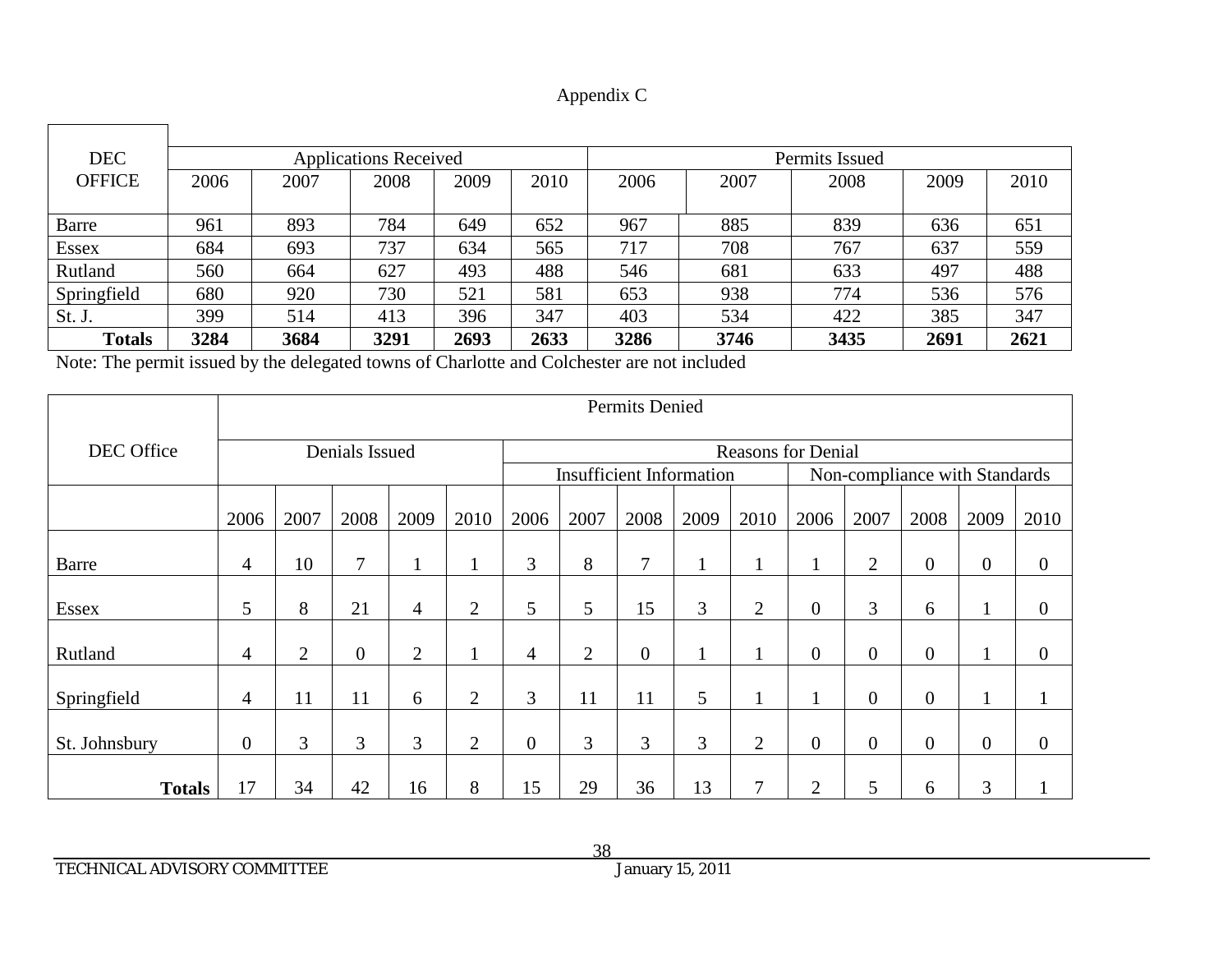| Appendix C |  |
|------------|--|
|------------|--|

|               |      |      | <b>Enforcement Cases</b> |      |      |
|---------------|------|------|--------------------------|------|------|
| DEC Office    | 2006 | 2007 | 2008                     | 2009 | 2010 |
| Barre         |      |      |                          |      |      |
| <b>Essex</b>  |      |      |                          |      |      |
| Rutland       |      |      |                          |      |      |
| Springfield   |      |      |                          |      |      |
| St. Johnsbury |      |      |                          |      |      |
| <b>Totals</b> |      |      |                          |      |      |

Performance Standards for Permits Issued During 2006 - 2010

|      | # of Permits  | Average DEC | <b>Average Total</b> | # Permits That |
|------|---------------|-------------|----------------------|----------------|
|      | <b>Issued</b> | Days        | Days                 | Exceeded Stds. |
| 2006 | 3286          | 18.5        | 59.9                 | 124            |
|      |               |             |                      |                |
| 2007 | 3746          | 16.8        | 48.2                 | 55             |
|      |               |             |                      |                |
| 2008 | 3435          | 12.3        | 62.1                 | 17             |
|      |               |             |                      |                |
| 2009 | 2691          | 11.8        | 41.6                 | 19             |
|      |               |             |                      |                |
| 2010 | 2621          | 11.9        | 35.2                 | 21             |
|      |               |             |                      |                |

Note: Performance standards for DEC days are 30 days for one lot subdivisions and projects of 500 GPD or less. The standards are 45 days for larger projects.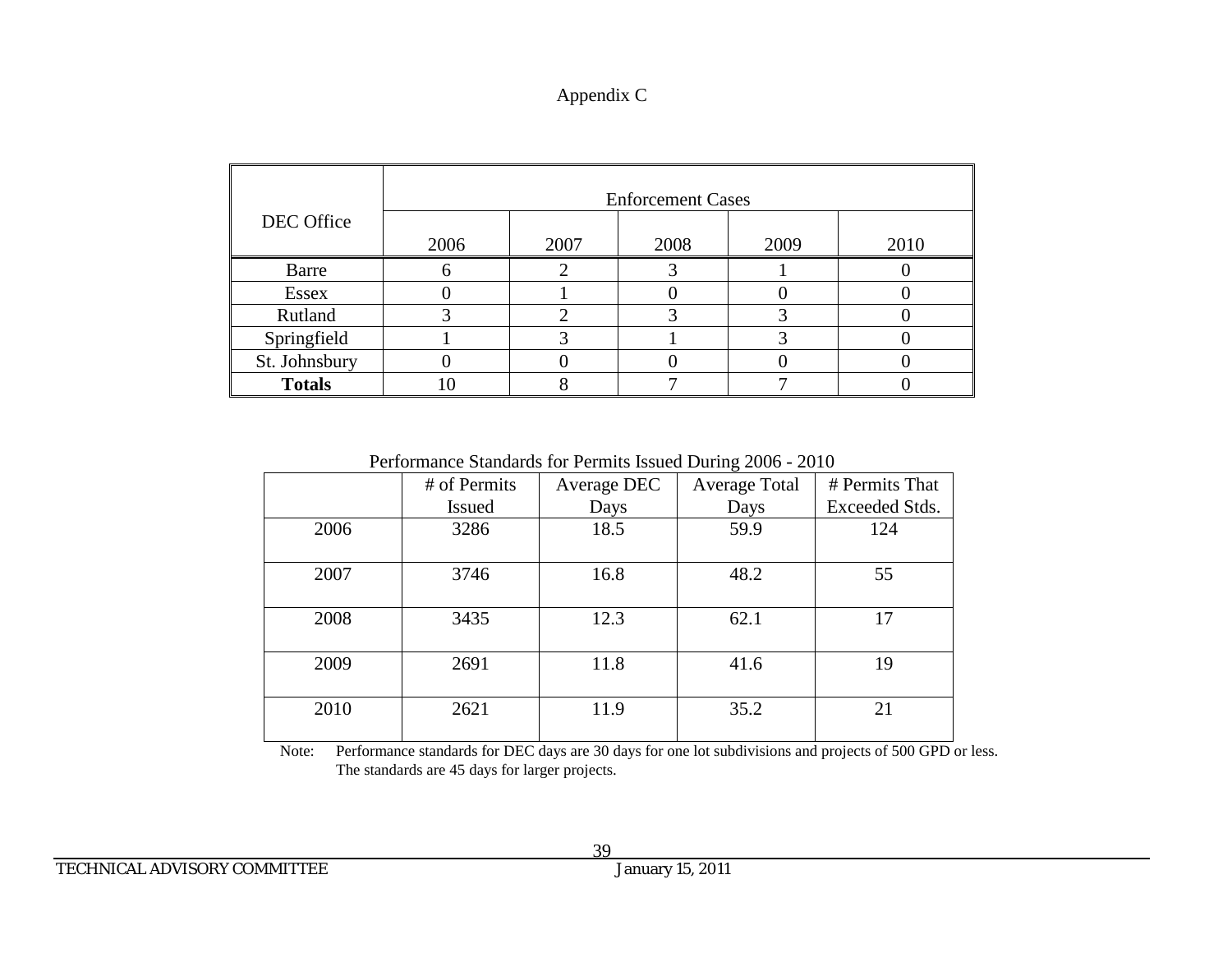## **Technical Advisory Committee: Members as of December 2010, Executive Committee, Sub-Committees and Statutory Charge**

Technical Advisory Committee to the Secretary of the Agency of Natural Resources regarding Environmental Protection Rules (Wastewater System and Potable Water Supply Rules)

Members and statutory charge (Updated to December 1, 2010)

Bruce F. Douglas, P.E. – Professional Engineer (Licensed Designer) Water Resources Management Group Stone Environmental, Inc 535 Stone Cutters Way Montpelier, Vermont 05602 Phone: 802-229-2193 [bdouglas@stone-env.com](mailto:bdouglas@stone-env.com)

Don Woods, P.E. – Professional Engineer (Licensed Designer) WOODS & Co. Civil Engineering 4175 Creek Road N. Clarendon, VT 05759 802-773-0333

Gerald Kittle - Licensed Designer and Town Regulator PO Box 611 Colchester, VT 05446 802-264-5605 [gkittle@town.colchester.vt.us](mailto:gkittle@town.colchester.vt.us)

Justin (alt Barbara) Willis – Licensed Designer PO Box 98 Richmond, VT 05477-0098 802-434-3103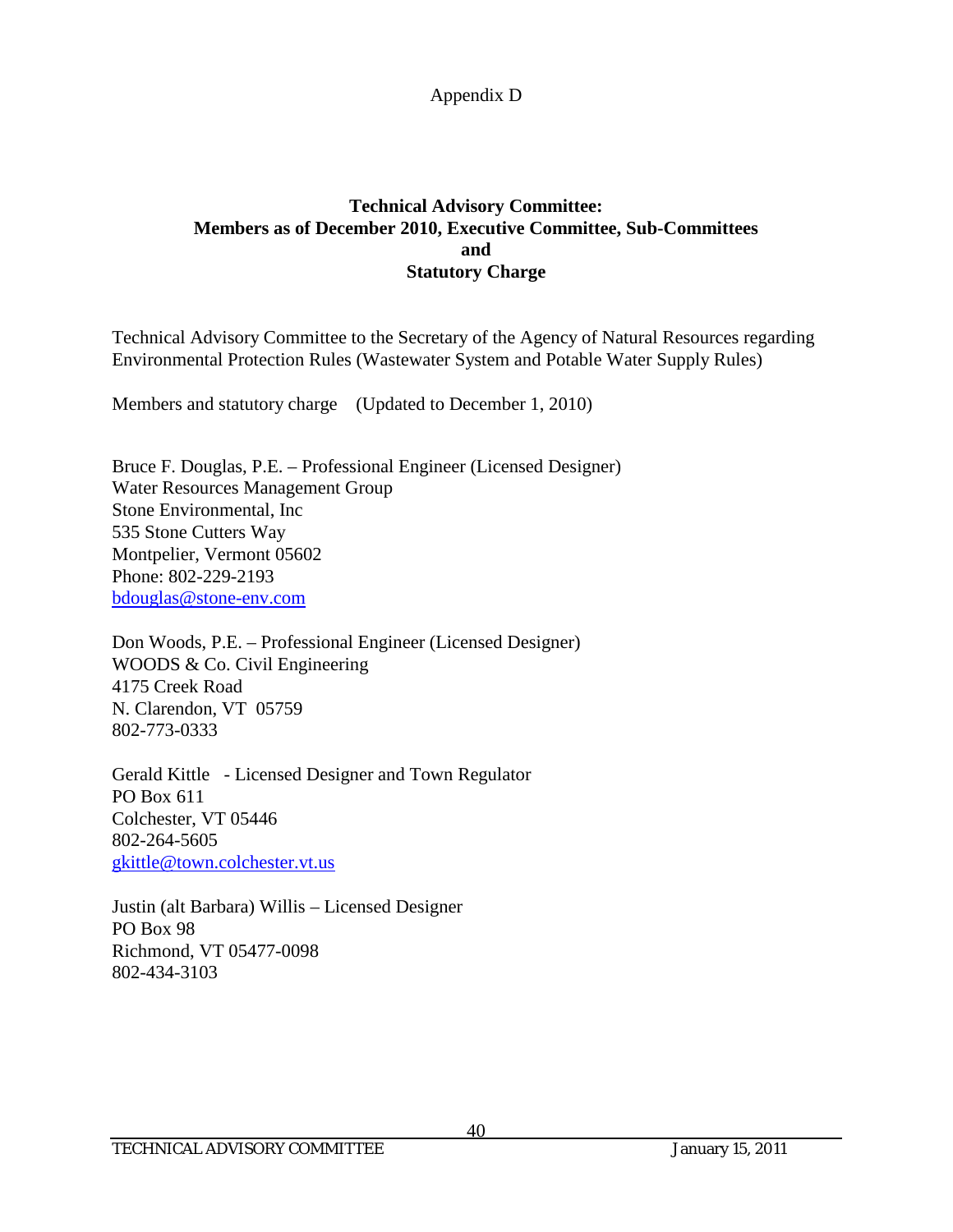Spencer Harris – Licensed Designer Vermont Contours PO Box 384 Bristol, VT 05443 802-453-2351 [spencerk@accessvt.com](mailto:spencerj@accessvt.com)

Craig Heindel - Hydrogeologist Heindel and Noyes, Inc. PO Box 4503 Burlington, VT 05406-4503 802-658-0820 ext.15 [cheindel@gmavt.net](mailto:cheindel@gmavt.net)

David Cotton, P.E. – Hydrogeologist/Professional Engineer (Licensed Designer) Wastewater Technologies, Inc. PO Box 868 Milton, VT 05468 802-233-0751 [davidc@wastewatertechnologies.com](mailto:davidc@wastewatertechnologies.com)

Stephen Revell – Hydrogeologist/Licensed Designer Lincoln Applied Geology, Inc 163 Revell Road Lincoln, Vermont 05443 802-453-4384 [srevell@lagvt.com](mailto:srevell@lagvt.com)

Claude Chevalier – Well Driller P.O. Box 164 Highgate Springs, VT 05460 802-868-7709 [ChavalierDrilling@comcast.net](mailto:ChavalierDrilling@comcast.net)

Phil Dechert – Town of Norwich Planning Coordinator Town of Norwich PO Box 376 Norwich, VT 05055 802-649-1204 [planner@norwich.vt.us](mailto:planner@norwich.vt.us)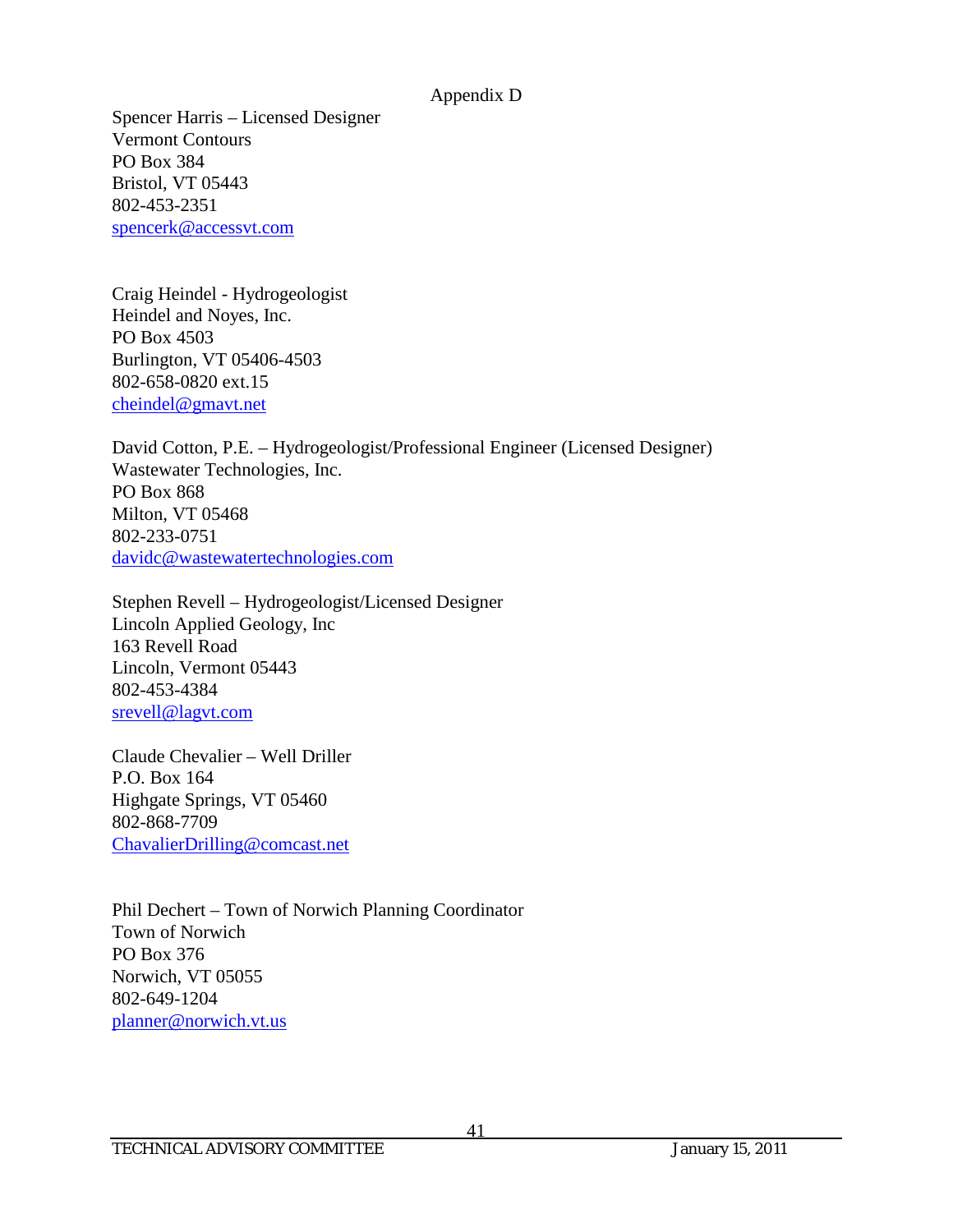Roger Thompson – ANR Technical Staff, Licensed Designer Regional Office Programs Manager Wastewater Management Division 103 South Main Street Waterbury, VT 05671-0405 [roger.b.thompson@state.vt.us](mailto:roger.b.thompson@state.vt.us)

Christine Thompson – ANR Technical Staff Wastewater Management Division Director Wastewater Management Division 103 South Main Street Waterbury, VT 05671-0405 [christine.thompson@state.vt.us](mailto:christine.thompson@state.vt.us)

Jeff Fehrs, P.E. – ANR Technical Staff Innovative/Alternative Systems and Underground Injection Control Wastewater Management Division 103 South Main Street Waterbury, VT 05671-0405 [jeff.fehrs@state.vt.us](mailto:jeff.fehrs@state.vt.us)

Rodney Pingree – ANR Technical Staff Water Resources Section Chief Wastewater Management Division 103 South Main Street Waterbury, VT 05671-0403 [rodney.pingree@state.vt.us](mailto:rodney.pingree@state.vt.us)

Gail Center, P.E. – Vermont Department of Health Technical Staff Senior Environmental Health Engineer Division of Health Surveillance Vermont Department of Health 108 Cherry Street PO Box 70 Burlington, VT 05402-0070 (802) 863-7233 [gcenter@vdh.state.vt.us](mailto:gcenter@vdh.state.vt.us)